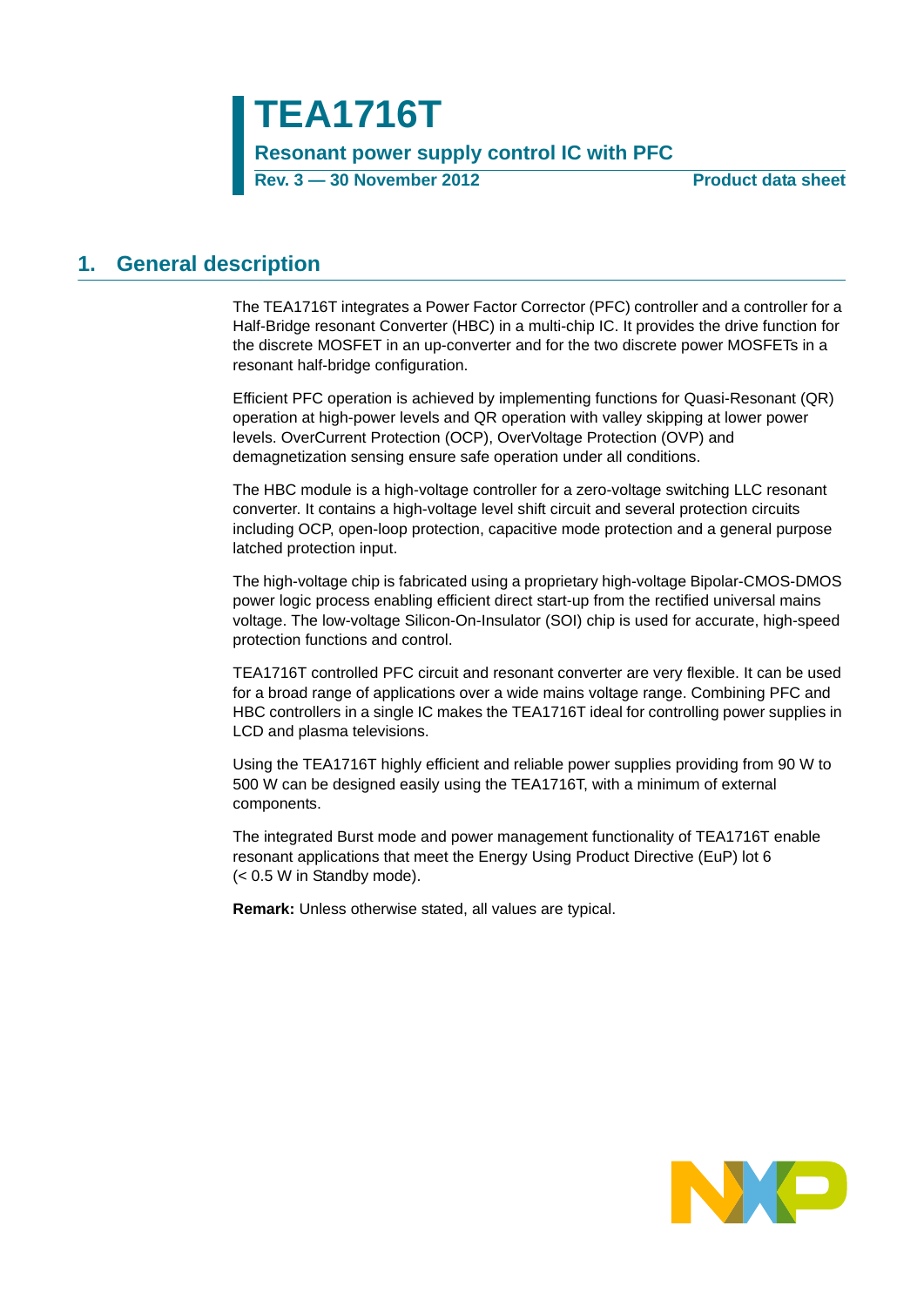#### **Resonant power supply control IC with PFC**

### <span id="page-1-1"></span><span id="page-1-0"></span>**2. Features and benefits**

#### **2.1 General features**

- Integrated PFC and HBC controllers
- Universal mains supply operation from 70 V to 276 V (AC)
- High level of integration resulting in a low external component count and a cost effective design
- Integrated Burst mode sensing
- Compliant with Energy Using Product Directive (EuP) lot 6
- Enable input to enable only the PFC or both the PFC and HBC controllers
- On-chip high-voltage start-up source
- Stand-alone operation or IC supplied from external DC source

### <span id="page-1-2"></span>**2.2 PFC controller features**

- Boundary mode operation with on-time control
- Valley/zero-voltage switching for minimum switching losses
- **Figure 1** Frequency limiting to reduce switching losses
- Accurate boost voltage regulation
- $\blacksquare$  Burst mode switching with soft-start and soft stop

#### <span id="page-1-3"></span>**2.3 HBC controller features**

- **Integrated high-voltage level shifter**
- Adjustable minimum and maximum frequency
- Maximum 500 kHz half-bridge switching frequency
- Adaptive non-overlap time
- **Burst mode switching**

#### <span id="page-1-4"></span>**2.4 Protection features**

- Safe restart mode for system fault conditions
- General latched protection input for output overvoltage protection or external temperature protection
- **Protection timer for time-out and restart**
- Overtemperature protection
- Soft (re)start for both controllers
- Undervoltage protection for mains (brownout), boost, IC supply and output voltage
- Overcurrent regulation and protection for both controllers
- Accurate overvoltage protection for the boost voltage
- Capacitive mode protection for the HBC controller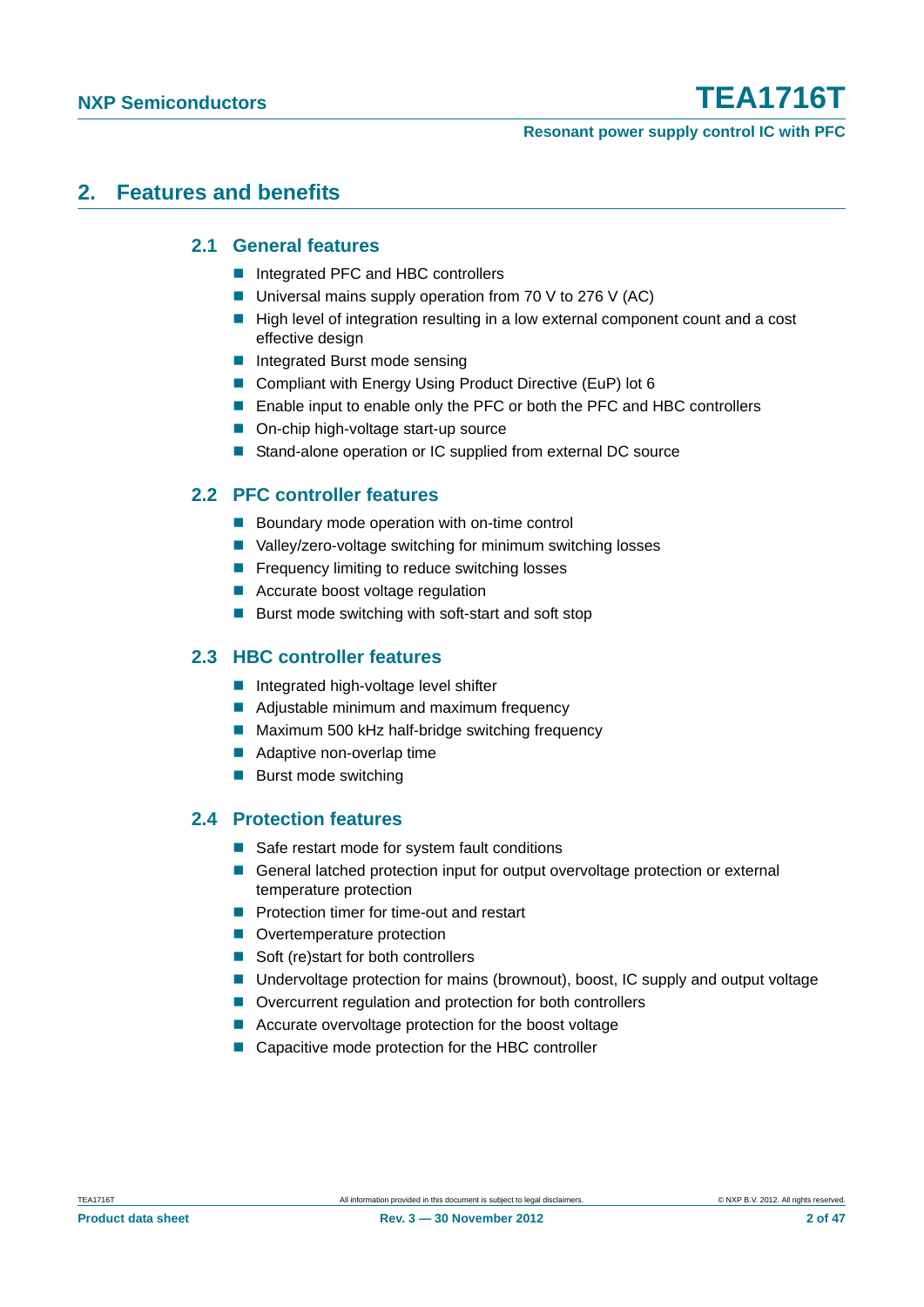**Resonant power supply control IC with PFC**

## <span id="page-2-0"></span>**3. Applications**

- **LCD** television
- **Plasma television**
- Notebook adapter
- Desktop and all-in-one PCs

## <span id="page-2-1"></span>**4. Ordering information**

| Type number | Package     |                                                            |                      |  |  |
|-------------|-------------|------------------------------------------------------------|----------------------|--|--|
|             | <b>Name</b> | <b>Description</b>                                         | Version              |  |  |
| TEA1716T/2  | SO24        | plastic small outline package; 24 leads; body width 7.5 mm | SOT <sub>137-1</sub> |  |  |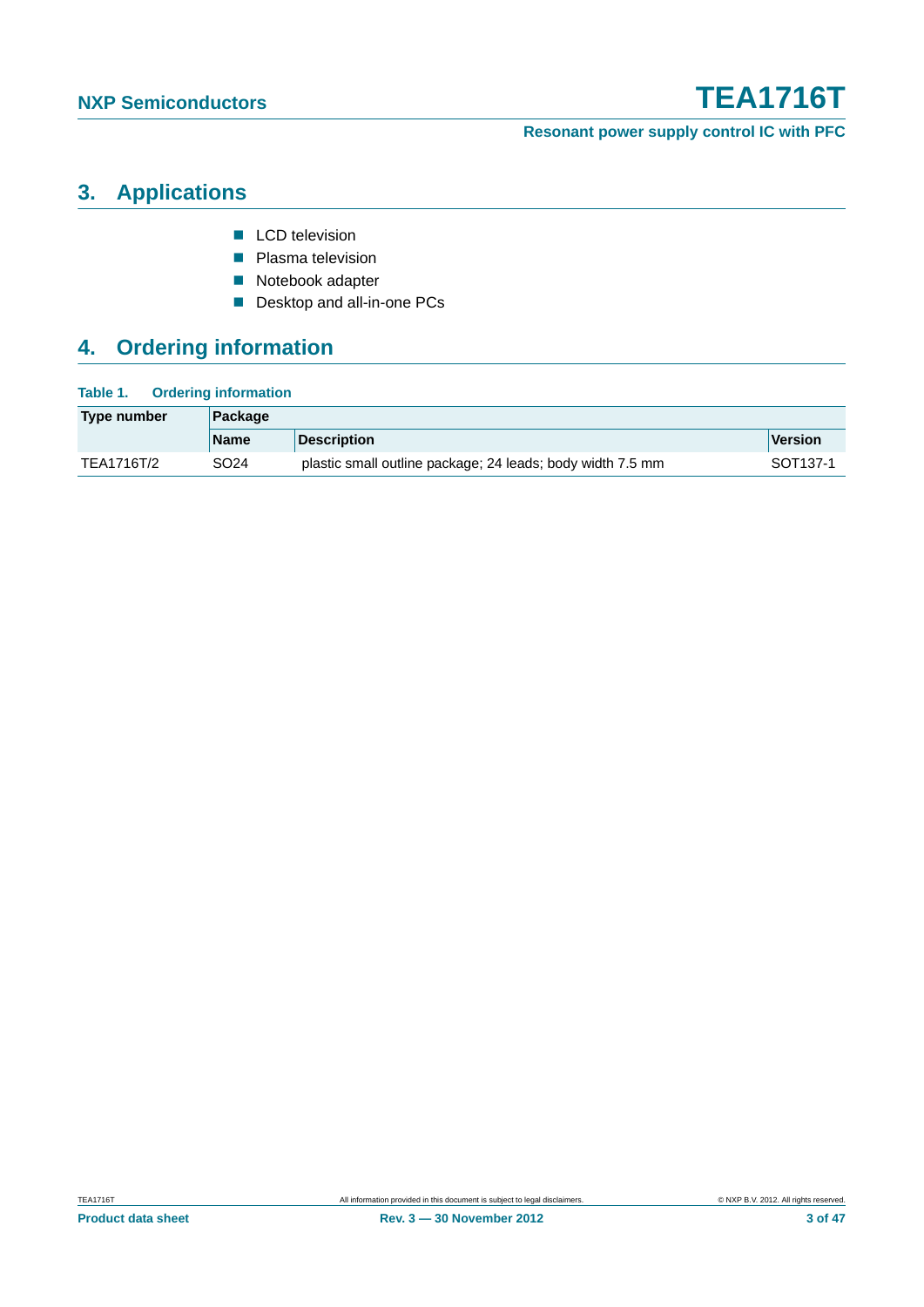#### **Resonant power supply control IC with PFC**

### <span id="page-3-1"></span>**5. Block diagram**

<span id="page-3-0"></span>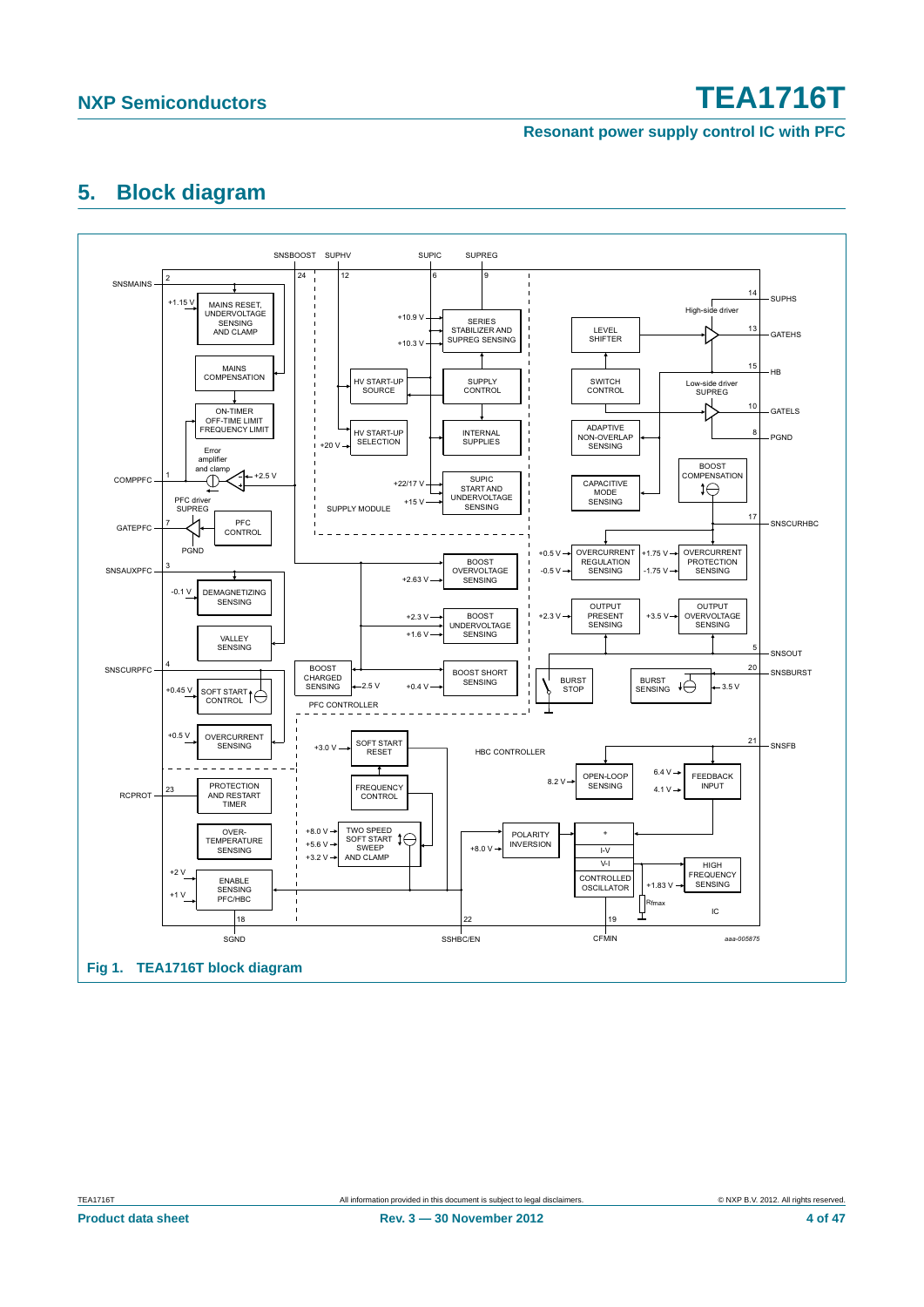**Resonant power supply control IC with PFC**

### <span id="page-4-1"></span><span id="page-4-0"></span>**6. Pinning information**

#### **6.1 Pinning**



#### <span id="page-4-2"></span>**6.2 Pin description**

#### **Table 2. Pin description Symbol Pin Description** COMPPFC 1 PFC controller frequency compensation; externally connected to filter SNSMAINS 2 mains voltage sense input; externally connected to resistive divided mains voltage SNSAUXPFC 3 PFC demagnetization timing sense input; externally connected to auxiliary winding of PFC SNSCURPFC 4 PFC controller sense input for momentary current and soft-start; externally connected to current sense resistor and soft-start filter SNSOUT 5 sense input for monitoring the HBC output voltage; externally connected to the auxiliary winding SUPIC 6 SUPIC input low-voltage and output of internal HV start-up source; externally connected to auxiliary winding of HBC or to external DC supply GATEPFC 7 PFC MOSFET gate driver output PGND 8 power ground; HBC low-side and PFC driver reference (ground) SUPREG 9 regulated SUPREG IC supply; internal regulator output; input for drivers; externally connected to SUPREG buffer capacitor GATELS 10 HBC low-side MOSFET gate driver output n.c. 11 not connected; high-voltage spacer. SUPHV 12 internal HV start-up source source high-voltage supply input; externally connected to boost voltage GATEHS 13 HBC high-side MOSFET gate driver output SUPHS 14 high-side driver supply input; externally connected to bootstrap capacitor  $(C<sub>SIIPHS</sub>)$

**Product data sheet** 5 of 47 **Rev. 3 — 30 November 2012** 5 **12 12 12 12 12 13 13 147**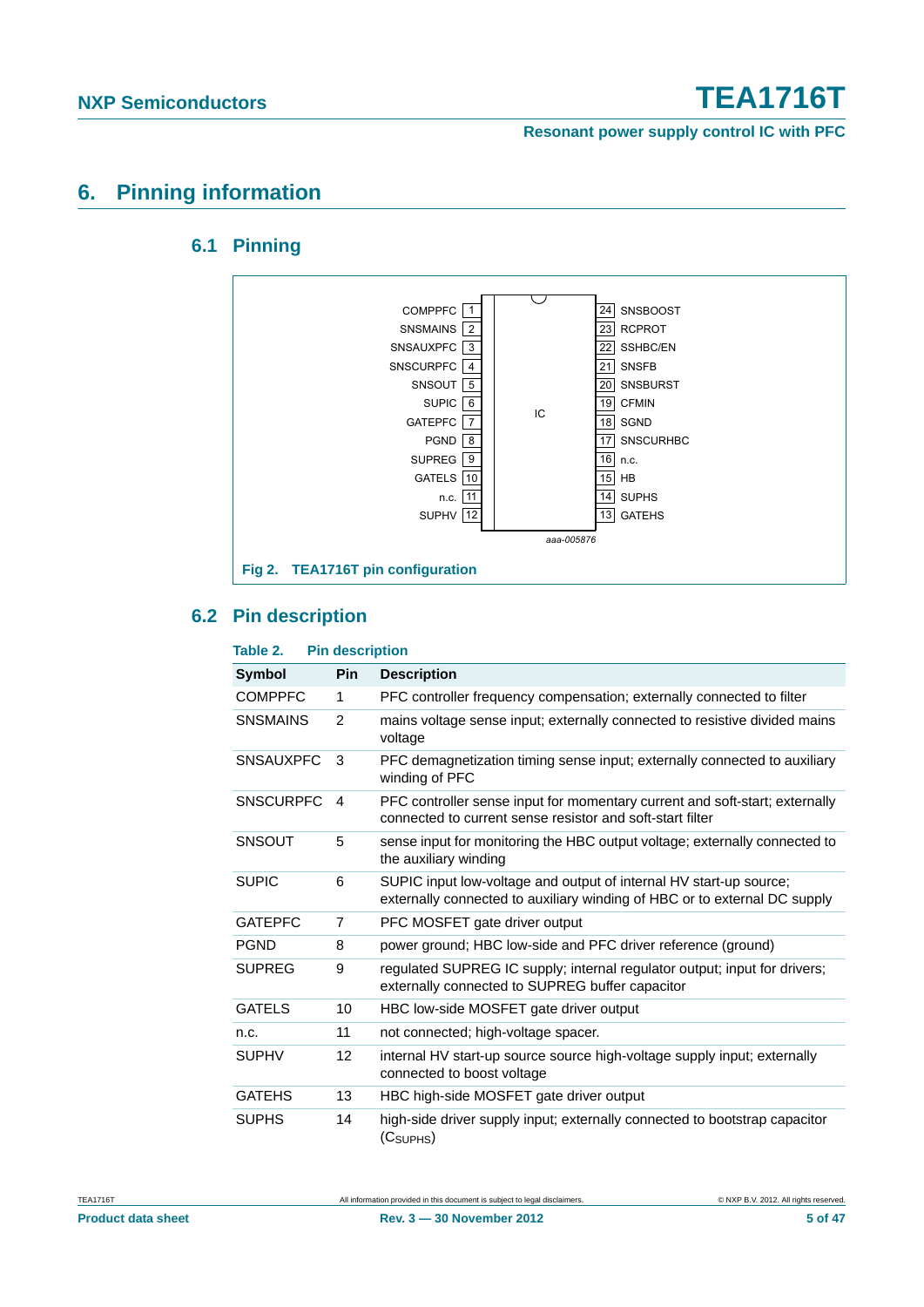#### **Resonant power supply control IC with PFC**

| Symbol           | <b>Pin</b> | <b>Description</b>                                                                                                                                                                        |
|------------------|------------|-------------------------------------------------------------------------------------------------------------------------------------------------------------------------------------------|
| HB.              | 15         | reference for high-side driver and input for half-bridge slope detection;<br>externally connected to half-bridge node HB between HBC MOSFETs<br>(see Figure 17)                           |
| n.c.             | 16         | not connected; high-voltage spacer                                                                                                                                                        |
| <b>SNSCURHBC</b> | 17         | momentary HBC current sense input; externally connected to resonant<br>current sense resistor                                                                                             |
| <b>SGND</b>      | 18         | signal ground and IC reference (ground)                                                                                                                                                   |
| <b>CFMIN</b>     | 19         | HBC minimum frequency setting; externally connected to capacitor                                                                                                                          |
| <b>SNSBURST</b>  | 20         | burst stop activation sense input; externally connected to resistive divided<br>SNSFB voltage                                                                                             |
| <b>SNSFB</b>     | 21         | output voltage regulation feedback sense input; externally connected to<br>optocoupler and pull-up resistor                                                                               |
| SSHBC/EN         | 22         | HBC soft-start timing of HBC and IC enable input; enables PFC or PFC<br>only or both PFC and HBC controllers; externally connected to soft-start<br>capacitor and enable pull-down signal |
| <b>RCPROT</b>    | 23         | protection timer setting for time-out and restart; externally connected to<br>resistor and capacitor                                                                                      |
| <b>SNSBOOST</b>  | 24         | sense input for boost voltage regulation; externally connected to resistive<br>divided boost voltage                                                                                      |

### <span id="page-5-1"></span><span id="page-5-0"></span>**7. Functional description**

### **7.1 Overview of IC modules**

The functionality of the TEA1716T can be grouped as follows:

**•** Supply module:

Supply management for the IC. Includes the restart and (latched) shutdown states

**•** Protection and restart timer:

An externally adjustable timer used for delayed protection and restart timing

**•** Enable input:

Control input for enabling and disabling the controllers; when disabled has very low current consumption

**•** PFC controller:

Controls and protects the Power Factor (PF) converter. Generates a 400 V (DC) boost voltage from the rectified AC mains input with a high PF

**•** HBC controller:

Controls and protects the resonant converter; generates a regulated mains isolated output voltage from the 400 V (DC) boost voltage

**•** Burst input:

Control input for Burst mode operation; activates the Burst stop state in which the current consumption is low

[Figure 1](#page-3-0) shows the block diagram of the TEA1716T. A typical application is illustrated in [Figure 17](#page-39-0).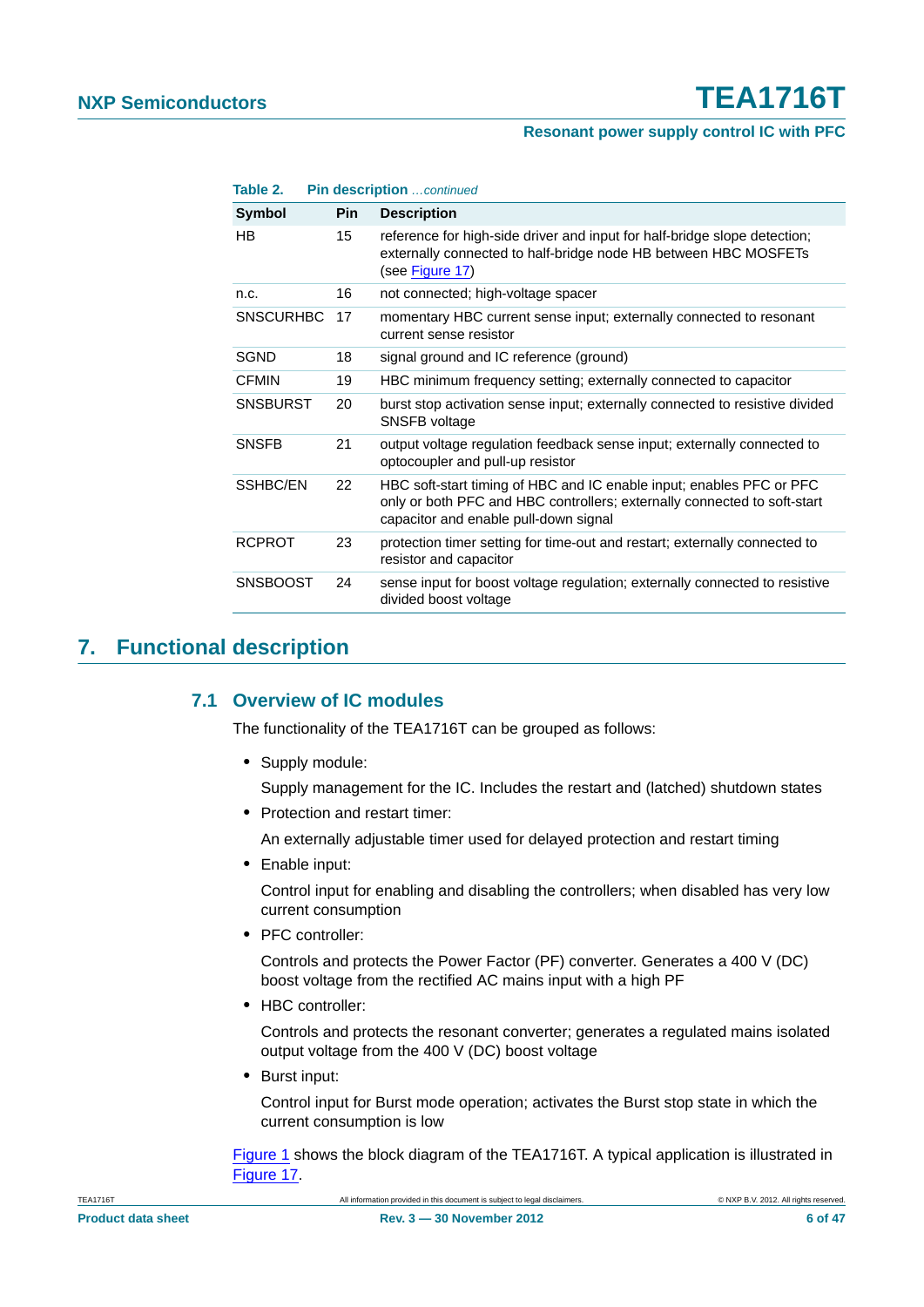#### <span id="page-6-1"></span>**7.2 Power supply**

The TEA1716T contains several supply-related pins SUPIC, SUPREG, SUPHS and SUPHV. These pins are described in [Section 7.2.1](#page-6-0) to [Section 7.2.4](#page-8-1).

#### <span id="page-6-0"></span>**7.2.1 Low-voltage supply input (SUPIC pin)**

The SUPIC pin is the main low-voltage supply input to the IC. All internal circuits are supplied from this pin directly or indirectly using the SUPREG pin. The high-voltage circuit, however, is not supplied from the SUPIC pin. The SUPIC pin is connected externally to a buffer capacitor  $C_{\text{SUPIC}}$ . This buffer capacitor can be charged in several ways:

- **•** from the internal high-voltage start-up source
- **•** from the HBC transformer auxiliary winding
- **•** from the e switching half-bridge node capacitive supply
- **•** from an external DC supply, for example, a standby supply

The IC starts operating when the voltage on the SUPIC pin reaches the start level, provided the voltage on the SUPREG pin has also reached the start level. The start level depends on the condition of the SUPHV pin:

• High voltage present on the SUPHV pin (V<sub>SUPHV</sub> > V<sub>det(SUPHV)</sub>).

In a stand-alone application this is the case because  $C_{\text{SUPIC}}$  is initially charged from the HV start-up source. The start level is  $V_{start(hvd)(SUPIC)}$  (20 V). The wide difference between the start and stop ( $V_{UVD}(SUPIC)$ ) levels allows sufficient energy to be drawn from the SUPIC buffer capacitor until the output voltage stabilizes.

• Not connected or no voltage present at SUPHV ( $V_{SIIPHV} < V_{det(SUPHV)}$ ).

When the TEA1716T is supplied from an external DC source, this is the case. The start level is  $V_{\text{start}(nohvd)(SUPIC)}$  (15 V). The IC is supplied from the DC supply during start-up. To minimize power dissipation the DC supply to the SUPIC pin must be higher than, but close to  $V_{\text{uvp(SUPIC)}}$  (13 V).

The IC stops operating when  $V_{\text{SUPIC}} < V_{\text{uvp(SUPIC)}}$ .  $V_{\text{uvp(SUPIC)}}$ . This voltage is the SUPIC pin UnderVoltage Protection (UVP) voltage (UVP-SUPIC; see [Section 7.9](#page-30-0)). The PFC controller stops switching immediately but the HBC controller continues operating until the low-side MOSFET is active.

The current consumption depends on the state of the IC. The TEA1716T operating states are described in [Section 7.3.](#page-8-0)

**•** Disabled IC state

When the IC is disabled using the SSHBC/EN pin, the current consumption  $(I_{\text{dism(SUPIC)}})$  is very low.

**•** SUPIC charge, SUPREG charge, Thermal hold, Restart and Protection shutdown states

Only a small section of the IC is active while  $C_{\text{SUPIC}}$  and  $C_{\text{SUPREG}}$  are charging during a restart sequence before start-up or during shutdown after a protection function has been activated. The PFC and HBC controllers are disabled. Current consumption is limited to Iprotm(SUPIC).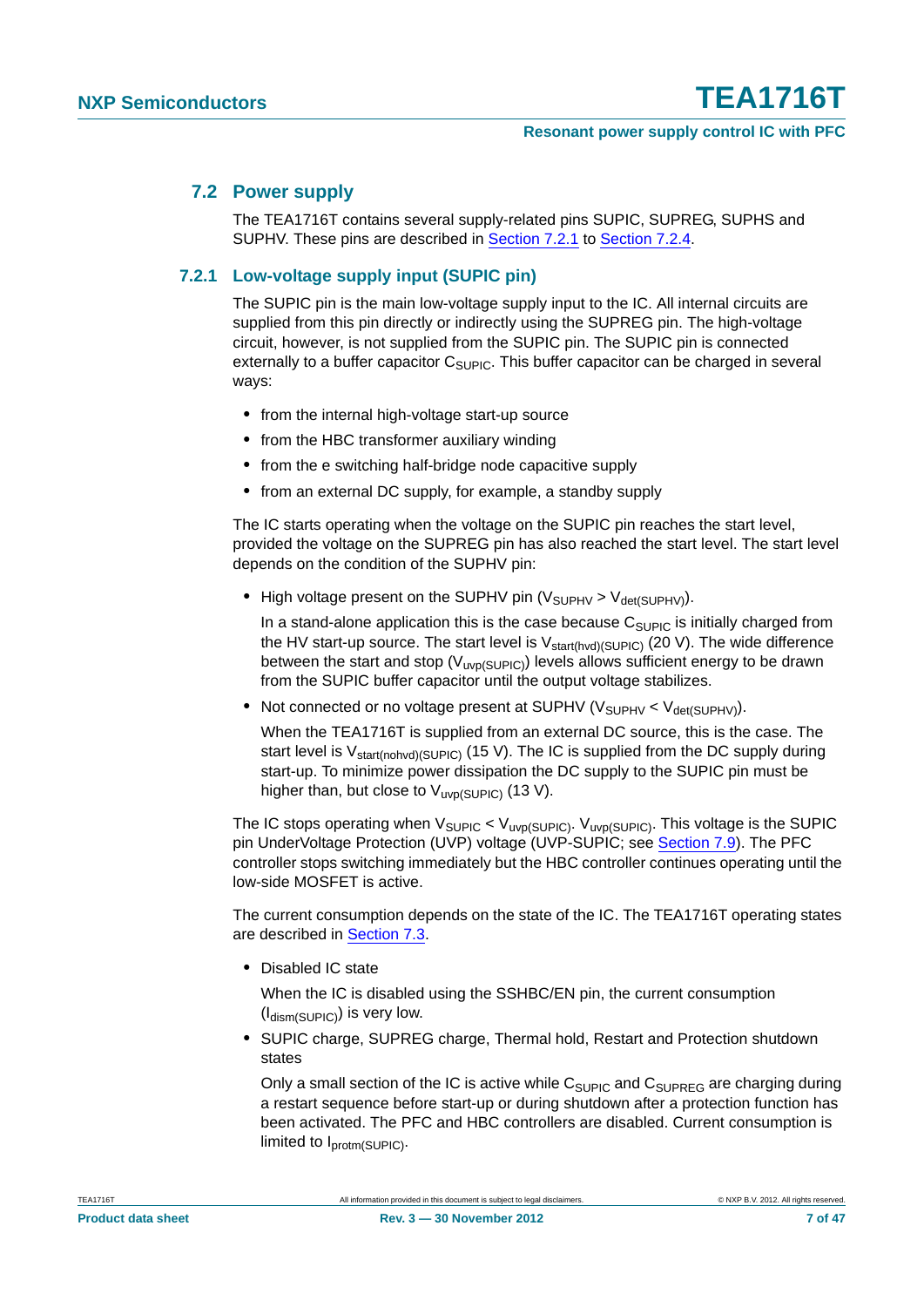**•** Boost charge state

The PFC controller is switching; the HBC controller is off. The current from the high-voltage start-up source is large enough to supply the SUPIC pin (current consumption  $\langle$  l<sub>ch(nom)</sub>(SUPIC)).

**•** Operational supply state

Both the PFC and HBC controllers are switching. Current consumption is  $I_{\text{oper(SUPIC)}}$ . When the HBC controller is enabled, the switching frequency is high initially and the HBC MOSFET drivers current consumption is dominant. The stored energy in  $C_{\text{SUPIC}}$ supplies the initial SUPIC current before the SUPIC supply source takes over.

**•** Burst stop mode

Only a small section of the IC is active while  $C_{\text{SUPREG}}$  is kept charged and the sensing of the SNSBURST input is active. The PFC and HBC controllers are stopped. Current consumption is limited to  $I_{\text{burstm(SUPIC)}}$ .

The SUPIC pin has a low short circuit detection voltage ( $V_{\text{scp(SUPIC)}}$  = 0.65 V). The current dissipated in the HV start-up source is limited while  $V_{\text{SUPIC}} < V_{\text{SCD(SUPIC)}}$ (see [Section 7.2.4\)](#page-8-1).

#### <span id="page-7-0"></span>**7.2.2 Regulated supply (SUPREG pin)**

The voltage range on the SUPIC pin exceeds that of the external MOSFETs gate voltages. The TEA1716T contains an integrated series stabilizer. The series stabilizer creates an accurate regulated voltage ( $V_{\text{real(SUPREG)}}$  = 11.3 V) at the buffer capacitor C<sub>SUPREG</sub>. This stabilized voltage is used to:

- **•** Supply the internal PFC driver
- **•** Supply the internal low-side HBC driver
- **•** Supply the internal high-side driver using external components
- **•** As a reference voltage for optional external circuits

The SUPREG series stabilizer is enabled after  $C_{SUPIC}$  has been fully charged. Enabling the stabilizer after charging ensures that any optional external circuitry connected to SUPREG does not dissipate any of the start-up current.

To ensure that the external MOSFETs receive sufficient gate drive current, the voltage on the SUPREG pin must reach Vstart(SUPREG). In addition, the voltage on the SUPIC pin must reach the start level. The IC starts operating when both voltages reach their start levels.

SUPREG is provided with undervoltage protection (UVP-SUPREG; see [Section 7.9\)](#page-30-0). When  $V_{\text{SUPREG}} < V_{\text{uvD(SUPREG)}}$  (10 V), two events are triggered:

- **•** The IC stops operating to prevent unreliable switching because the gate driver voltage is too low. The PFC controller stops switching immediately, but the HBC controller continues until the low-side stroke is active.
- **•** The maximum current from the internal SUPREG series stabilizer is reduced to Ich(red)(SUPREG) (5.4 mA). This feature reduces the dissipation in the series stabilizer when an overload occurs at the SUPREG pin while the SUPIC pin is supplied from an external DC supply.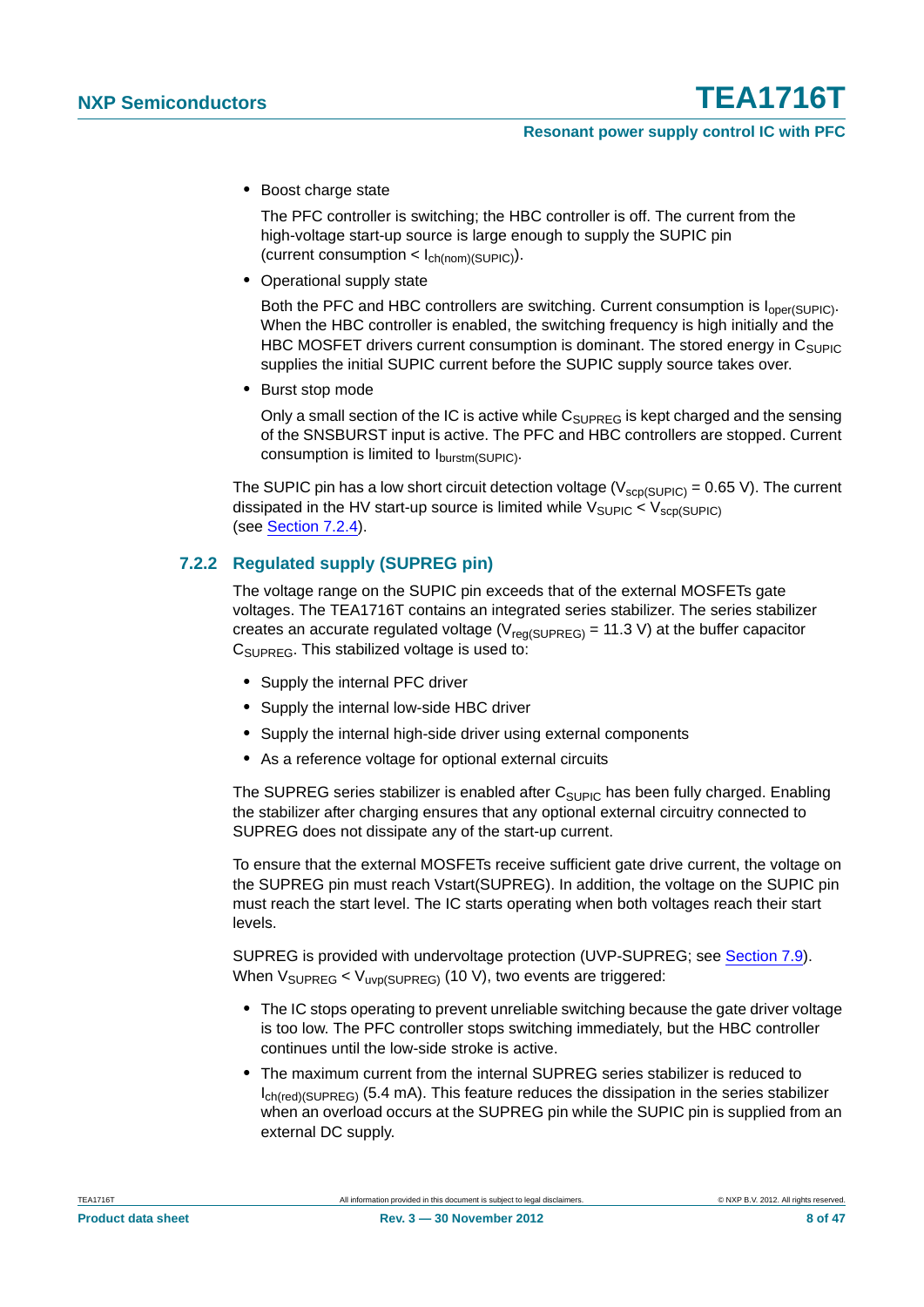#### <span id="page-8-2"></span>**7.2.3 High-side driver floating supply (SUPHS pin)**

The high-side driver is supplied by an external bootstrap buffer capacitor,  $C_{\text{SUPHS}}$ . The bootstrap capacitor is connected between the high-side reference, the HB pin, and the high-side driver supply input the SUPHS pin. C<sub>SUPHS</sub> is charged from the SUPREG pin using an external diode D<sub>SUPHS</sub>.

Careful selection of the appropriate diode minimizes the voltage drop between SUPREG and SUPHS, especially when large MOSFETs and high switching frequencies are used.

#### <span id="page-8-1"></span>**7.2.4 High-voltage supply input (SUPHV pin)**

In a stand-alone power supply application, the SUPHV pin is connected to the boost voltage. The HV start-up source (which delivers a constant current from SUPHV to SUPIC) charges  $C_{\text{SUPIC}}$  and  $C_{\text{SUPREG}}$  using this pin.

Short circuit protection on the SUPIC pin (SCP-SUPIC; see [Section 7.9\)](#page-30-0) limits dissipation in the HV start-up source when SUPIC is shorted to ground. SCP-SUPIC limits the current on SUPHV to  $I_{\text{red}(SUPHV)}$  when the voltage on SUPIC is less than  $V_{\text{scp}(SUPIC)}$ .

Under normal operating conditions, the voltage on the SUPIC pin exceeds  $V_{\rm scp(SUPIC)}$  very quickly after start-up and the HV start-up source switches to I<sub>nom(SUPHV)</sub>.

During start-up and restart, the HV start-up source charges  $C_{\text{SUPIC}}$  and regulates the voltage on SUPIC using hysteretic control. The start level has a small amount of hysteresis  $V_{\text{start(hvs)(SUPIC)}}$ . The HV start-up source switches off when  $V_{\text{SUPIC}}$  exceeds the start level V<sub>start(hvd)</sub>(SUPIC). Current consumption through the SUPHV pin (I<sub>tko</sub>(SUPHV)) is low.

Once start-up is complete and the HBC controller is operating, SUPIC is supplied from the HBC transformer auxiliary winding. In this operational state, the HV start-up source is disabled.

#### <span id="page-8-0"></span>**7.3 Flow diagram**

The operation of the TEA1716T can be divided into a number of states - see [Figure 3](#page-9-0). The abbreviations used in [Figure 3](#page-9-0) are explained in [Table 8](#page-41-0).

**Product data sheet** 9 of 47 **Rev. 3 — 30 November 2012** 9 **12 12 12 12 12 13 147**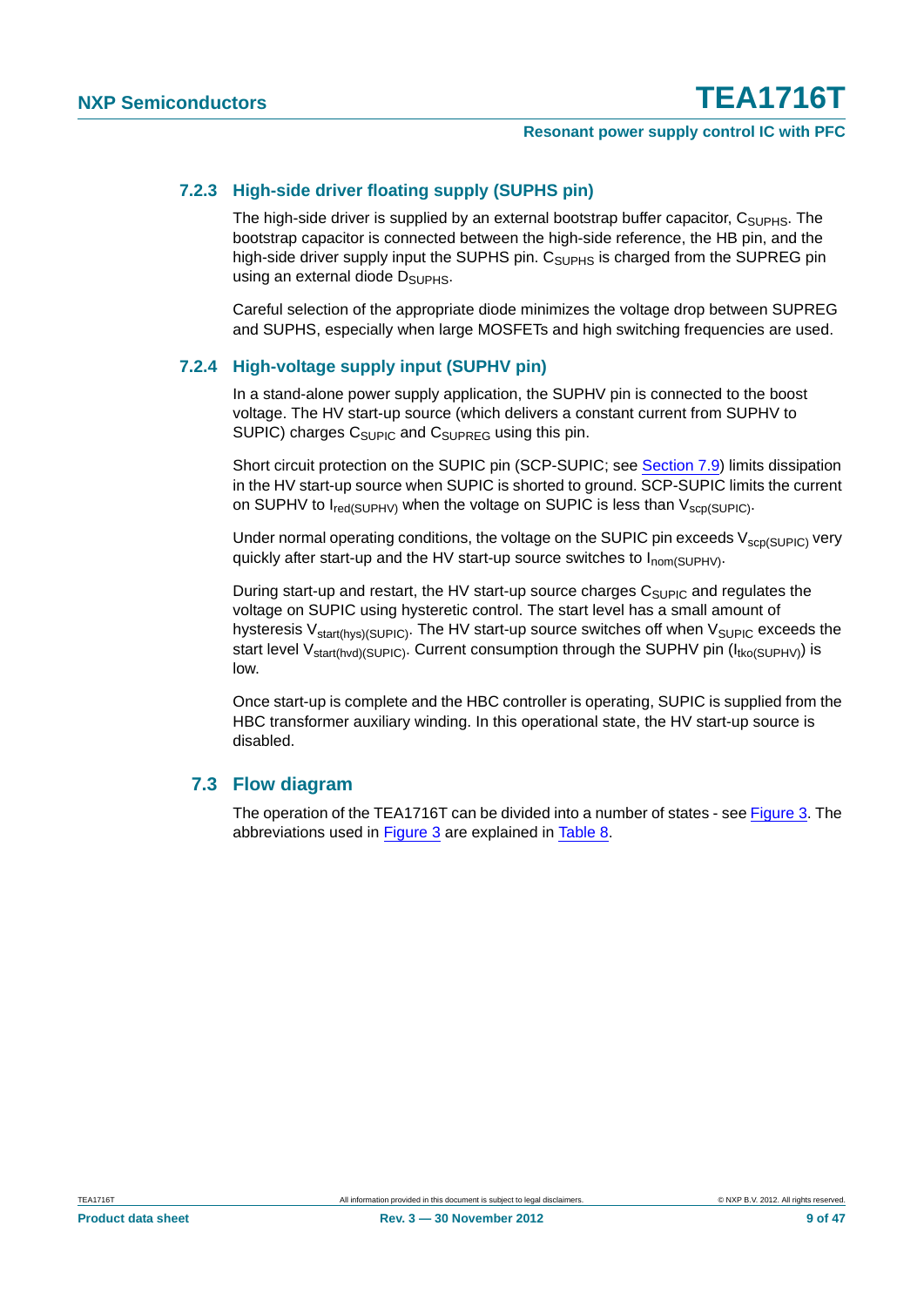#### **Resonant power supply control IC with PFC**



<span id="page-9-0"></span>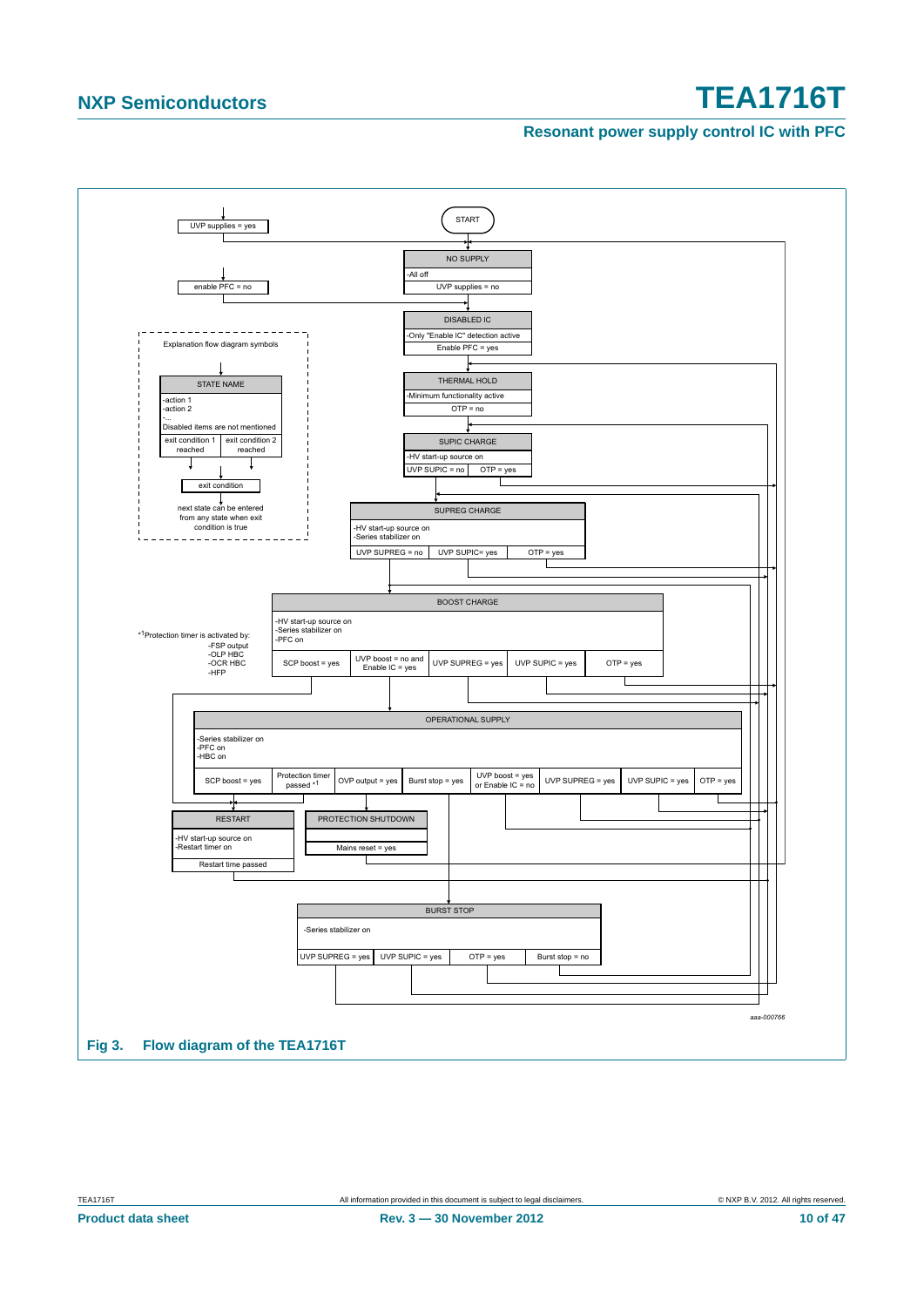#### **Resonant power supply control IC with PFC**

#### **Table 3. Operating states**

| <b>State</b>         | <b>Description</b>                                                                                                                                                                                                                                                     |
|----------------------|------------------------------------------------------------------------------------------------------------------------------------------------------------------------------------------------------------------------------------------------------------------------|
| No supply            | Supply voltages on SUPIC and SUPHV are too low to provide any functionality. Undervoltage<br>protection (UVP-supplies; see Section 7.9) is active when $V_{\text{SUPHV}} < V_{\text{rst(SUPHV)}}$ and<br>$V_{\text{SUPIC}} < V_{\text{rst(SUPIC)}}$ . The IC is reset. |
| Disabled IC          | IC is disabled because the SSHBC/EN pin is LOW.                                                                                                                                                                                                                        |
| Thermal hold         | Activated as long as OTP is active. IC is not operating. PFC and HBC controllers are disabled<br>and C <sub>SUPIC</sub> and C <sub>SUPREG</sub> are not charged.                                                                                                       |
| SUPIC charge         | HV start-up source charges IC supply capacitor $(C_{\text{SUPIC}})$ . $C_{\text{SUPREG}}$ is not charged.                                                                                                                                                              |
| SUPREG charge        | Series regulator charges stabilized supply capacitor $(C_{\text{SUPRFG}})$ .                                                                                                                                                                                           |
| Boost charge         | Operational PFC builds up boost voltage.                                                                                                                                                                                                                               |
| Operational supply   | Output voltage is generated. Both PFC and HBC controllers are fully operational.                                                                                                                                                                                       |
| Burst stop           | Power-saving state for Burst mode operation. PFC and HBC controllers are disabled and C <sub>SUPIC</sub><br>is not charged. $C_{\text{SUPREG}}$ is charged.                                                                                                            |
| Restart              | Activated when a protection function is triggered. Restart timer is activated. During this time,<br>PFC and HBC controllers are disabled and $C_{\text{SUPREG}}$ is not charged. $C_{\text{SUPIC}}$ is charged.                                                        |
| Protection shut-down | Activated when a protection function is triggered. IC is not operational. PFC and HBC controllers<br>are disabled and $C_{\text{SUPIC}}$ and $C_{\text{SUPREG}}$ are not charged.                                                                                      |

#### <span id="page-10-0"></span>**7.4 Enable input (SSHBC/EN pin)**

The power supply application is disabled by pulling the SSHBC/EN pin LOW.

[Figure 4](#page-11-0) shows the internal functionality. When a voltage is present on the SUPHV pin or on the SUPIC pin, a current  $I_{\text{DU(EN)}}$  (42  $\mu$ A) flows from the SSHBC/EN pin. If the pin is not pulled down, the current increases the voltage up to  $V_{\text{pu(EN)}}(3 \text{ V})$ . Since the voltage is above both  $V_{en(PFC)(EN)}$  (1.2 V) and  $V_{en(IC)(EN)}$  (2.2 V), the IC is enabled.

The IC is disabled when the voltage on the SSHBC/EN pin is pulled down under both  $V_{en(PFC)(EN)}$  and  $V_{en(IC)(EN)}$  via an optocoupler. The optocoupler is driven from the HBC transformer secondary side (see [Figure 4\)](#page-11-0). The PFC controller stops switching immediately, but the HBC controller continues switching until the low-side stroke is active. It is also possible to control the voltage on the SSHBC/EN pin from another circuit on the secondary side via a diode. The external pull-down current must be larger than the internal soft-start charge current  $I_{ss(hf)(SSHBC)}$ .

If the voltage on the SSHBC/EN pin is pulled down under  $V_{en(IC)(EN)}$ , but not under  $V_{en(PFC)(EN)}$ , only the HBC is disabled. This feature is useful when another power converter is connected to the PFC boost voltage.

The low-side power switch of the HBC is on when the HBC is disabled using the SSHBC/EN pin.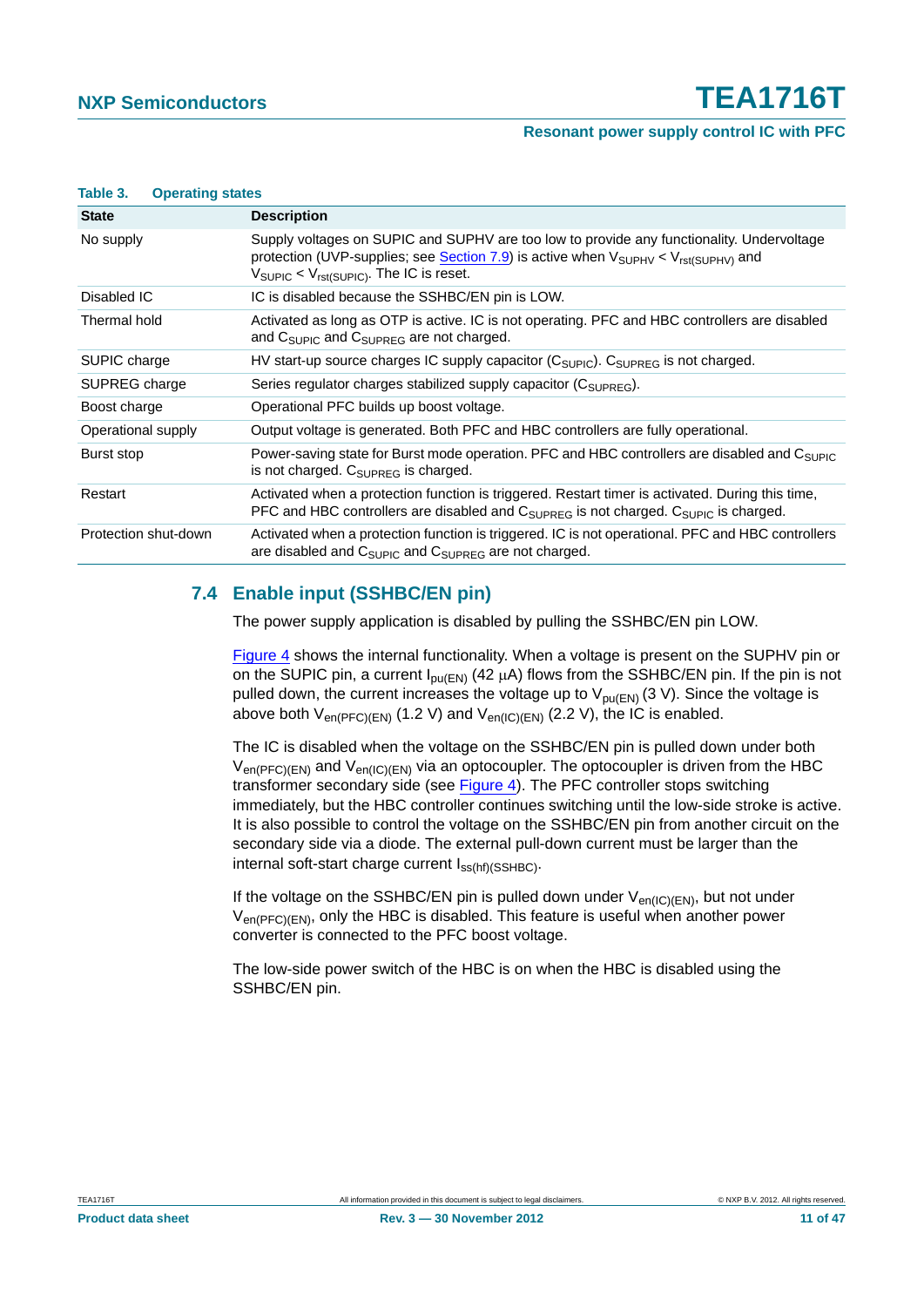**Resonant power supply control IC with PFC**



### <span id="page-11-0"></span>**7.5 IC protection**

#### <span id="page-11-2"></span><span id="page-11-1"></span>**7.5.1 IC restart and shutdown**

In addition to the protection functions influencing the PFC and HBC controller operation, several protection functions are provided to disable both controllers. See the protection overview in [Section 7.9](#page-30-0) for details on which protection functions trigger a restart or protection shutdown.

**•** Restart

When the TEA1716T enters the Restart state, the PFC and HBC controllers are switched off. After a period defined by the Restart timer, the IC automatically restarts following the normal start-up cycle.

**•** Protection shutdown

When the TEA1716T enters the Protection shutdown state, the PFC and HBC controllers are switched off. The Protection shutdown state is latched, so the IC does not automatically start up again. It can be restarted by resetting the Protection shutdown state in one of the following ways:

- **–** Lowering V<sub>SUPIC</sub> and V<sub>SUPHV</sub> below their respective reset levels, V<sub>rst(SUPIC)</sub> and Vrst(SUPHV)
- **–** Using a fast shutdown reset (see [Section 7.5.3\)](#page-13-0).
- **–** Using the enable pin (see [Section 7.4](#page-10-0))
- **•** Thermal hold

In the Thermal hold state, the PFC and HBC controllers are switched off. The Thermal hold state remains active until the IC junction temperature drops to approximately 10 °C below  $T_{\text{oto}}$  (see [Section 7.5.6\)](#page-14-0).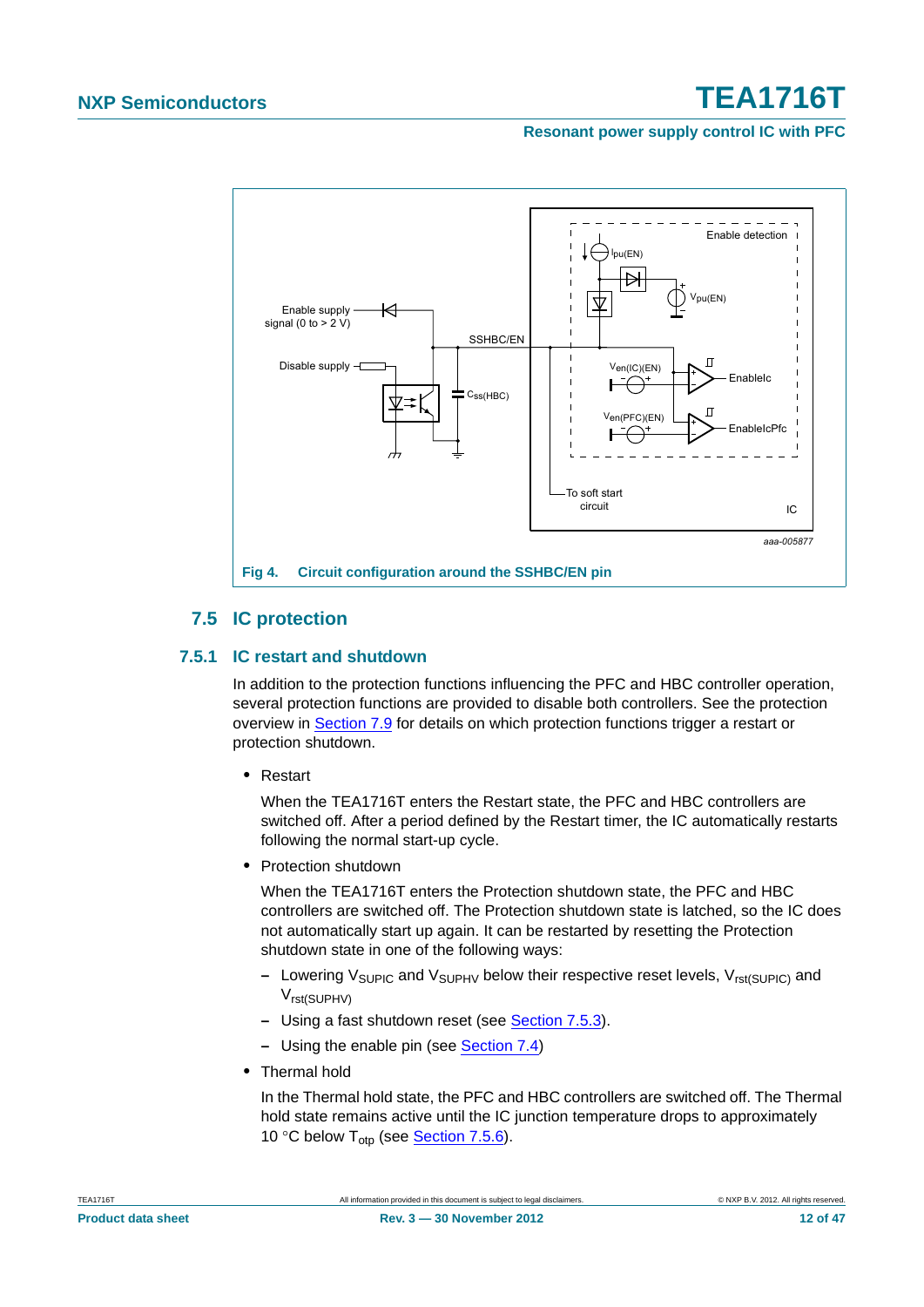#### <span id="page-12-1"></span>**7.5.2 Protection and restart timer**

The TEA1716T contains a programmable timer which can be used for timing several protection functions. The timer can be used in two ways as a protection timer and as a restart timer. The timing of the timers is set independently using an external resistor  $R<sub>prot</sub>$ and capacitor  $C<sub>prot</sub>$  connected to the RCPROT pin.

#### <span id="page-12-2"></span>**7.5.2.1 Protection timer**

Certain error conditions are allowed to persist for a time period before protective action is must be taken. The protection timer defines the protection period (how long the error can persist before the protection function is triggered). The protection functions that use the protection timer aree found in the protection overview in [Section 7.9.](#page-30-0)



<span id="page-12-0"></span>[Figure 5](#page-12-0) shows the operation of the protection timer. When an error condition occurs, a fixed current  $I_{ch(slow)(RCPROT)}$  (100  $\mu$ A) flows from the RCPROT pin and charges C<sub>prot</sub>. R<sub>prot</sub> causes the voltage to increase exponentially. The protection time elapses when the voltage on the RCPROT pin reaches the upper switching level  $V_{\text{U(RCPROT)}}$  (4 V). When the protection time has elapsed, the appropriate protective action is taken and  $C<sub>prot</sub>$  is discharged.

If the error condition is removed before the voltage on the RCPROT pin reaches  $V_{\text{u(RCPROT)}}$ ,  $C_{\text{prot}}$  is discharged using  $R_{\text{prot}}$  and no action is taken.

An external circuit to force a restart can increase the RCPROT voltage to exceed Vu(RCPROT).

#### <span id="page-12-3"></span>**7.5.2.2 Restart timer**

The IC must be disabled for a time period on certain error conditions. Particularly when the error condition causes components to overheat. In such cases, the IC is disabled to allow the power supply to cool down, before restarting automatically. The restart timer determines the restart time. The restart timer is active in the Restart state. The protection functions which trigger a restart are found in the protection overview in [Section 7.9](#page-30-0).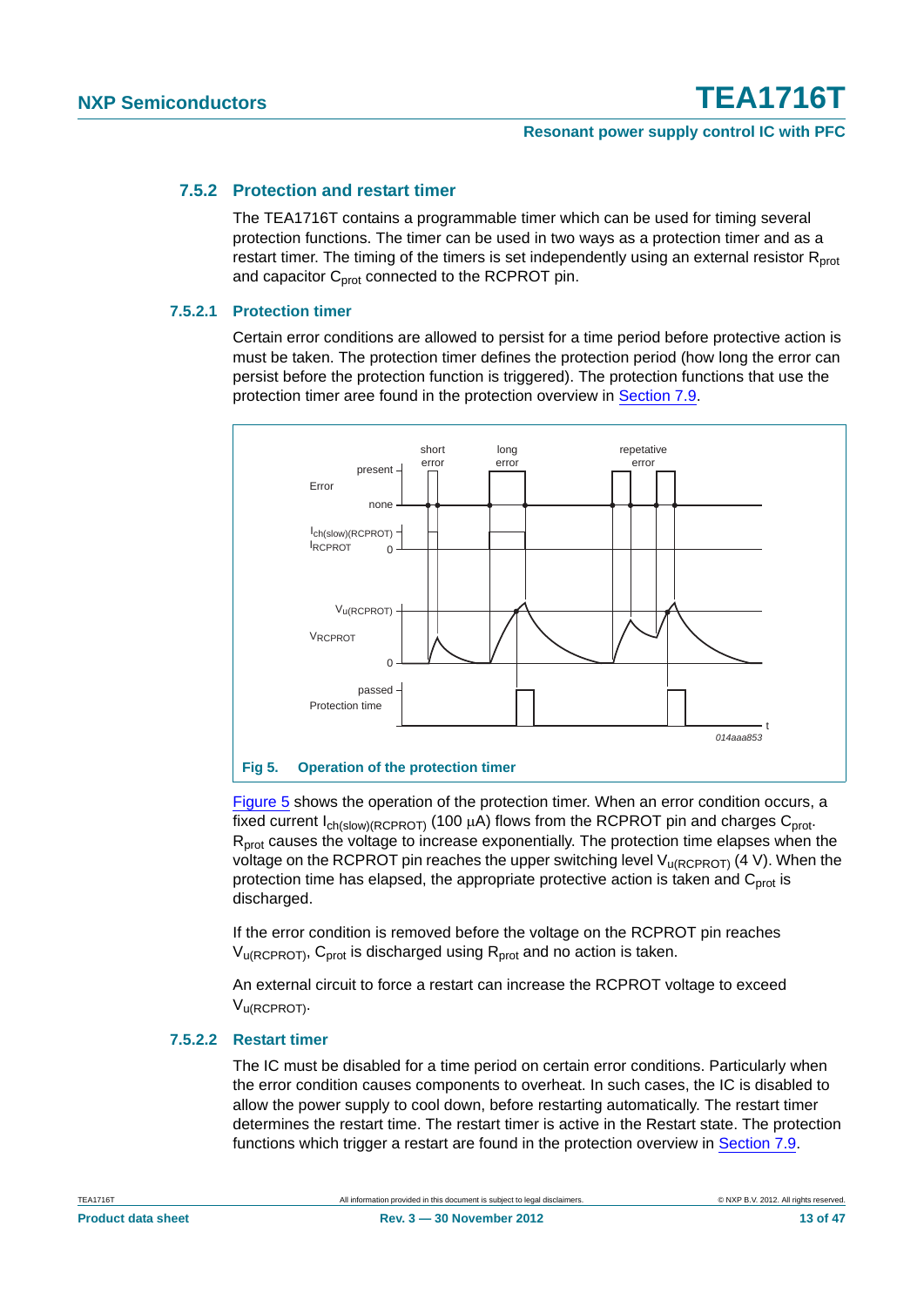#### **Resonant power supply control IC with PFC**



<span id="page-13-1"></span>[Figure 6](#page-13-1) shows the operation of the restart timer. Normally  $C_{prot}$  is discharged to 0 V. When a restart is requested,  $C<sub>prot</sub>$  is quickly charged to the upper switching level  $V<sub>u</sub>(RCPROT)$ . Then the RCPROT pin becomes high ohmic and  $C<sub>prot</sub>$  discharges through  $R_{prot}$ . The restart time has elapsed when  $V_{RCPROT}$  reaches the lower switching level  $V_{IRCPROT}$  (0.5 V). The IC restarts and C<sub>prot</sub> is discharged.

#### <span id="page-13-0"></span>**7.5.3 Fast shutdown reset (SNSMAINS pin)**

The latched Protection shutdown state is reset when  $V_{\text{SUPIC}}$  and  $V_{\text{SUPHV}}$  drop below their respective reset levels,  $V_{rst(SUPIC)}$  and  $V_{rst(SUPHV)}$ . Typically, the PFC boost capacitor,  $C_{boost}$ , must discharge before  $V_{SUPIC}$  and  $V_{SUPHV}$  drop below their reset levels. Discharging C<sub>hoost</sub> can take a long time.

Fast shutdown reset causes a faster reset. When the mains supply is interrupted, the voltage on the SNSMAINS pin falls. When V<sub>SNSMAINS</sub> falls below V<sub>rst(SNSMAINS)</sub> and then increases again by a hysteresis value, the IC leaves the Protection shutdown state. The boost capacitor C<sub>boost</sub> does not require discharging to trigger a new start-up.

The Protection shutdown state can also be ended by pulling down the enable input (the SSHBC/EN pin).

#### <span id="page-13-2"></span>**7.5.4 Output overvoltage protection (SNSOUT pin)**

The TEA1716T outputs are provided with overvoltage protection (OVP-output; see [Section 7.9\)](#page-30-0). The output voltage is measured using the resonant transformer auxiliary winding. The voltage is sensed on the SNSOUT pin using an external rectifier and resistive divider. An overvoltage is detected when the SNSOUT voltage exceeds  $V_{\text{ovp(SNSOUT)}}$  (3.5 V). When an overvoltage is detected, the TEA1716T enters the Protection shutdown state.

Additional external protection circuits, such as an external OTP circuit, can be connected to this pin. Connect them to the SNSOUT pin using a diode to ensure that an error condition triggers an OVP event.

#### <span id="page-13-3"></span>**7.5.5 Output failed start protection, FSP-output (SNSOUT pin)**

The TEA1716T outputs are provided with failed start protection (FSP output; see [Section 7.9](#page-30-0)). During start-up, the output voltage is less than  $V_{fsp(SNSOUT)}$  for a time. This voltage drop is not considered an error condition if it does not last longer than expected. The protection timer is started when  $V_{SNSOUT} < V_{fsp(SNSOUT)}$  for this reason.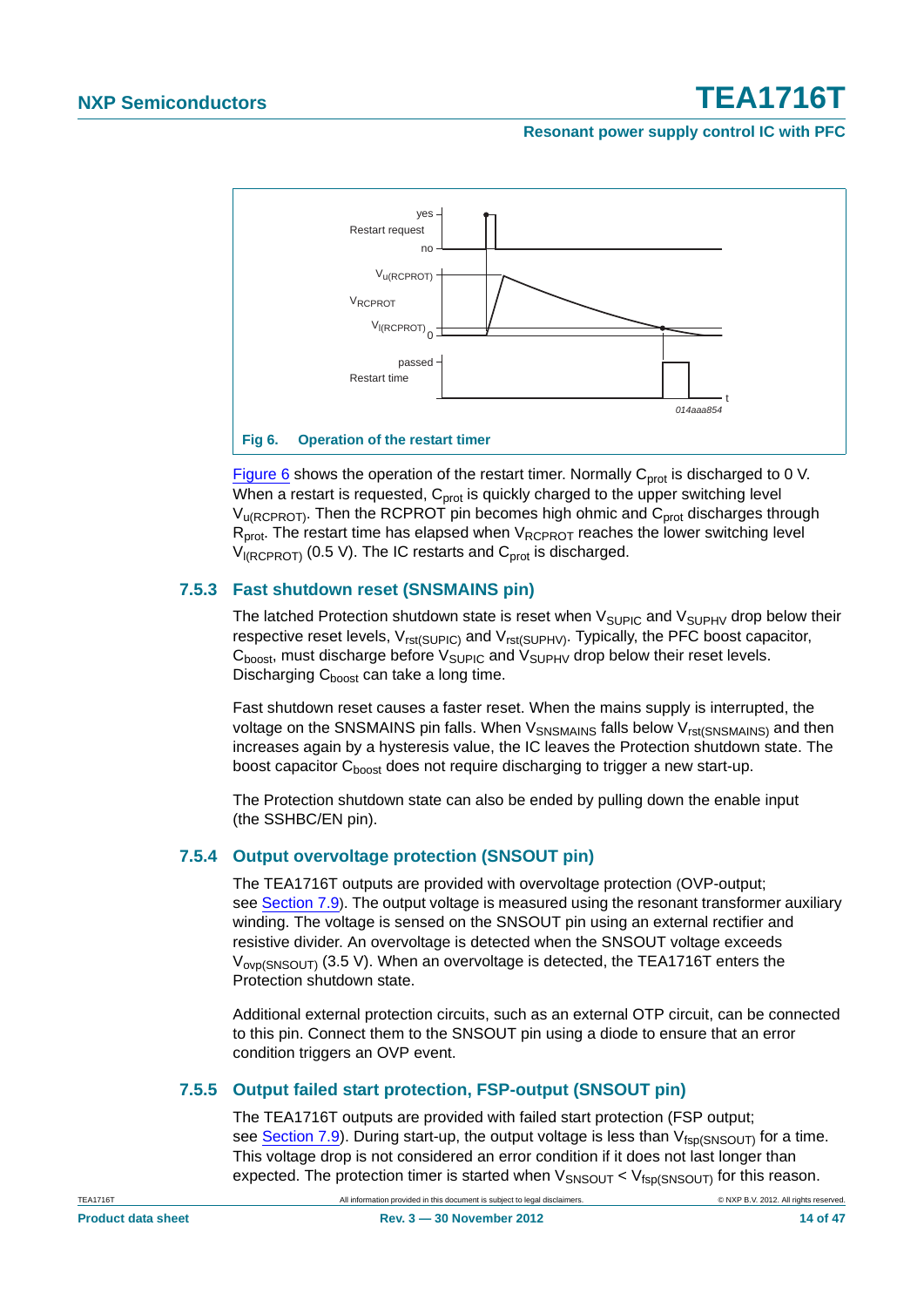Under normal conditions, the output voltage is present before the protection time is expired and no protective action is taken. The Restart state is activated if the FSP output event is still active when the protection time has expired.

#### <span id="page-14-0"></span>**7.5.6 OverTemperature Protection (OTP)**

Accurate internal overtemperature protection is provided in the TEA1716T. When the junction temperature exceeds the overtemperature protection activation temperature,  $T_{\text{otp}}$  $(T<sub>ofo</sub> = 150 °C)$ , the IC enters the Thermal hold state. The TEA1716T exits the Thermal hold state when the temperature falls again to approximately Totp  $-10$  °C.

#### <span id="page-14-1"></span>**7.6 Burst mode operation (SNSBURST pin)**

The HBC and PFC controllers can be operated in Burst mode. In Burst mode, the controllers are on for a period, then off for a period. Burst mode operation increases efficiency under low-load conditions.

The voltage on the SNSBURST pin defines the transition from Operational supply state (= burst-on period) to Burst stop state (= burst-off period) and back).

The voltage on the SNSFB pin represents the level of power that is converted. The voltage on the SNSBURST pin can be related to the SNSFB pin using an external resistor divider. The SNSBURST pin has an internal switching level  $V_{burst(SNSBURST)}$  (3.5 V) and a fixed hysteresis  $V_{burst(hvs)/SNSBURST}$  (24 mV). In addition, a switched current flowing into the SNSBURST pin,  $I_{burst(hvs)(SNSBURST)}$  (3  $\mu$ A) and the resistance of the external divider determine the effective hysteresis. The current flows when the SNSBURST voltage is less than V<sub>burst</sub>(SNSBURST).

The PFC and HBC controller operation is suspended when the voltage on the SNSBURST pin falls under  $V_{\text{burst}$ SNSBURST). The PFC continues as long as the boost voltage is still below the regulation level. Then it stops with a soft-stop. The HBC stops almost directly when the GATELS pin becomes active. The Burst stop state is entered when both PFC and HBC have stopped switching. In the Burst stop state, the current consumption of the IC is low and the SNSOUT pin is pulled low. The SNSOUT signal can be used for additional functionality in the application.

When the voltage on SNSBURST increases to exceed

Vburst(SNSBURST) + Vburst(hys)(SNSBURST), the TEA1716T leaves the Burst stop state and enters the Operational supply state. The PFC starts its operation with a soft-start. The HBC resumes without a soft-start sequence.

Burst mode operation is not enabled until the SNSOUT pin has reached the  $V_{fsp(SNSOUT)}$ level once to avoid unwanted activation of the burst mode during start-up.

### <span id="page-14-2"></span>**7.7 PFC controller**

The PFC controller converts the rectified universal mains voltage into an accurately regulated boost voltage of 400 V (DC). It operates in Quasi-Resonant (QR) mode or Discontinuous Conducting Mode (DCM) and is controlled using an on-time control system. The resulting mains harmonic current emissions of a typical application can meet the class-D MHR requirements.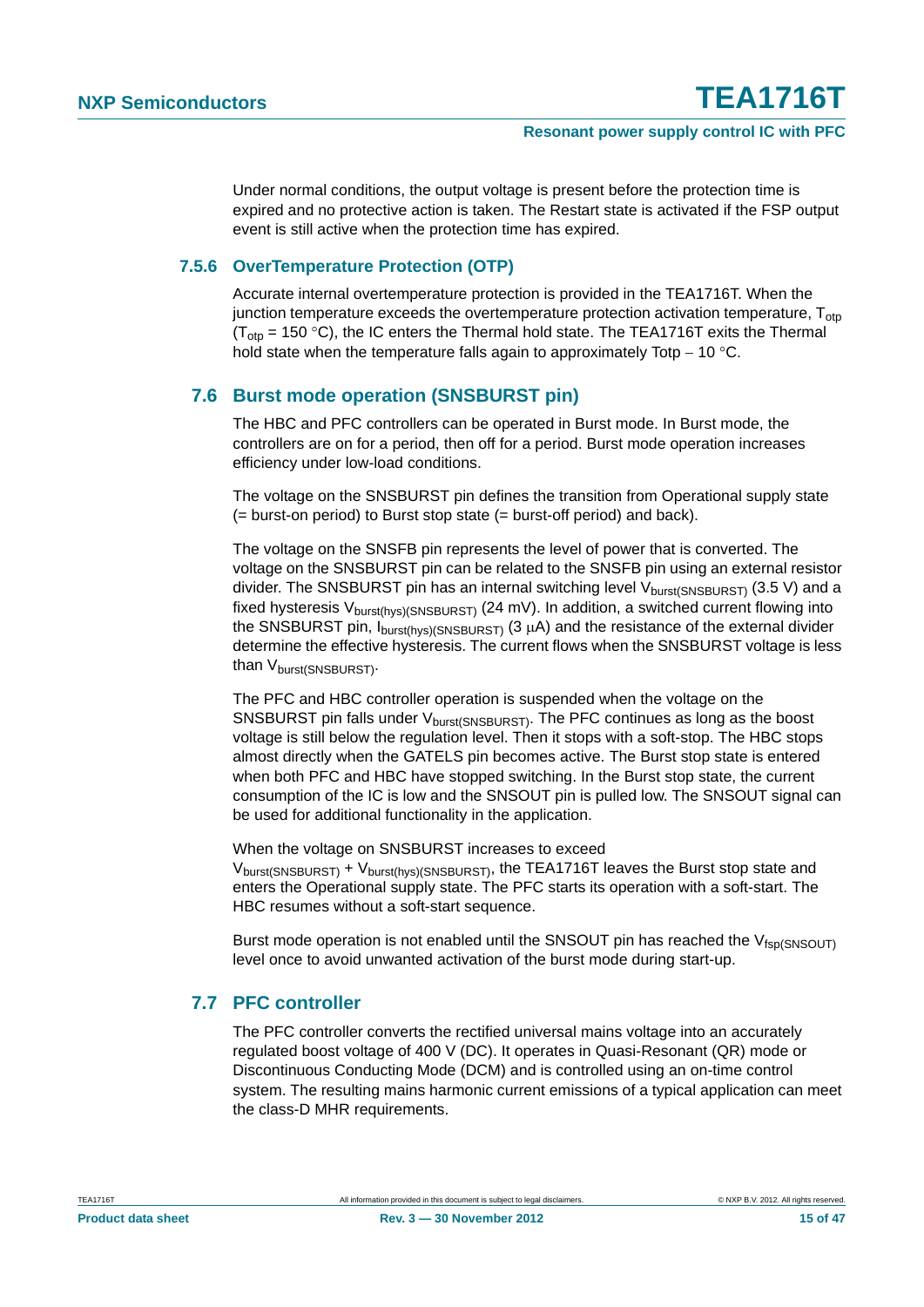The PFC controller uses valley switching to minimize losses. A primary stroke is only started once the previous secondary stroke ends and the voltage across the PFC MOSFET reaches a minimum value.

#### <span id="page-15-0"></span>**7.7.1 PFC gate driver (GATEPFC pin)**

The circuit driving the gate of the power MOSFET has a high current sourcing capability  $I_{\text{source(GATEPFC)}}$  of 0.6 A. It also has a high current sink capability  $I_{\text{sink(GATEPFC)}}$  of 1.2 A. The source and sink capabilities enable fast switch-on and switch-off to ensure efficient operation. The driver is supplied from the regulated SUPREG supply.

#### <span id="page-15-1"></span>**7.7.2 PFC on-time control**

The PFC operates under on-time control. The following determine the PFC MOSFET on-time:

**•** The error amplifier and the loop compensation using the voltage on the COMPPFC pin

At  $V_{\text{ton(COMPPEC)zero}}$  (3.5 V), the on-time is reduced to zero. At  $V_{\text{ton(COMPPEC)max}}$  the on-time is at a maximum

**•** Mains compensation using the voltage on the SNSMAINS pin

#### <span id="page-15-2"></span>**7.7.2.1 PFC error amplifier (COMPPFC and SNSBOOST pins)**

The boost voltage is divided using a high-ohmic resistive divider. It is supplied to the SNSBOOST pin. The transconductance error amplifier, which compares the SNSBOOST voltage with an accurate trimmed reference voltage  $V_{\text{real(SNSBOOST)} }$ , is connected to this pin. The external loop compensation network on the COMPPFC pin filters the output current. In a typical application, a resistor and two capacitors set the regulation loop bandwidth.

The transconductance of the error amplifier is not constant, which improves the start-up behavior and transient response. The transconductance significantly increases when the SNSBOOST voltage is more than 80 mV above or below the reference voltage. The result is a higher output current to the COMPPFC pin. [Figure 7](#page-16-0) shows the behavior of the transconductance amplifier.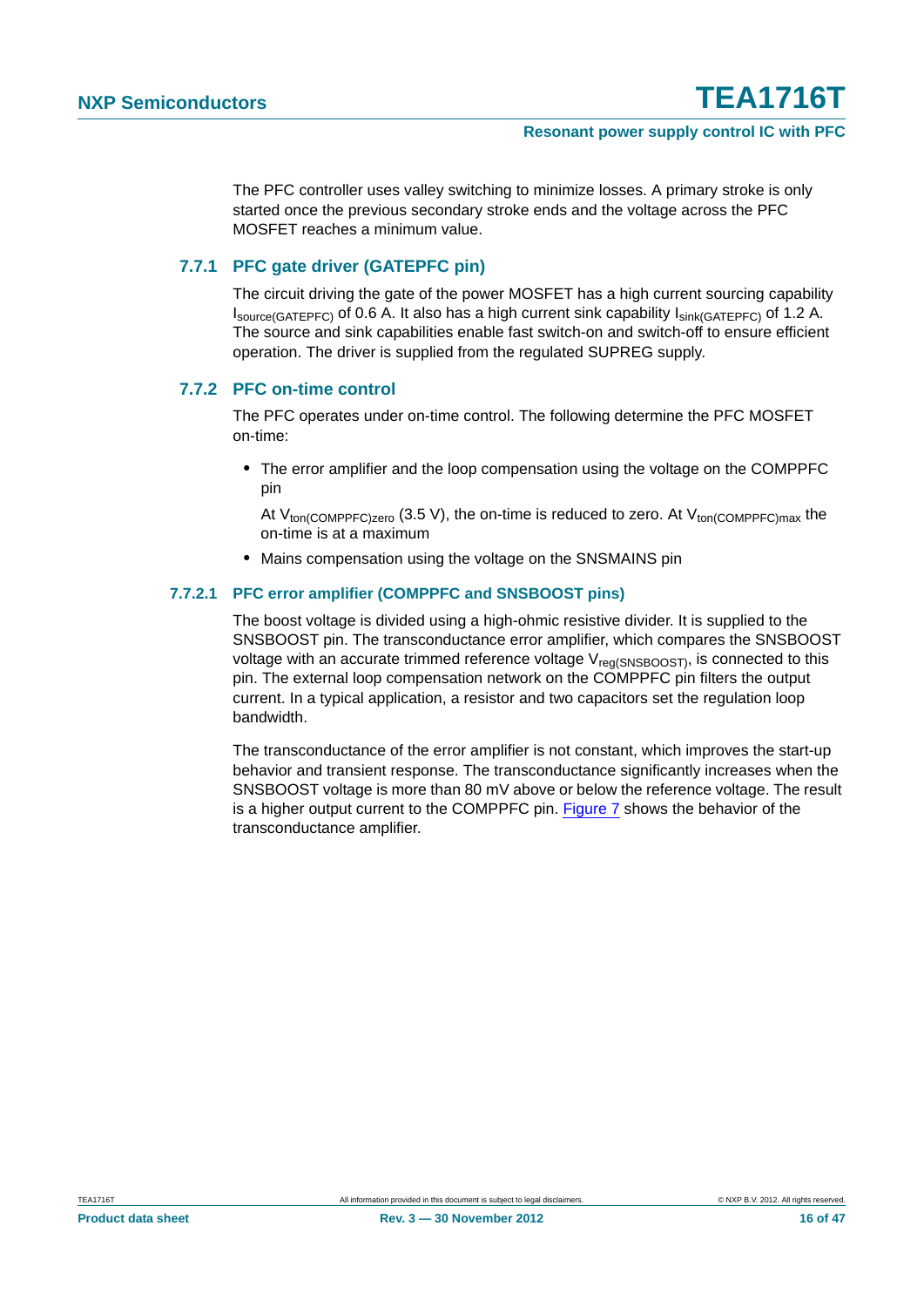#### **Resonant power supply control IC with PFC**



<span id="page-16-0"></span>The COMPPFC voltage is clamped at a maximum of  $V_{\text{clamp(COMPPFC)}}$ . This clamp avoids a long recovery time if the boost voltage exceeds the regulation level for a period.

#### <span id="page-16-1"></span>**7.7.2.2 PFC mains compensation (SNSMAINS pin)**

The mathematical equation for the transfer function of a power factor corrector contains the square of the mains input voltage. In a typical application, this results in a low bandwidth for low mains input voltages. At high mains input voltages the MHR requirements are hard to meet.

The TEA1716T contains a correction circuit to compensate for this effect. The average mains voltage is measured using the SNSMAINS pin. The information is supplied to an internal compensation circuit.

[Figure 8](#page-17-0) shows the relationship between the SNSMAINS voltage, the COMPPFC voltage, and the on-time. It is possible to keep the regulation loop bandwidth constant over the full mains input range using this compensation. This feature provides a fast transient response on load steps, while still meeting the class-D MHR requirements.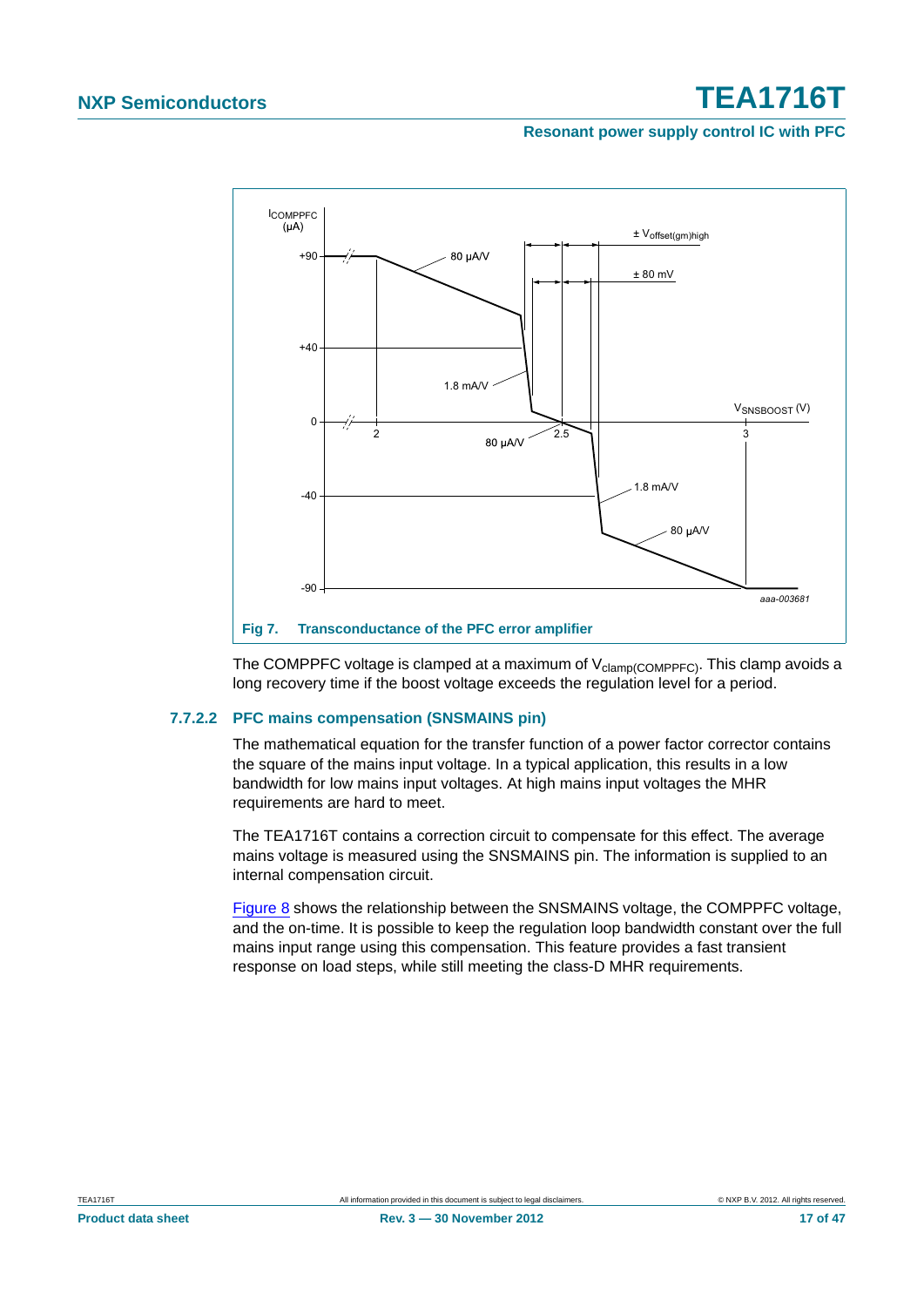#### **Resonant power supply control IC with PFC**



#### <span id="page-17-1"></span>**7.7.3 PFC demagnetization sensing (SNSAUXPFC pin)**

<span id="page-17-0"></span>The voltage on the SNSAUXPFC pin is used to detect transformer demagnetization. During the secondary stroke, the transformer is magnetized and current flows in the boost output. During this time,  $V_{SNSAUXPFC}$  <  $V_{demaa(SNSAUXPFC)}$  (-100 mV) and the PFC MOSFET remains switched off.

After some time, the transformer becomes demagnetized and current stops flowing in the boost output. From that moment,  $V_{SNSAUXPFC}$  >  $V_{demad(SNSAUXFFC)}$  and valley detection is started. The MOSFET remains off.

To ensure that switching continues under all circumstances, the MOSFET is forced to switch on if the magnetizing of the transformer ( $V_{\text{SNSALIXPEC}}$  <  $V_{\text{demad(SNSALIXPEC}}$ ) is not detected within  $t_{to(maa)}$  (50  $\mu$ s) after the GATEPFC pin goes LOW.

connect a 5 k $\Omega$  series resistor to this pin to protect the internal circuitry, against for example lightning. Place the resistor close to the IC on the PCB to prevent incorrect switching due to external disturbances.

#### <span id="page-17-2"></span>**7.7.4 PFC valley sensing (SNSAUXPFC pin)**

If the voltage at the MOSFET drain is at its minimum (valley switching), the PFC MOSFET is switched on for the next stroke. This action reduces switching losses and EMI (see [Figure 9\)](#page-18-0).

**Product data sheet Rev. 3 — 30 November 2012 Rev. 3 — 30 November 2012 18 of 47**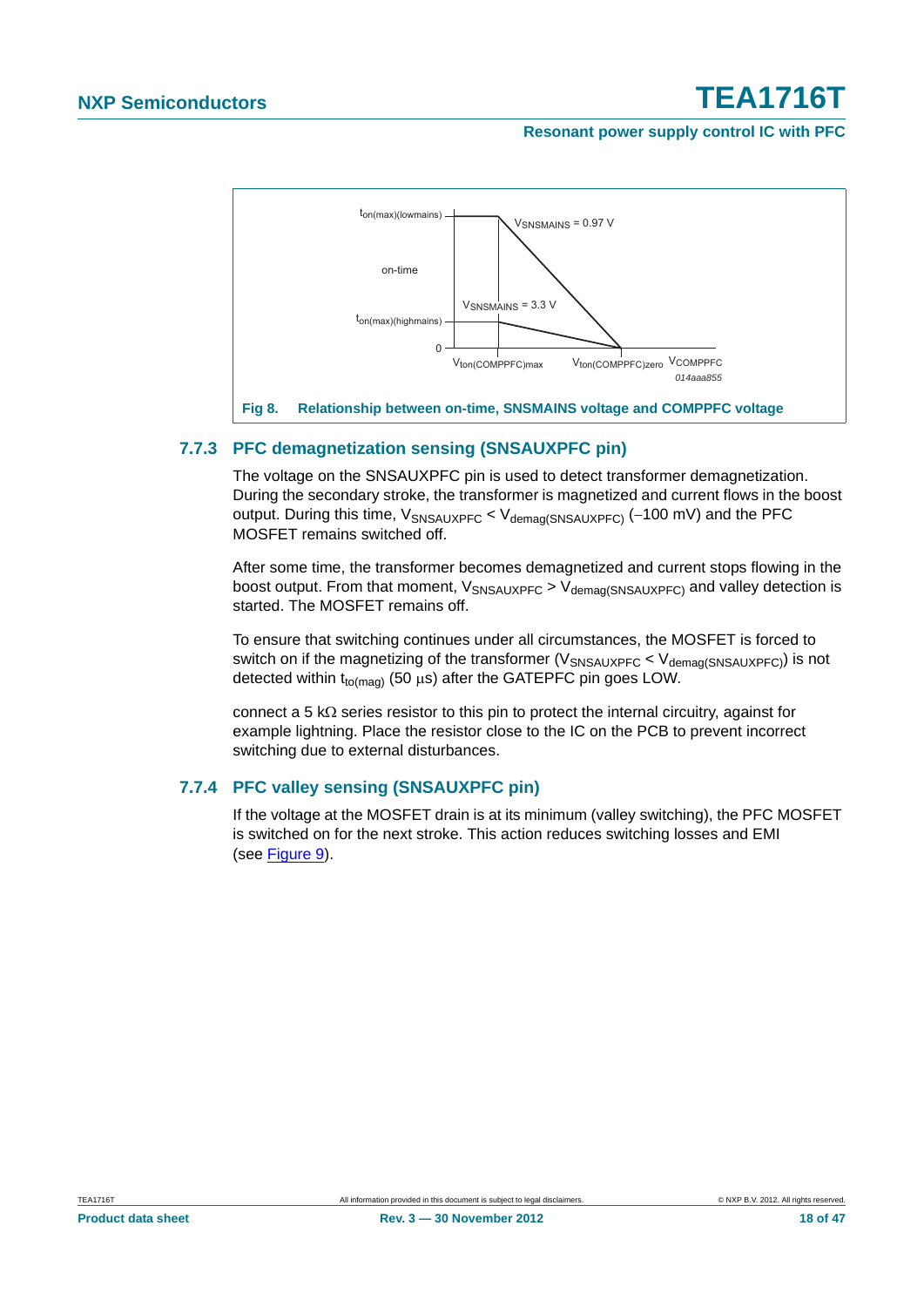#### **Resonant power supply control IC with PFC**



#### <span id="page-18-0"></span>**Fig 9. Demagnetization and valley detection**

The valley sensing block connected to the SNSAUXPFC pin detects the valleys. This block measures the PFC transformer auxiliary winding voltage, which is a reduced and inverted copy of the MOSFET drain voltage. When a valley of the drain voltage (= top at SNSAUXPFC voltage) is detected, the MOSFET is switched on.

If a top is not detected on the SNSAUXPFC pin (= a valley at the drain) within  $t_{to(Vrec)}$  $(4 \text{ µs})$  after demagnetization is detected, the MOSFET is forced to switch on.

#### <span id="page-18-1"></span>**7.7.5 PFC frequency and off-time limiting**

The switching frequency is limited to  $f_{max(PFC)}$  for transformer optimization and to minimize switching losses. If the frequency for quasi-resonant operation exceeds  $f_{\text{max(PFC)}}$ , the system switches to DCM. The PFC MOSFET is switched on when the drain-source voltage is at a minimum (valley switching).

The minimum off-time is limited at  $t_{off(PFC)min}$  to ensure correct control of the PFC MOSFET under all circumstances.

#### <span id="page-18-2"></span>**7.7.6 PFC soft-start and soft-stop (SNSCURPFC pin)**

The PFC controller features a soft-start function. The function slowly increases the primary peak current during start-up. The soft-stop function slowly decreases the transformer peak current before operations are halted. These functions prevent transformer rattle at start-up or during burst mode operation.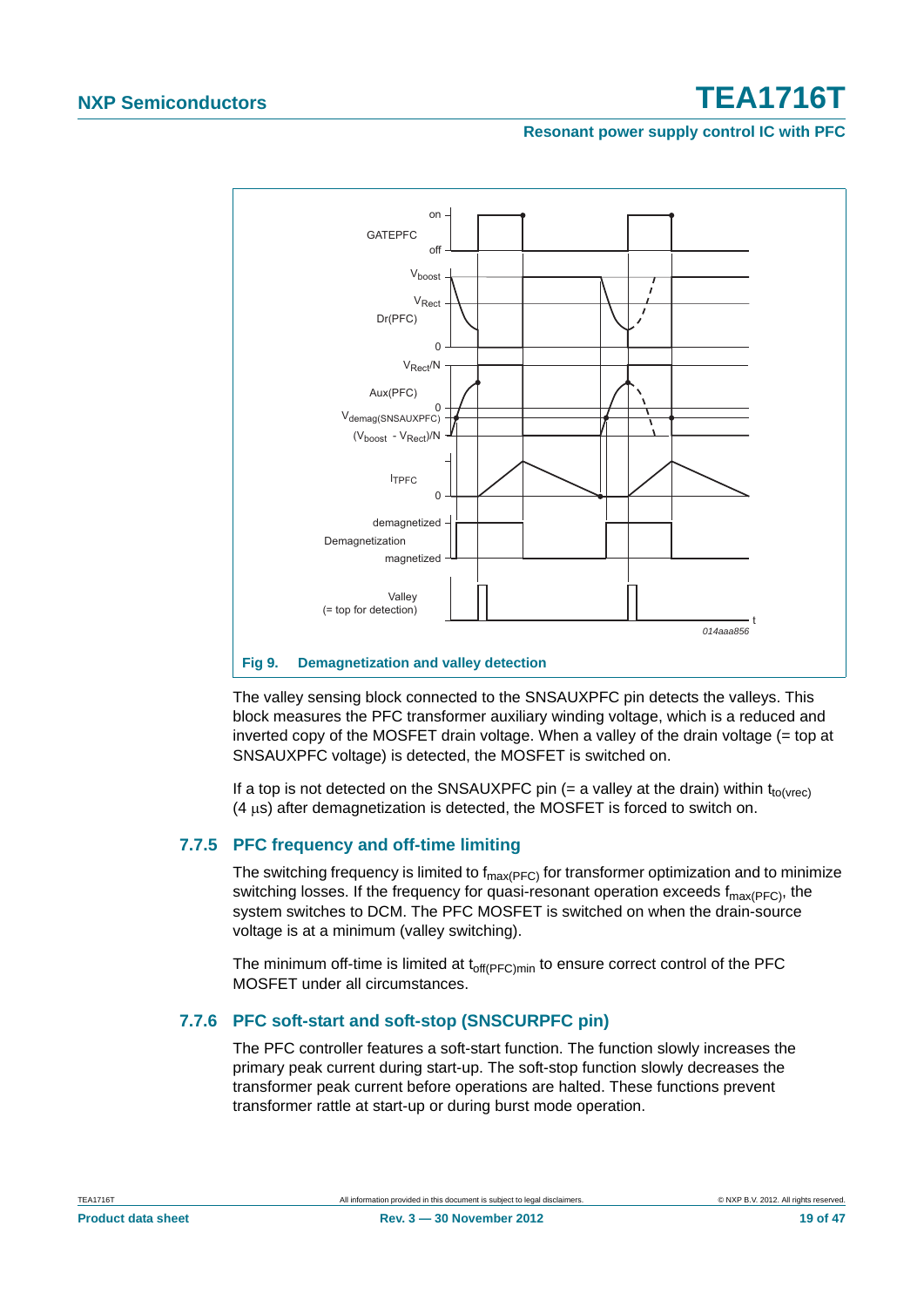Connecting a resistor  $R_{ss(PFC)}$  and capacitor  $C_{ss(PFC)}$  between the SNSCURPFC pin and the current sense resistor  $R_{\text{cur(PFC)}}$  achieves this. During start-up, an internal current source,  $I_{ch(ss)/PFC}$ , charges the capacitor to  $V_{SNSCURPEC} = I_{ch(ss)/PFC} \times R_{ss(PFC)}$ .

The voltage is limited to the maximum PFC soft-start clamp voltage,  $V_{\text{clamp}(ss)PFC}$ . The additional voltage across the charged capacitor reduces the peak current. After start-up, the internal current source is switched-off, capacitor  $C_{ss(PFC)}$  discharges across  $R_{ss(PFC)}$ and the peak current increases.

The start level and the time constant of the rising primary current can be adjusted externally by changing the values of  $R_{ss(PFC)}$  and  $C_{ss(PFC)}$ .

 $I_{Cur(PFC)(pk)} = \frac{V_{ocr(PFC)} - (I_{ch(ss)(PFC)} \times R_{ss(PFC)})}{R}$  $= \frac{corr(PFC) - C_{cn(ss)(PFC)} - ss(PFC)}{R_{cur(PFC)}}$ 

$$
\tau = R_{ss(PFC)} \times C_{ss(PFC)}
$$

Switching on the internal current source  $I_{ch(ss)(PFC)}$  starts a soft-stop.  $I_{ch(ss)(PFC)}$  charges C<sub>SS(PFC)</sub>. The increasing capacitor voltage decreases the peak current. The charge current flows when the voltage on the SNSCURPFC pin is less than the maximum PFC soft-start voltage (0.5 V). If  $V_{SNSCIIRPEC}$  exceeds the maximum PFC soft-start voltage, the soft-start current source starts limiting the charge current. To determine accurately if the capacitor is charged, the voltage is only measured during the PFC power switch off-time. The PFC operation is stopped when  $V_{SNSCURPEC} > V_{stop(ss)(PFC)}$ .

In the Burst stop state with the PFC not operating, the SNSCURPFC pin is kept at the maximum PFC soft-start voltage, enabling an immediate start of the soft-start sequence when the PFC must operate after the Burst stop state.

#### <span id="page-19-0"></span>**7.7.7 PFC overcurrent regulation, OCR-PFC (SNSCURPFC pin)**

The maximum peak current is limited cycle-by-cycle by sensing the voltage across an external sense resistor ( $R_{\text{cur}(PFC)}$ ) connected to the source of the external MOSFET. The voltage is measured via the SNSCURPFC pin and is limited to  $V_{\text{ocr(PFC)}}$ .

A voltage peak appears on  $V_{SNSCIIRPEC}$  when the PFC MOSFET is switched on due to the discharging of the drain capacitance. The leading-edge blanking time  $(t_{\text{leb}(PFC)})$  ensures that the overcurrent sensing block does not react to this transitory peak.

#### <span id="page-19-1"></span>**7.7.8 PFC mains undervoltage protection/brownout protection, UVP-mains (SNSMAINS pin)**

The voltage on the SNSMAINS pin is continuously sensed to prevent the PFC trying to operate at very low mains input voltages. PFC switching stops when V<sub>SNSMAINS</sub> < V<sub>uvp(SNSMAINS)</sub>. Mains undervoltage protection is also called brownout protection.

 $V_{\text{SNSMAINS}}$  is clamped to a minimum value of  $V_{\text{pu(SNSMAINS)}}$  for fast restart as soon as the mains input voltage recovers after a mains-dropout. The PFC starts or restarts when  $V_{\text{SNSMAINS}}$  exceeds the start level  $V_{\text{start(SNSMAINS)}}$ .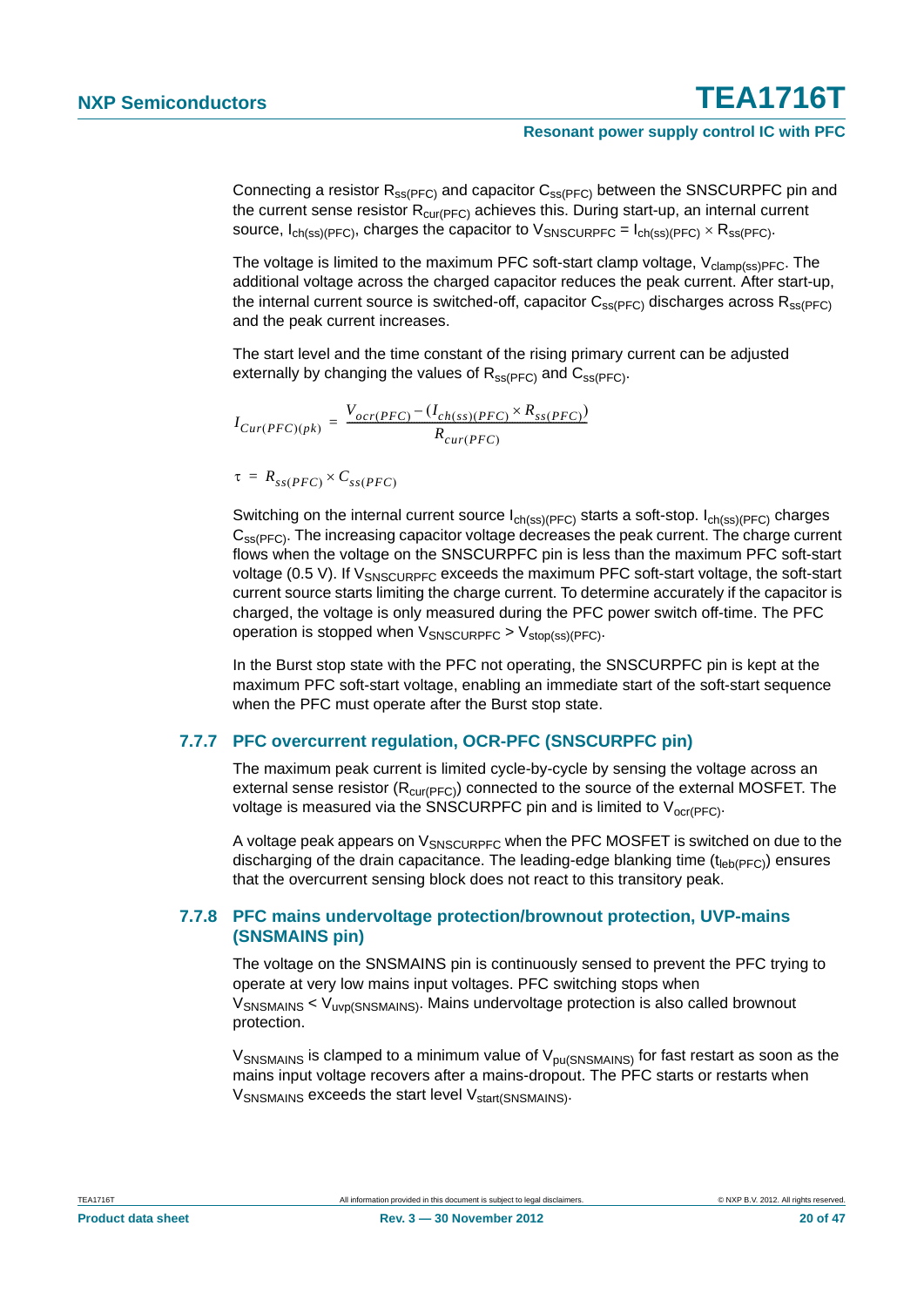#### <span id="page-20-0"></span>**7.7.9 PFC boost overvoltage protection, OVP-boost (SNSBOOST pin)**

An overvoltage protection circuit has been built in to prevent boost overvoltage during load steps and mains transients. Switching of the power factor correction circuit is inhibited when the voltage on the SNSBOOST pin  $>$  V<sub>ovp(SNSBOOST)</sub>.

PFC switching resumes when  $V_{SNSBOOST} < V_{OVD(SNSBOOST)}$  again.

Overvoltage protection is also triggered when an open circuit at the resistor connected between the SNSBOOST pin and ground.

#### <span id="page-20-1"></span>**7.7.10 PFC short circuit/open-loop protection, SCP/OLP-PFC (SNSBOOST pin)**

The PFC circuit does not start switching until the voltage on the SNSBOOST pin exceeds V<sub>SCD</sub>(SNSBOOST). This acts as short circuit protection for the boost voltage (SCP-boost).

The SNSBOOST pin draws a small input current I<sub>prot(SNSBOOST)</sub>. If this pin gets disconnected, the residual current pulls down V<sub>SNSBOOST</sub>, triggering short circuit protection (SCP-boost). This combination creates an open-loop protection (OLP-PFC).

#### <span id="page-20-3"></span>**7.8 HBC controller**

The HBC controller converts the 400 V boost voltage from the PFC into one or more regulated DC output voltages and drives two external MOSFETs in a half-bridge configuration connected to a transformer. The transformer forms the resonant circuit in combination with the resonant capacitor and the load at the output. The transformer has a leakage inductance and a magnetizing inductance. The regulation is realized using frequency control.

#### <span id="page-20-4"></span>**7.8.1 HBC high-side and low-side driver (GATEHS and GATELS pins)**

Both drivers have an identical driving capability. The output of each driver is connected to the equivalent gate of an external high-voltage power MOSFET.

The low-side driver is referenced to the PGND pin and is supplied from the SUPREG pin.

The high-side driver is floating. The reference for the high-side driver is the HB pin, connected to the midpoint of the external half-bridge. The high-side driver is supplied from the SUPHS pin which is connected to the external bootstrap capacitor  $C_{\text{SUPHS}}$ . When the low-side MOSFET is on, the bootstrap capacitor is charged from the SUPREG pin using the external diode  $D_{\text{SUPHS}}$ .

#### <span id="page-20-2"></span>**7.8.2 HBC boost undervoltage protection, UVP-boost (SNSBOOST pin)**

The voltage on the SNSBOOST pin is sensed continuously to prevent the HBC controller trying to operate at very low boost input voltages. When  $V_{\text{SNSBOOST}} < V_{\text{uvp(SNSBOOST)}}$ HBC switching stops the next time the GATELS pin goes HIGH. HBC switching resumes when  $V_{SNSBOOST}$  >  $V_{start(SNSBOOST)}$ .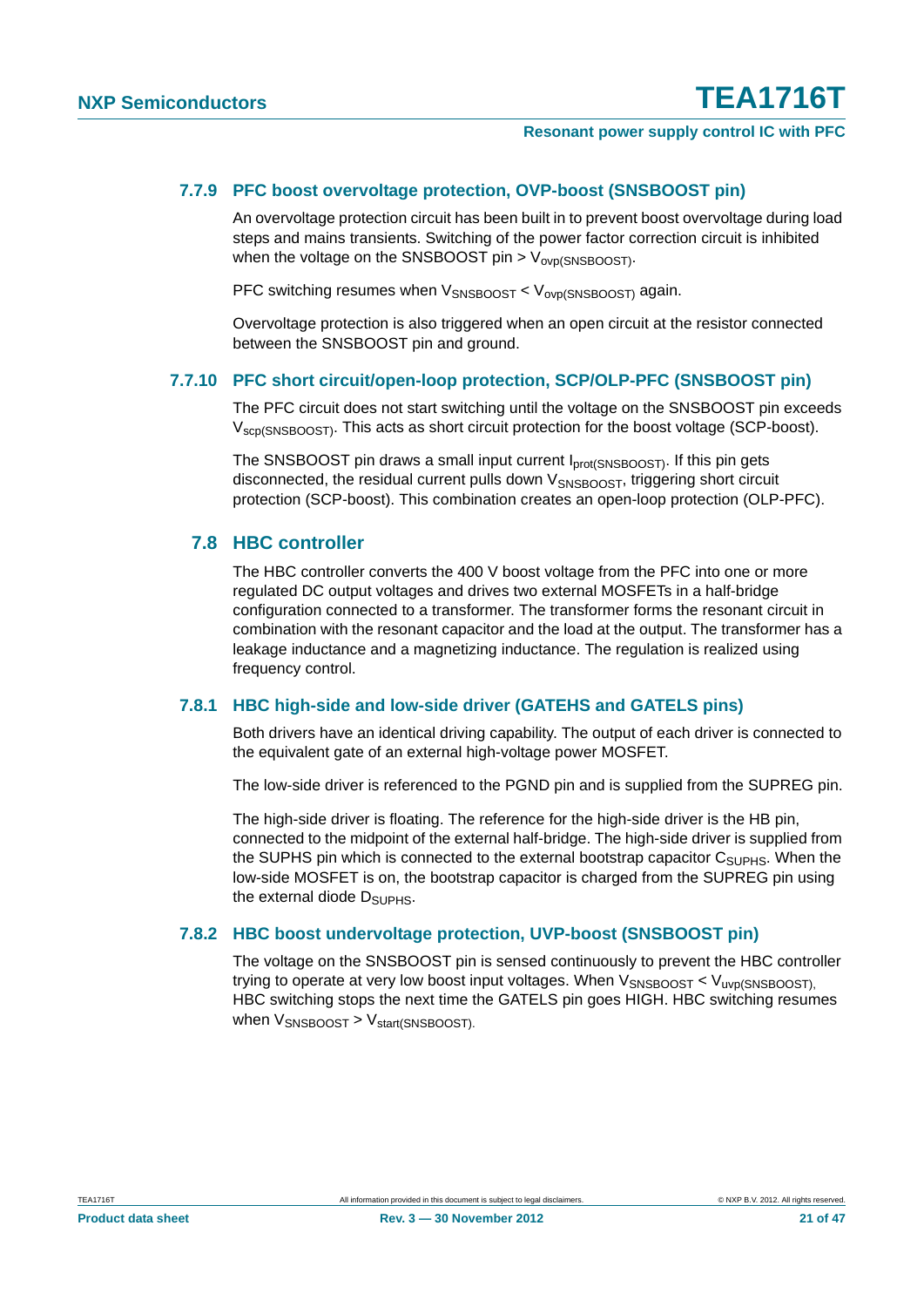#### <span id="page-21-3"></span>**7.8.3 HBC switch control**

HBC switch control determines when the MOSFETs switch on and off. It uses the output from several other blocks.

- **•** A divider is used for alternate switching of the high and low-side MOSFETs for each oscillator cycle. The oscillator frequency is twice the half-bridge frequency.
- **•** The controlled oscillator determines the switch-off point.
- **•** Adaptive non-overlap time sensing determines the switch-on point. This function is the adaptive non-overlap time.
- **•** Several protection circuits and the state of the SSHBC/EN input specify if the resonant converter is allowed to start switching.
- **•** At start-up pin GATELS is HIGH. Node HB is pulled to ground and the bootstrap capacitor  $C_{\text{SUPHS}}$  is charged.
- **•** During the burst off-time, both GATELS and GATEHS are LOW. The disabled MOSFETs prevent the discharge of the resonant tank.

[Figure 10](#page-21-0) provides an overview of typical switching behavior.



#### <span id="page-21-2"></span><span id="page-21-0"></span>**7.8.4 HBC Adaptive Non-Overlap (ANO) time function (HB pin)**

#### <span id="page-21-1"></span>**7.8.4.1 Inductive mode (normal operation)**

The high efficiency characteristic of a resonant converter is the result of Zero-Voltage Switching (ZVS) of the power MOSFETs. ZVS is also called soft switching. To allow soft switching, a small non-overlap time is required between the high-side on-times and low-side MOSFETs. During this non-overlap time, the primary resonant current charges or discharges the half-bridge capacitance between ground and the boost voltage.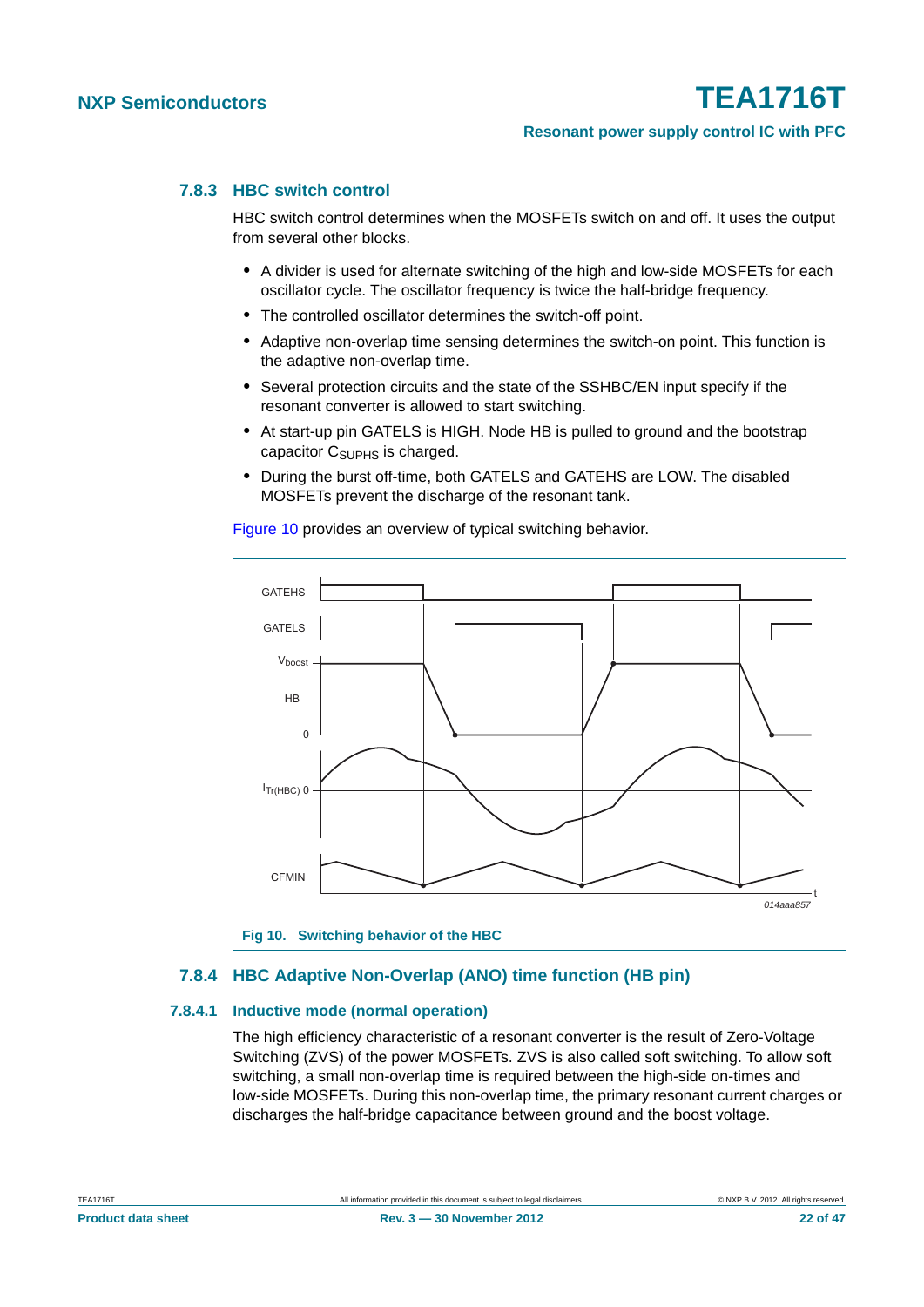After the charge or discharge cycles, the body diode of the MOSFET starts conducting. Because the voltage across the MOSFET is zero, there are no switching losses when the MOSFET is switched on. This operating mode is called inductive mode. In inductive mode the switching frequency is above the resonance frequency and the resonant tank has an inductive impedance.

The HB transition time depends on resonant current amplitude when switching starts. There is a complex relationship between this amplitude, the frequency, the boost voltage and the output voltage. Ideally, the IC switches on the MOSFET when the HB transition is complete. If it waits any longer, the HP voltage can swing back, especially at high output loads. The advanced adaptive non-overlap time makes it unnecessary to choose a fixed dead time (which is always a compromise). This saves on external components.

Adaptive non-overlap time sensing measures the HB slope after one MOSFET has been switched off. Normally, the HB slope starts immediately (the voltage starts rising or falling). Once the transition at the HB node is complete, the slope ends (the voltage stops rising/falling). This slope end is detected by the ANO time sensor and the other MOSFET is switched on. In this way, the non-overlap time is automatically optimized even when the HB transition cannot be fully completed, which minimizes losses.

[Figure 11](#page-22-0) illustrates the operation of the adaptive non-overlap time function in Inductive mode.



<span id="page-22-0"></span>The non-overlap time depends on the HB slope but it has upper and lower limits.

An integrated minimum non-overlap time  $(t_{no(min)})$  prevents cross conduction occurring under any circumstances.

The maximum non-overlap time is limited to the oscillator charge time. If the HB slope is longer than the oscillator charge time  $(1/4)$  of HB switching period), the MOSFET is forced to switch on. In this case, the MOSFET is not soft switching. This limitation ensures that, the MOSFET on-time is at least  $\frac{1}{4}$  of the HB switching period.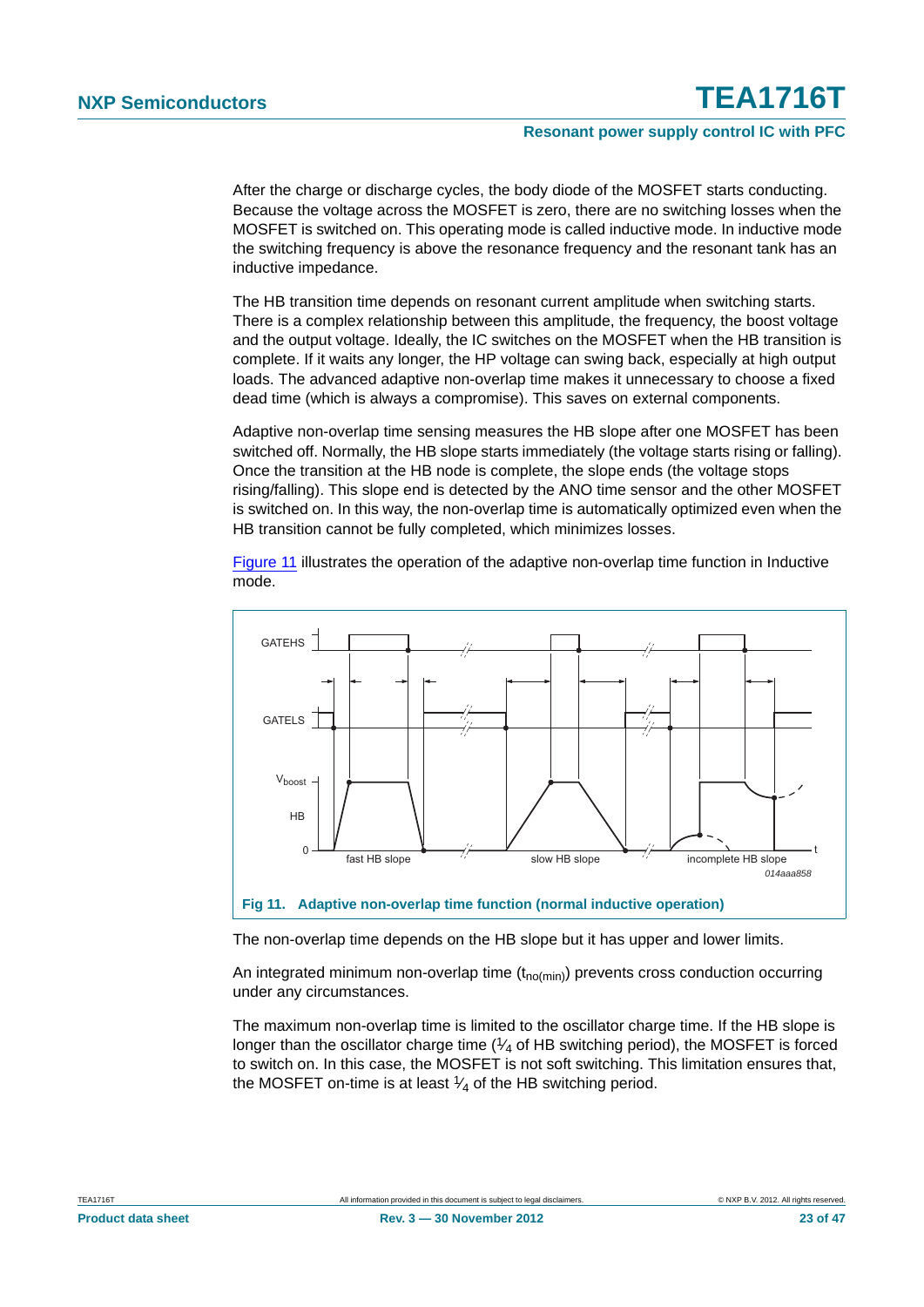#### **Resonant power supply control IC with PFC**

#### <span id="page-23-1"></span>**7.8.4.2 Capacitive mode**

The statements in [Section 7.8.4.1](#page-21-1) are true for normal operation with a switching frequency higher than the resonance frequency. When an error condition occurs (for example output short, load pulse too high) the switching frequency is lower than the resonance frequency. The resonant tank then has a capacitive impedance. In Capacitive mode, the HB slope does not start after the MOSFET switches off. Switching on the other MOSFET is not recommended in this situation. The absence of soft switching increases dissipation in the MOSFETs. In Capacitive mode, the body diode in the switched off MOSFET can start conducting. Switching on the other MOSFET at this instant can result in the immediate destruction of the MOSFETs.

The advanced adaptive non-overlap time of the TEA1716T always waits until the slope at the half-bridge node starts. It guarantees safe switching of the MOSFETs in all circumstances. [Figure 12](#page-23-0) shows the adaptive non-overlap time function operation in Capacitive mode.

In Capacitive mode, half the resonance period can elapse before the resonant current changes back to the correct polarity and starts charging the half-bridge node. The oscillator is slowed down until the half-bridge slope starts to allow this relatively long waiting time. See [Section 7.8.5](#page-24-0) for more details on the oscillator.



<span id="page-23-0"></span>The MOSFET is forced to switch on when the half-bridge slope fails to start and the oscillator voltage reaches V<sub>u</sub>(CFMIN).

The switching frequency is increased to eliminate the problems associated with Capacitive mode operation (see [Section 7.8.11](#page-30-1)).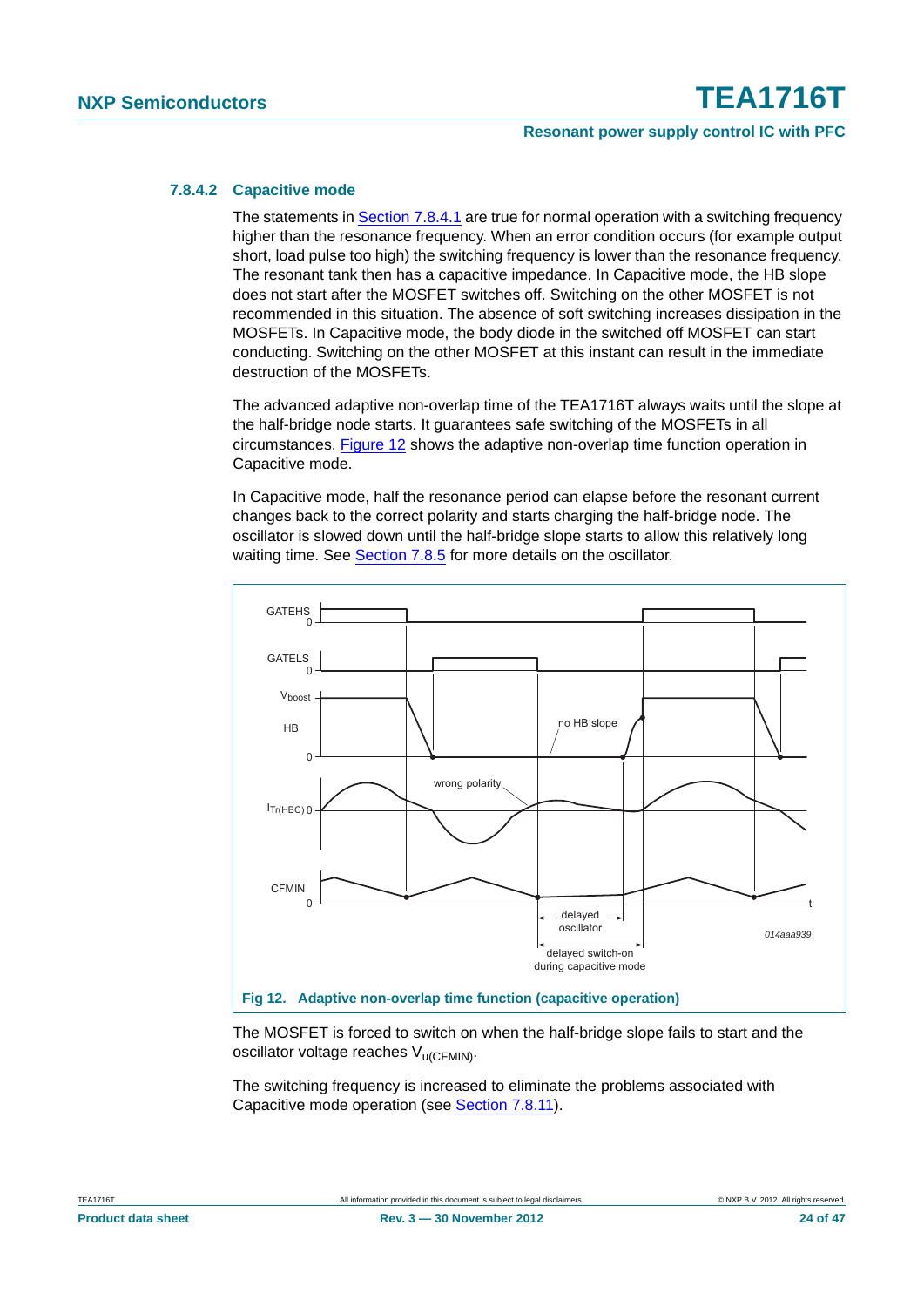#### **Resonant power supply control IC with PFC**

#### <span id="page-24-0"></span>**7.8.5 HBC slope controlled oscillator (pin CFMIN)**

The slope-controlled oscillator determines the half-bridge switching frequency. The oscillator generates a triangular waveform between  $V_{\text{U(CFMIN)}}$  and  $V_{\text{ICFMIN}}$  at the external capacitor  $C_{fmin}$ .

[Figure 13](#page-24-1) shows how the frequency is determined.



<span id="page-24-1"></span>Two external components determine the frequency range:

- Capacitor C<sub>fmin</sub> connected between the CFMIN pin and ground sets the minimum frequency in combination with an internally trimmed current source  $I_{osc(min)}$
- Internal resistor R<sub>fmax</sub> sets the frequency range and thus the maximum frequency. Resistor R $_{\text{fmax}}$  has a fixed value (18 k $\Omega$  typical)

The oscillator frequency depends on the charge and discharge currents of  $C_{fmin}$ . The charge and discharge current contains a fixed component,  $I_{osc(min)}$ , which determines the minimum frequency. In addition, it contains a variable component that is 4.9 times greater than the current flowing through resistor  $R_{\text{fmax}}$ :

- The voltage across resistor  $R_{\text{fmax}}$  is  $V_{\text{fmin}(R_{\text{FMAX}})}$  (0 V) at the minimum frequency
- The voltage across resistor  $R_{\text{fmax}}$  is  $V_{\text{fmax(fb)}(RFMAX)}$  (1.5 V at the maximum feedback frequency
- The voltage across resistor R<sub>fmax</sub> is V<sub>fmax(ss)</sub>(RFMAX) (2.5 V) at the maximum soft-start frequency

The maximum frequency of the oscillator is internally limited. The HB frequency is limited to f<sub>limit(HB)</sub> (minimum 500 kHz).

The half-bridge slope controls the oscillator. The oscillator charge current is initially set to a low value  $I_{\text{osc}(\text{red})}$  (30  $\mu$ A). When the start of the half-bridge slope is detected, the charge current is increased to its normal value. This feature is used in combination with the adaptive non-overlap time function as described in [Section 7.8.4.2](#page-23-1) and [Figure 12.](#page-23-0)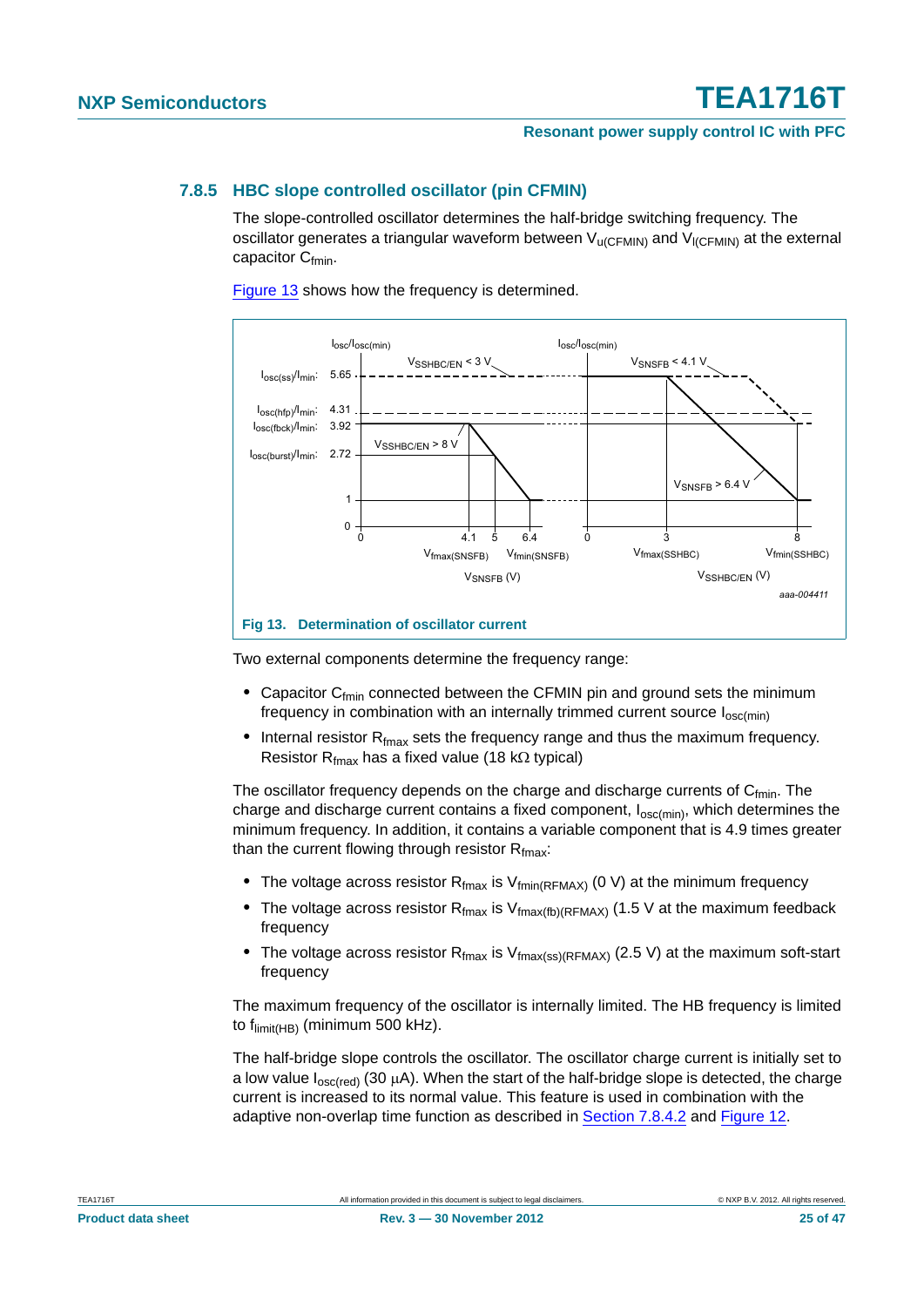The length of time the oscillator current is low is negligible under normal operating conditions because the half-bridge slope normally starts directly after the MOSFET is switched off.

#### <span id="page-25-1"></span>**7.8.6 HBC feedback input (SNSFB pin)**

In a typical power supply application, the output voltage is compared and amplified on the secondary side. The error amplifier output is transferred to the primary side using an optocoupler. The optocoupler can be connected directly to the SNSFB pin. The current setting of the optocoupler can be selected using the external pull-up resistor.

The SNSFB pin is a voltage input. At an SNSFB voltage of  $V_{fmin(SNSFB)}$  (6.4 V) the frequency is at a minimum. The maximum frequency is reached at  $V_{\text{fmax(SNSFB)}}$  (4.1 V). The maximum frequency that can be reached using the SNSFB pin is lower (70 %) than the maximum frequency that can be reached using the SSHBC/EN pin.

#### <span id="page-25-0"></span>**7.8.7 HBC open-loop protection, OLP-HBC (SNSFB pin)**

Under normal operating conditions, the optocoupler current is between  $I_{\text{fmin(SNSFB)}}$  and  $I_{\text{fmax(SNSFR)}}$  and pulls down the voltage at the SNSFB pin. Due to an error in the feedback loop, the current can be less than Ifmin(SNSFB) with the HBC controller delivering maximum output power.

The HBC controller features Open-Loop Protection (OLP), which monitors the SNSFB voltage. When  $V_{\text{SNSFB}}$  exceeds  $V_{\text{olo(SNSFB)}}$ , the protection timer is started. The Restart state is activated if the OLP condition is still present after the protection time has elapsed.

#### <span id="page-25-2"></span>**7.8.8 HBC soft-start (pin SSHBC/EN)**

The relationship between switching frequency and output current is not constant. It depends strongly on the output voltage and the boost voltage. This relationship can be complex. The TEA1716T contains a soft-start function to ensure that the resonant converter starts or restarts with safe currents. This soft-start function forces a start at such a high frequency that the currents are acceptable under all conditions. The soft-start then slowly decreases the frequency. Normally, output voltage regulation takes over frequency control before soft-start reaches its minimum frequency. Limiting the output current during start-up also limits the rate at which the output voltage rises and prevents an overshoot.

Soft-start utilizes the voltage on the SSHBC/EN pin. The external capacitor  $C_{ss(HBC)}$  sets the timing of the soft-start. The SSHBC/EN pin is also used as an enable input. Soft-start voltage levels are above the enable voltage thresholds.

#### <span id="page-25-3"></span>**7.8.8.1 Soft-start voltage levels**

[Figure 13](#page-24-1) shows the relationship between the soft-start voltage on pin SSHBC/EN and the oscillator current.

At initial start-up,  $V_{SSHBC/EN}$  <  $V_{fmax(SSHBC)}$  (3.2 V), which corresponds with the maximum frequency. During start-up,  $C_{SSHBC}$  is charged,  $V_{SSHBC/EN}$  rises and the frequency decreases. The contribution of the soft-start function is zero when  $V_{\text{SSHBC/FN}}$  >  $V_{\text{fmin}(\text{SSHBC})}$  (8.0 V).

 $V_{\text{SSHBCEN}}$  is clamped at a maximum of  $V_{\text{clamp}(\text{SSHBC})}$  (8.4 V) (frequency is at a minimum) and at a minimum ( $\approx$  3 V). Below V<sub>fmax(SSHBC)</sub> (maximum frequency), the discharge current is reduced to a maximum frequency soft-start current of  $5 \mu A$ . The voltage is clamped at a minimum of  $V_{pu(EN)}$  (3 V). Both clamp levels are just outside the operating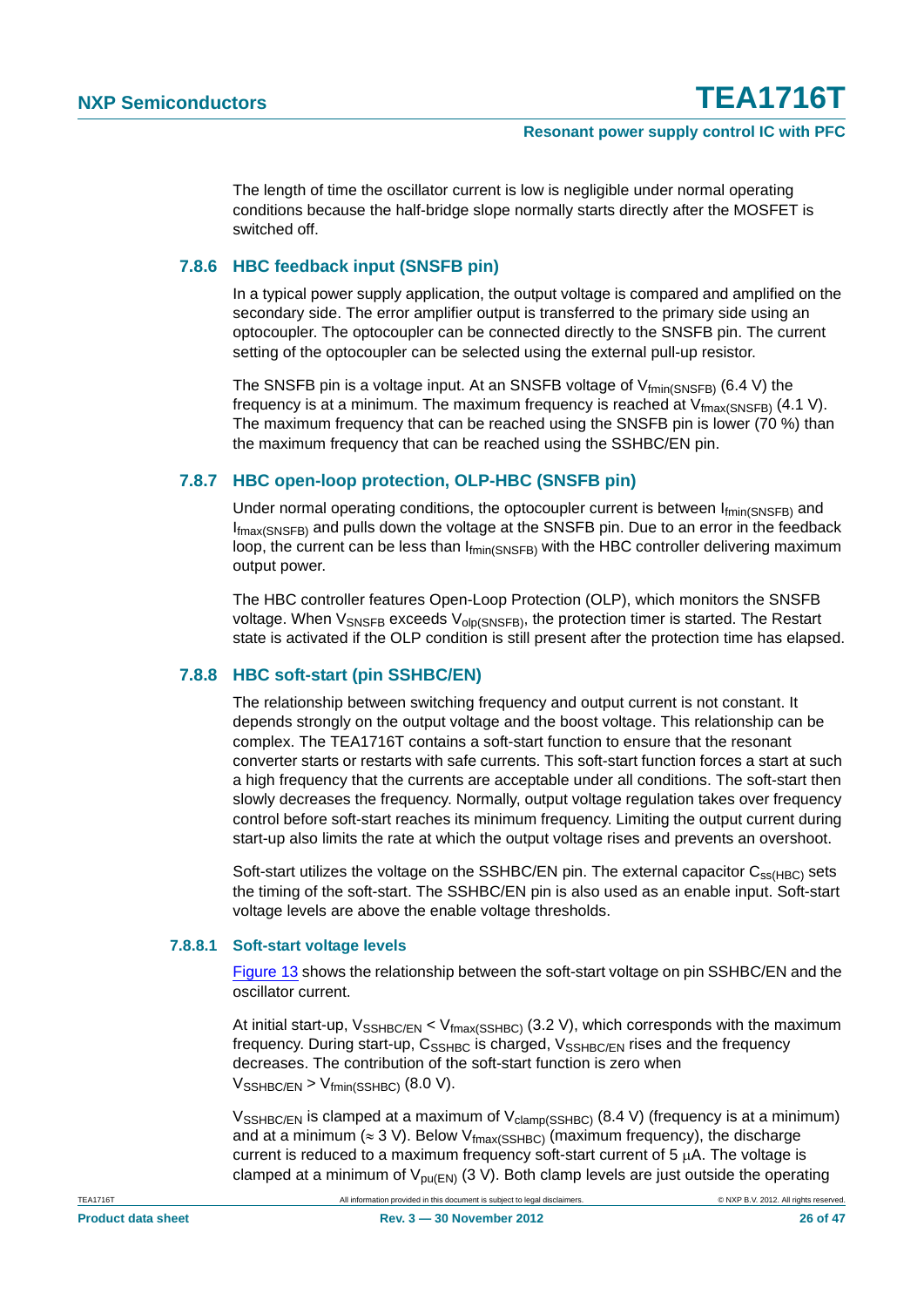area between  $V_{\text{fmax}(\text{SSHBC})}$  and  $V_{\text{fmin}(\text{SSHBC})}$ . The margins avoid frequency disturbance during normal output voltage regulation, but ensure that overcurrent regulation can respond quickly.

#### <span id="page-26-0"></span>**7.8.8.2 Soft-start charge and discharge**

At initial start-up, the soft-start capacitor  $C_{ss(HBC)}$  is charged to obtain a decreasing frequency sweep from the maximum to the operating frequency. The soft-start functionality is used to soft-start the resonant converter and for regulation purposes (such as overcurrent regulation).  $C_{ss(HBC)}$  can therefore be charged or discharged. A continuous alternation between charging and discharging occurs during overcurrent regulation. In this way  $V_{\text{SSHRC/FN}}$  can be regulated, overruling the signal from the feedback input.

The charge and discharge current can have a high value,  $I_{ss(ht)}(SSHBC)$  (160  $\mu$ A), resulting in fast charging and discharging. Or it can have a low value,  $I_{ss(If)(SSHBC)}$  (40 µA), resulting in a slow charging and discharging. This two-speed soft-start sweep allows a combination of a short start-up time for the resonant converter and stable regulation loops (such as overcurrent regulation).

The fast charge and discharge is used for the upper frequency range where  $V_{\text{SSHBCEN}}$  <  $V_{\text{ss(hf-fh/SSHBC)}}$  (5.6 V). In the upper frequency range, the currents in the converter do not react strongly to frequency variations.

The slow charge and discharge is used for the lower frequency range where  $V_{\text{SSHBCEN}}$  >  $V_{\text{ss(hf-f)}(\text{SSHBC})}$  (5.6 V). In the lower frequency range, the currents in the converter react strongly to frequency variations.

[Section 7.8.10.2](#page-28-0) describes how the two-speed soft-start function is used for overcurrent regulation.

The soft-start capacitor is not charged or discharged during non-operation time in Burst mode. The soft-start voltage does not change during this time.

#### <span id="page-26-1"></span>**7.8.8.3 Soft-start reset**

Some protection functions, such as overcurrent protection, require fast correction of the operating frequency set point, but do not require switching to stop. See [Section 7.9](#page-30-0) for details on which protection functions use this step to the maximum frequency. The TEA1716T has a special fast soft-start reset feature for the HBC controller that forces an immediate step to maximum frequency. Soft-start reset is also used when the HBC controller is enabled using the SSHBC/EN pin or after a restart to ensure a safe start at maximum frequency. Soft-start reset is not used when the operation was stopped in Burst mode.

When a protection function is activated, the oscillator control input is disconnected from the soft-start capacitor,  $C_{ss(HBC)}$ , which is connected between the SSHBC/EN pin and ground. The switching frequency is immediately set to a maximum. Setting the switching frequency to a maximum restores safe switching operation in most cases. At the same time, the capacitor is discharged to the maximum frequency level,  $V_{\text{fmax}(\text{SSHBC})}$ . Once V<sub>SSHBC/EN</sub> has reached this level, the oscillator control input is connected to the pin again and the normal soft-start sweep follows. [Figure 14](#page-27-0) shows the soft-start reset and the two-speed frequency sweep downwards.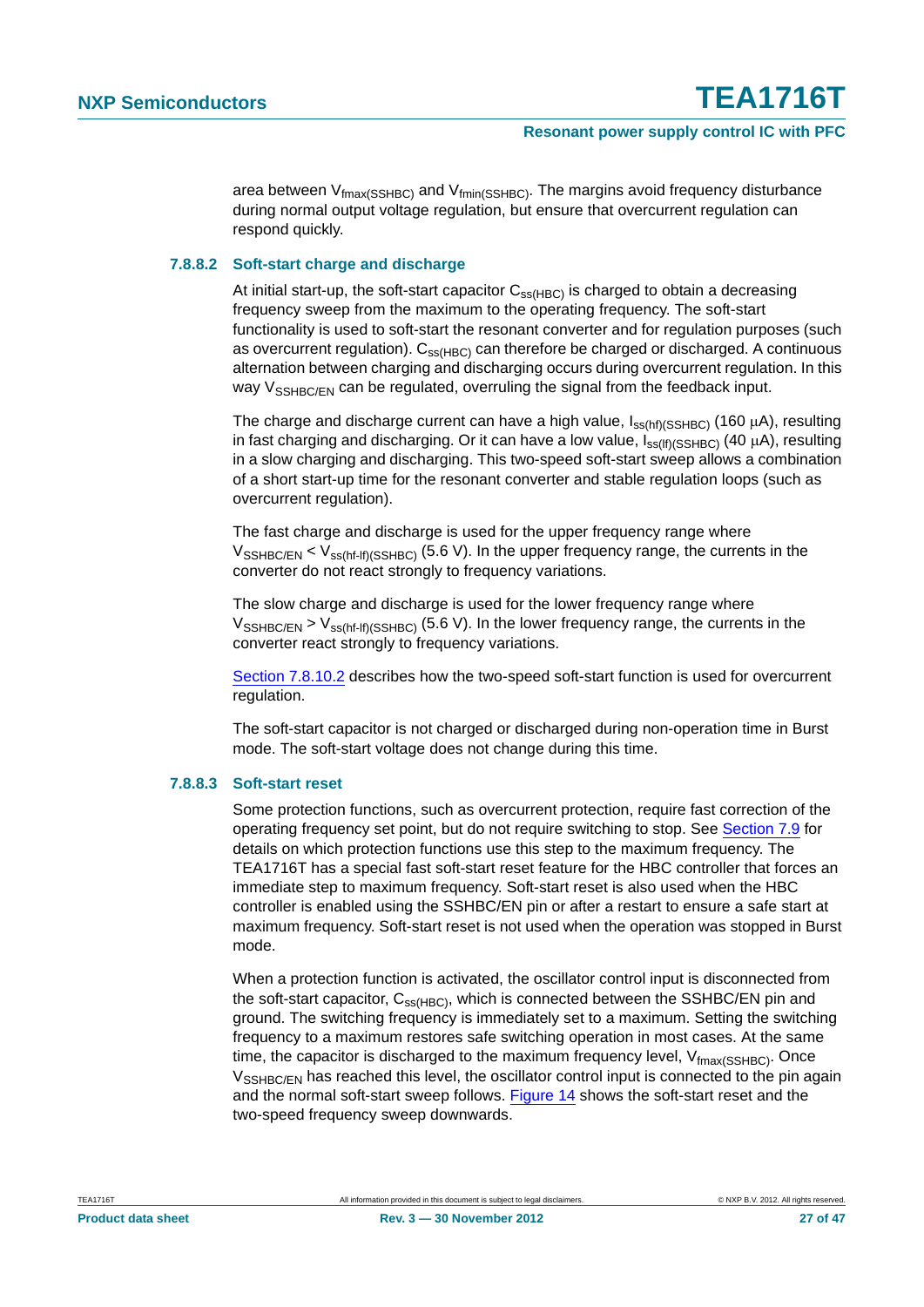#### **Resonant power supply control IC with PFC**



#### <span id="page-27-1"></span>**7.8.9 HBC high-frequency protection, HFP-HBC**

<span id="page-27-0"></span>Normally the converter does not operate continuously at maximum frequency because it sweeps down to much lower values. Certain error conditions, such as a disconnected transformer, can cause the converter to operate continuously at maximum frequency. If zero-voltage switching conditions are no longer present, the MOSFETs can overheat. The TEA1716T features High-Frequency Protection (HFP) for the HBC controller to protect it from being damaged in such circumstances.

HFP senses the voltage across the internal resistor  $R_{fmax}$ . This voltage indicates the current frequency. When the frequency is higher than 75 % of the soft-start frequency range, the protection timer is started. The 75 % level corresponds to an  $R_{\text{fmax}}$  voltage of  $V_{hfD(RFMAX)}$  (4.31 V).

#### <span id="page-27-2"></span>**7.8.10 HBC overcurrent regulation and protection, OCR and OCP (SNSCURHBC pin)**

The HBC controller is protected against overcurrent in two ways:

- **•** OverCurrent Regulation (OCR) which increases the frequency slowly; the protection timer is also started.
- **•** OverCurrent Protection (OCP) which steps to maximum frequency.

A boost voltage compensation function is used to reduce the variation in the output current protection level.

#### <span id="page-27-3"></span>**7.8.10.1 Boost voltage compensation**

The primary current, also known as the resonant current, is sensed using the SNSCURHBC pin. It senses the momentary voltage across an external current sense resistor  $R_{\text{cur(HBC)}}$ . The use of the momentary current signal allows for fast overcurrent protection and simplifies the stabilizing of overcurrent regulation. The OCR and OCP comparators compare  $V_{SNSCIIBHBC}$  with the maximum positive and negative values.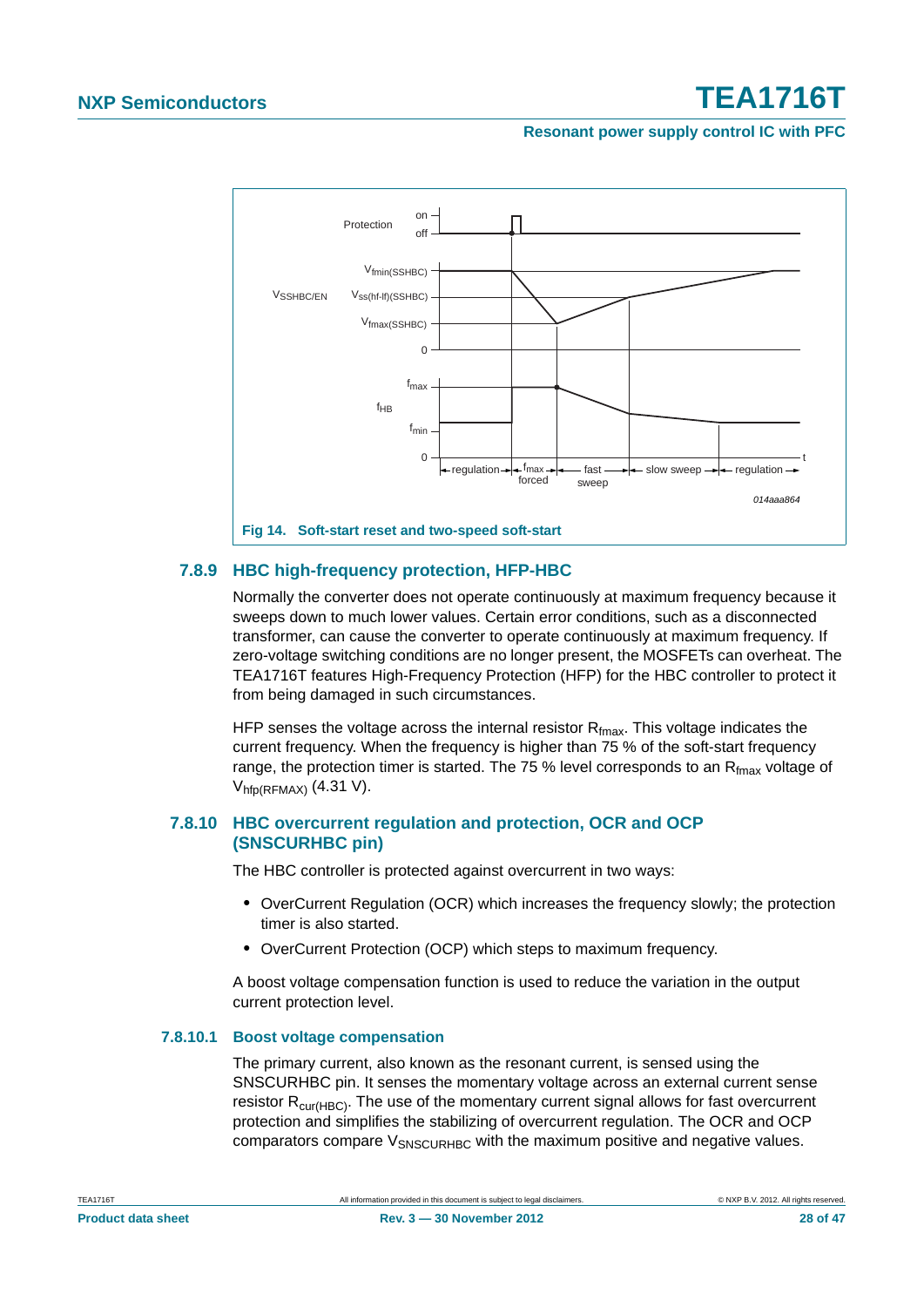#### **Resonant power supply control IC with PFC**

The primary current is higher when the boost voltage is low for the same output power. Boost compensation is included to reduce the dependency of the protected output current level on the boost voltage. The boost compensation sources and sinks a current from the SNSCURHBC pin. This current creates a voltage drop across the series resistor  $R_{\text{curcmo}}$ .

The amplitude of the current is linearly dependent on the boost voltage. At nominal boost voltage, the current is zero and the voltage  $V_{\text{Cur(HBC)}}$  across the current sense resistor is also present on the SNSCURHBC pin. At the UVP-boost start level V<sub>uvp(SNSBOOST)</sub>, the current is at a maximum. The current sink or source direction depends on the active gate signal. The voltage drop created across  $R_{\text{curcmp}}$  reduces the amplitude at the pin. This reduction in amplitude results in a higher effective current protection level. The  $R_{\text{curcmp}}$ value sets the amount of compensation. [Figure 15](#page-28-1) shows how the boost compensation works for an artificial current signal. The sinking compensation current only flows when V<sub>SNSCURHBC</sub> is positive because of the circuit implementation.



#### <span id="page-28-1"></span><span id="page-28-0"></span>**7.8.10.2 OverCurrent Regulation (OCR-HBC)**

The lowest comparator levels at the SNSCURHBC pin  $V_{ocr(HBC)}$  (-0.5 V and +0.5 V), relate to the overcurrent regulation voltage. There are comparators for both the positive and negative polarities. The positive comparator is active during the high-side on-time and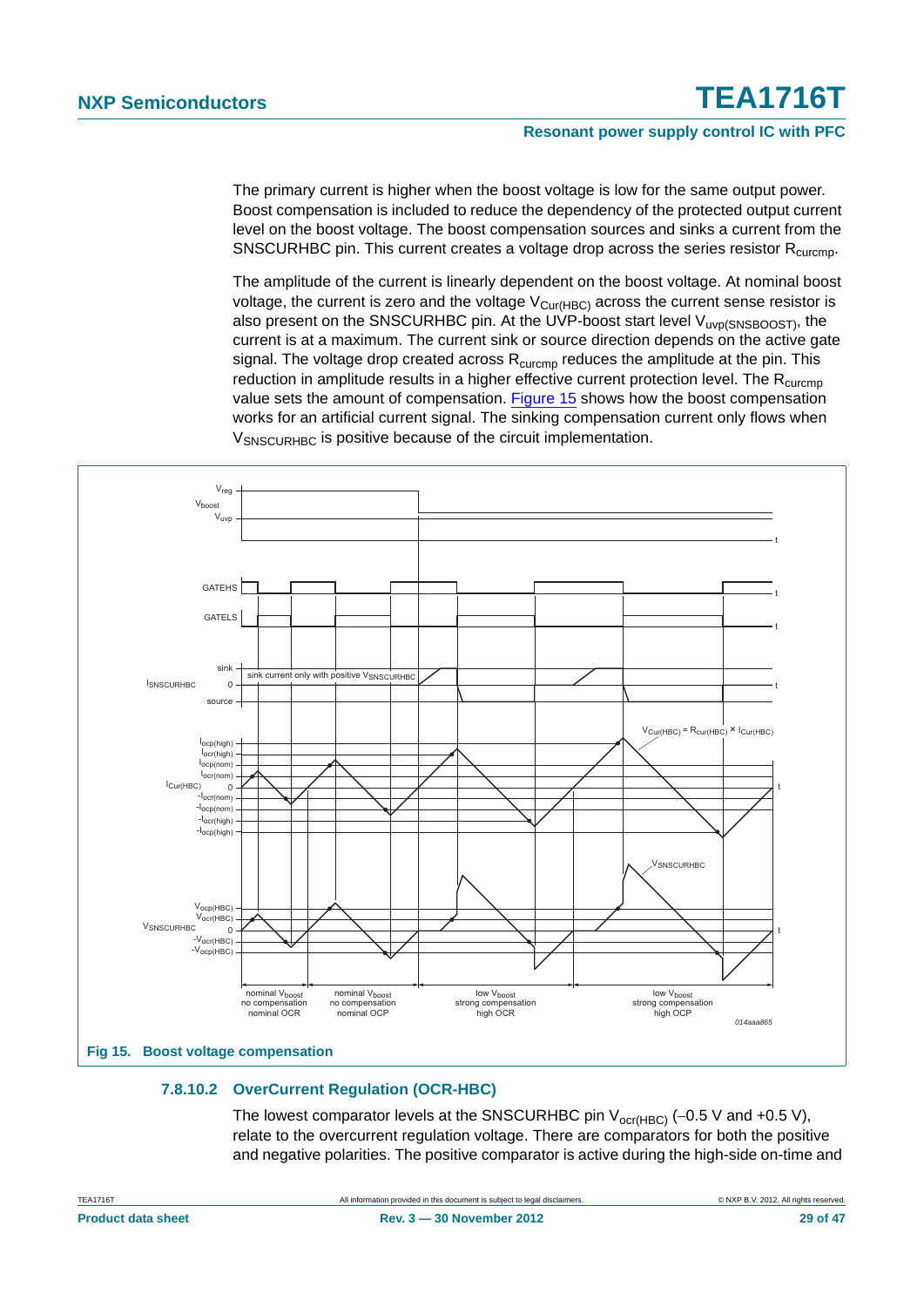the following high-side to low-side non-overlap time. The negative comparator is active during the remaining time. If either level is exceeded, the frequency is slowly increased. Discharging the soft-start capacitor achieves this.

Each time the OCR level is exceeded, the event is latched until the next stroke and the soft-start discharge current is enabled. When both the positive and negative OCR levels are exceeded, the soft-start discharge current flows continuously.

Overcurrent regulation is very effective at limiting the output current during start-up. A smaller soft-start capacitor is used to achieve a faster start-up. Using a smaller capacitor can result in an output current that is too high at times. However, the OCR function slows down the frequency sweep when required to keep the output current within the specified limits. [Figure 16](#page-29-0) shows the operation of the OCR during output voltage start-up.



The protection timer is also started. The Restart state is activated when the OCR-HBC condition is still present after the protection time has elapsed.

#### <span id="page-29-1"></span><span id="page-29-0"></span>**7.8.10.3 OverCurrent Protection (OCP-HBC)**

Under normal operating conditions, OCR is able to ensure the current remains below the specified maximum values. However, in the event of certain error conditions occur, however, it is not fast enough to limit the current. OCP is implemented to protect against those error conditions. The OCP level  $V_{\text{ocp(HBC)}}$  (-1.75 V and +1.75 V), is higher than the OCR level V<sub>ocr(HBC)</sub>.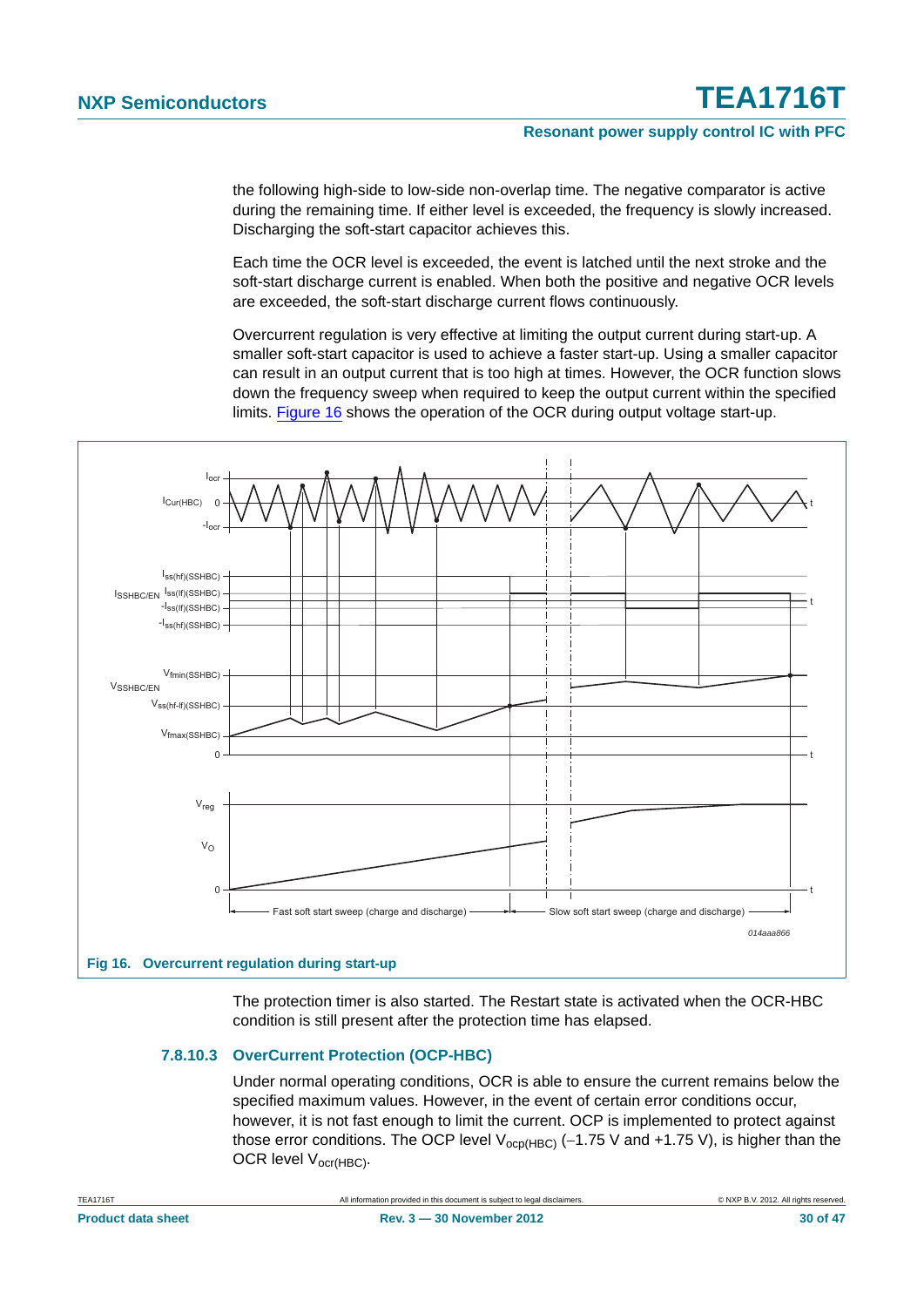When the OCP level is reached, the frequency immediately jumps to the maximum value using the soft-start reset, then a normal sweep down.

#### <span id="page-30-1"></span>**7.8.11 HBC capacitive mode regulation, CMR (HB pin)**

The MOSFETs in the half-bridge drive the resonant circuit. Depending on the output load, the output voltage and the switching frequency this resonant circuit can have an inductive or a capacitive impedance. Inductive impedance is preferred because it facilitates efficient zero-voltage switching.

Harmful switching in Capacitive mode is avoided using the adaptive non-overlap time function (see [Section 7.8.4.2\)](#page-23-1). An extra action is performed which results in Capacitive Mode Regulation (CMR). CMR causes the half-bridge circuit to return to Inductive mode from Capacitive mode.

Capacitive mode is detected when the HB slope does not start within  $t_{\text{to}}$  after the MOSFETs have switched off. Detection of Capacitive mode increases the switching frequency. This increase is caused by discharging the soft-start capacitor with a relatively high current  $I_{cmr(hf)(SSHBC)}$  fimmediately after  $t_{to(cmr)}$  expires until the half-bridge slope starts. The frequency increase regulates the HBC to the border between capacitive and inductive mode.

#### **7.9 Protection functions overview**

| <b>Protected</b><br>part | <b>Symbol</b>    | <b>Protection</b>                | <b>Affected</b>  | <b>Action</b>                                       | <b>Description</b>    |
|--------------------------|------------------|----------------------------------|------------------|-----------------------------------------------------|-----------------------|
| IC                       | <b>UVP-SUPIC</b> | Undervoltage protection SUPIC    | IC               | disable                                             | Section 7.2.1         |
| IC                       | UVP-SUPREG       | Undervoltage protection SUPREG   | IC               | disable                                             | Section 7.2.2         |
| IC                       | UVP-supplies     | Undervoltage protection supplies | IC               | disable and reset                                   | Section 7.3           |
| IC                       | <b>SCP-SUPIC</b> | Short circuit protection SUPIC   | IC               | low HV start-up current                             | Section 7.2.4         |
| IC                       | OVP-output       | Overvoltage protection output    | IC               | shut-down                                           | Section 7.5.4         |
| IC                       | FSP-output       | Failed start protection output   | IC               | restart after protection time                       | Section 7.5.5         |
| IC                       | <b>OTP</b>       | Overtemperature protection       | IC               | disable                                             | Section 7.5.6         |
| <b>PFC</b>               | OCR-PFC          | Overcurrent regulation PFC       | <b>PFC</b>       | switch off cycle-by-cycle                           | Section 7.7.7         |
| <b>PFC</b>               | UVP-mains        | Undervoltage protection mains    | <b>PFC</b>       | suspend switching                                   | Section 7.7.8         |
| <b>PFC</b>               | OVP-boost        | Overvoltage protection boost     | <b>PFC</b>       | suspend switching                                   | Section 7.7.9         |
| <b>PFC</b>               | SCP-boost        | Short circuit protection boost   | IC               | restart                                             | <b>Section 7.7.10</b> |
| <b>PFC</b>               | OLP-PFC          | Open-loop protection PFC         | IC               | restart                                             | <b>Section 7.7.10</b> |
| <b>HBC</b>               | UVP-boost        | Undervoltage protection boost    | <b>HBC</b>       | disable                                             | Section 7.8.2         |
| <b>HBC</b>               | OLP-HBC          | Open-loop protection HBC         | IC               | restart after protection time                       | Section 7.8.7         |
| <b>HBC</b>               | HFP-HBC          | High-frequency protection HBC    | IC               | restart after protection time                       | Section 7.8.9         |
| <b>HBC</b>               | OCR-HBC          | Overcurrent regulation HBC       | <b>HBC</b><br>IС | increase frequency<br>restart after protection time | Section 7.8.10.2      |
| <b>HBC</b>               | OCP-HBC          | Overcurrent protection HBC       | <b>HBC</b>       | step to maximum<br>frequency                        | Section 7.8.10.3      |
| <b>HBC</b>               | <b>CMR</b>       | Capacitive mode regulation       | <b>HBC</b>       | increase frequency                                  | <b>Section 7.8.11</b> |
| <b>HBC</b>               | <b>ANO</b>       | Adaptive non-overlap             | <b>HBC</b>       | prevent hazardous<br>switching                      | Section 7.8.4         |

#### <span id="page-30-0"></span>**Table 4. Overview protections**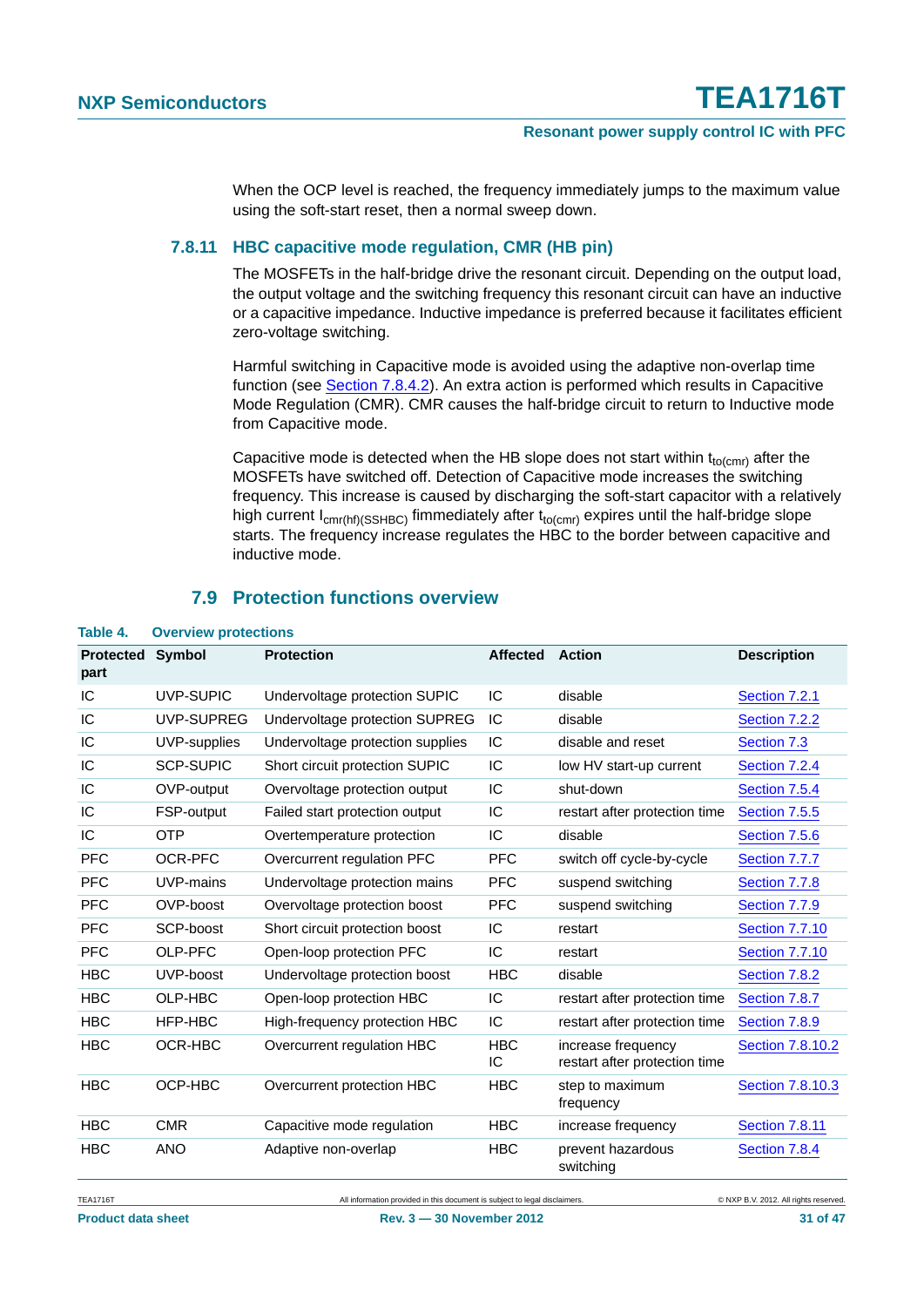### <span id="page-31-0"></span>**8. Limiting values**

#### **Table 5. Limiting values**

*In accordance with the Absolute Maximum Rating System (IEC 60134).; All voltages are measured with respect to theSGND pin; Currents are positive when flowing into the IC; The voltage ratings are valid provided other ratings are not violated; Current ratings are valid provided the maximum power rating is not violated.*

| <b>Symbol</b>               | <b>Parameter</b>           | <b>Conditions</b>        | Min                   | <b>Max</b>                | <b>Unit</b>     |
|-----------------------------|----------------------------|--------------------------|-----------------------|---------------------------|-----------------|
| <b>Voltages</b>             |                            |                          |                       |                           |                 |
| V <sub>SUPHV</sub>          | voltage on pin SUPHV       | continuous               | $-0.4$                | $+630$                    | $\vee$          |
| <b>V<sub>SUPHS</sub></b>    | voltage on pin SUPHS       | DC                       | $-0.4$                | $+570$                    | $\vee$          |
|                             |                            | $t < 0.5$ s              | $-0.4$                | $+630$                    | $\vee$          |
|                             |                            | referenced to the HB pin | $-0.4$                | $+14$                     | $\vee$          |
| V <sub>SUPIC</sub>          | voltage on pin SUPIC       |                          | $-0.4$                | $+38$                     | $\vee$          |
| <b>VSNSAUXPFC</b>           | voltage on pin SNSAUXPFC   |                          | $-25$                 | $+25$                     | $\vee$          |
| VSUPREG                     | voltage on pin SUPREG      |                          | $-0.4$                | $+12$                     | $\vee$          |
| VSNSOUT                     | voltage on pin SNSOUT      |                          | $-0.4$                | $+12$                     | $\vee$          |
| VRCPROT                     | voltage on pin RCPROT      |                          | $-0.4$                | $+12$                     | $\vee$          |
| <b>V</b> SNSFB              | voltage on pin SNSFB       |                          | $-0.4$                | $+12$                     | $\vee$          |
| V <sub>SSHBC/EN</sub>       | voltage on pin SSHBC/EN    |                          | $-0.4$                | $+12$                     | V               |
| <b>VSNSBURST</b>            | voltage on pin SNSBURST    |                          | $-0.4$                | $+12$                     | $\vee$          |
| <b>VGATEHS</b>              | voltage on pin GATEHS      |                          | $11 - 0.4$            | $VSUPHS + 0.4$            | $\vee$          |
| <b>VGATELS</b>              | voltage on pin GATELS      |                          | $\boxed{1}$<br>$-0.4$ | $V_{\text{SUPREG}} + 0.4$ | $\vee$          |
| <b>VGATEPFC</b>             | voltage on pin GATEPFC     |                          | $\boxed{1}$<br>$-0.4$ | $V_{\text{SUPREG}} + 0.4$ | $\vee$          |
| <b>V</b> SNSCURHBC          | voltage on pin SNSCURHBC   |                          | $-5$                  | $+5$                      | $\sf V$         |
| VSNSBOOST                   | voltage on pin SNSBOOST    |                          | $-0.4$                | $+12$                     | $\vee$          |
| <b>V</b> SNSMAINS           | voltage on pin SNSMAINS    |                          | $-0.4$                | $+12$                     | V               |
| <b>VSNSCURPFC</b>           | voltage on pin SNSCURPFC   | current limited          | $-0.4$                | $+5$                      | $\vee$          |
| VCOMPPFC                    | voltage on pin COMPPFC     |                          | $-0.4$                | $+5$                      | $\vee$          |
| <b>V<sub>CFMIN</sub></b>    | voltage on pin CFMIN       |                          | $-0.4$                | $+5$                      | V               |
| V <sub>PGND</sub>           | voltage on pin PGND        |                          | $-1$                  | $+1$                      | $\vee$          |
| <b>Currents</b>             |                            |                          |                       |                           |                 |
| <b>I</b> GATEPFC            | current into pin GATEPFC   | duty cycle $<$ 10 %      | $-0.8$                | $+2$                      | $\mathsf{A}$    |
| <b>I</b> SNSCURPFC          | current into pin SNSCURPFC |                          | $-1$                  | $+10$                     | mA              |
| <b>General</b>              |                            |                          |                       |                           |                 |
| $\mathsf{P}_{\mathsf{tot}}$ | total power dissipation    | $T_{amb}$ < 75 °C        |                       | 0.8                       | W               |
| $T_{\text{stg}}$            | storage temperature        |                          | $-55$                 | $+150$                    | $\rm ^{\circ}C$ |
| $T_i$                       | junction temperature       |                          | $-40$                 | $+150$                    | $\circ$ C       |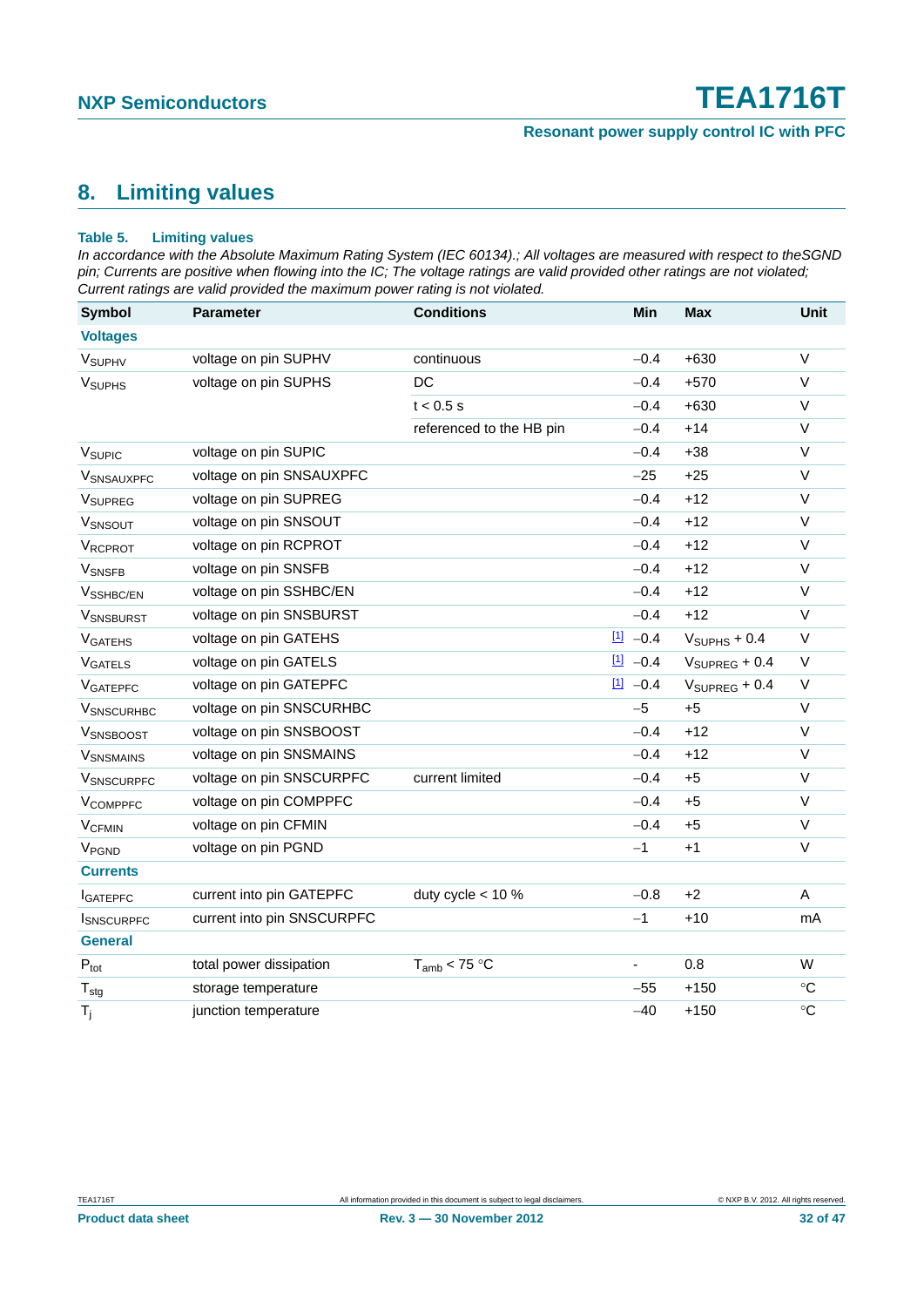#### **Table 5. Limiting values** *…continued*

*In accordance with the Absolute Maximum Rating System (IEC 60134).; All voltages are measured with respect to theSGND pin; Currents are positive when flowing into the IC; The voltage ratings are valid provided other ratings are not violated; Current ratings are valid provided the maximum power rating is not violated.*

| Symbol      | <b>Parameter</b>                | <b>Conditions</b>        | Min                                     | <b>Max</b> | <b>Unit</b> |
|-------------|---------------------------------|--------------------------|-----------------------------------------|------------|-------------|
| <b>ESD</b>  |                                 |                          |                                         |            |             |
| <b>VESD</b> | electrostatic discharge voltage | Human body model         |                                         |            |             |
|             |                                 | Pin 12 (SUPHV)           | $\boxed{2}$<br>$\overline{\phantom{a}}$ | 1500       | V           |
|             |                                 | Pin 13,14,15 (HS driver) | $\boxed{2}$<br>$\sim$                   | 1000       | V           |
|             |                                 | other pins               | $\boxed{2}$<br>$\overline{\phantom{a}}$ | 2000       | V           |
|             |                                 | Machine model            |                                         |            |             |
|             |                                 | All pins                 | $\boxed{3}$<br>$\overline{\phantom{a}}$ | 200        | V           |
|             |                                 | Charged device model     |                                         |            |             |
|             |                                 | All pins                 | ۰                                       | 500        | V           |

<span id="page-32-0"></span>[1] Exceeding this rating for short peak currents ( $t < 10 \mu s$ ) is allowed.

<span id="page-32-1"></span>[2] Equivalent to discharging a 100 pF capacitor through a 1.5 k $\Omega$  series resistor.

<span id="page-32-2"></span>[3] Equivalent to discharging a 200 pF capacitor through a 0.75  $\mu$ H coil and a 10  $\Omega$  resistor.

### <span id="page-32-3"></span>**9. Thermal characteristics**

| Table 6.      | <b>Thermal characteristics</b>              |                                               |     |      |
|---------------|---------------------------------------------|-----------------------------------------------|-----|------|
| <b>Symbol</b> | <b>Parameter</b>                            | <b>Conditions</b>                             | Tvp | Unit |
| $R_{th(i-a)}$ | thermal resistance from junction to ambient | in free air; JEDEC single<br>layer test board | 90  | K/W  |

### <span id="page-32-4"></span>**10. Characteristics**

#### **Table 7. Characteristics**

| Symbol                         | <b>Parameter</b>                         | <b>Conditions</b>                                 | <b>Min</b> | <b>Typ</b>     | <b>Max</b>               | Unit |
|--------------------------------|------------------------------------------|---------------------------------------------------|------------|----------------|--------------------------|------|
|                                | High-voltage start-up source (pin SUPHV) |                                                   |            |                |                          |      |
| I <sub>dism(SUPHV)</sub>       | disable mode current on<br>pin SUPHV     | Disabled IC state                                 | ٠          | 140            | $\overline{\phantom{a}}$ | μA   |
| red(SUPHV)                     | reduced current on pin<br><b>SUPHV</b>   | $V_{\text{SUPIC}} < V_{\text{scp(SUPIC)}}$        | ۰          | 1.2            | $\overline{\phantom{a}}$ | mA   |
| Inom(SUPHV)                    | nominal current on pin<br><b>SUPHV</b>   | $V_{\text{SUPIC}} < V_{\text{start(hvd)(SUPIC)}}$ | 4.3        | 5.1            | $\overline{\phantom{a}}$ | mA   |
| I <sub>tko</sub> (SUPHV)       | takeover current on pin<br><b>SUPHV</b>  | $V_{\text{SUPIC}} > V_{\text{start(hvd)(SUPIC)}}$ |            | $\overline{7}$ | $\overline{\phantom{a}}$ | μA   |
| $V_{\text{det}(\text{SUPHV})}$ | detection voltage on pin<br><b>SUPHV</b> |                                                   |            |                | 25                       | V    |
| $V_{rst(SUPHV)}$               | reset voltage on pin<br><b>SUPHV</b>     | $V_{\text{SUPIC}} < V_{\text{rst(SUPIC)}}$        | ۰          | 7              | $\overline{\phantom{a}}$ | V    |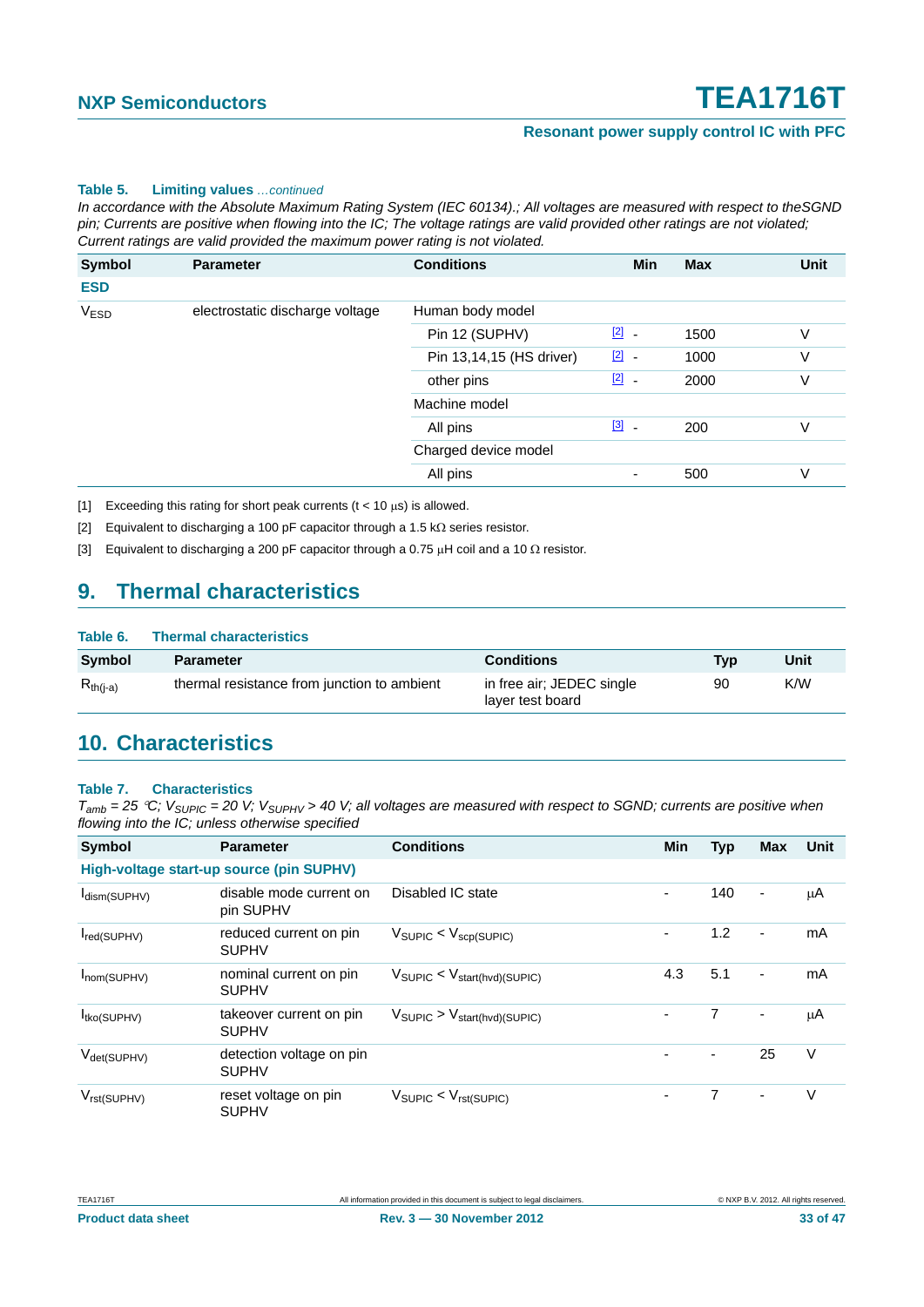### **Resonant power supply control IC with PFC**

#### **Table 7. Characteristics** *…continued*

| <b>Symbol</b>                        | <b>Parameter</b>                                 | <b>Conditions</b>                                                         |       | Min                          | <b>Typ</b>                         | Max                      | <b>Unit</b>  |
|--------------------------------------|--------------------------------------------------|---------------------------------------------------------------------------|-------|------------------------------|------------------------------------|--------------------------|--------------|
| Low-voltage IC supply (pin SUPIC)    |                                                  |                                                                           |       |                              |                                    |                          |              |
| V <sub>start(hvd)</sub> (SUPIC)      | start voltage with high<br>voltage detected      | $V_{\text{SUPHV}} > V_{\text{det(SUPHV)}}$                                |       | 19                           | 20                                 | 21                       | V            |
| V <sub>start(nohvd)</sub> (SUPIC)    | start voltage with no high<br>voltage detected   | $V_{SUPHV}$ < $V_{det(SUPHV)}$ or open                                    |       | 14.1                         | 15                                 | 15.9                     | $\vee$       |
| V <sub>start(hys)</sub> (SUPIC)      | hysteresis of start voltage<br>on pin SUPIC      |                                                                           |       | $\blacksquare$               | 0.3                                | $\overline{\phantom{a}}$ | V            |
| V <sub>uvp</sub> (SUPIC)             | undervoltage protection<br>voltage on pin SUPIC  |                                                                           |       | 12.3                         | 13                                 | 13.7                     | $\vee$       |
| $V_{rst(SUPIC)}$                     | reset voltage on pin<br><b>SUPIC</b>             | $V_{SUPHV} < V_{rst(SUPHV)}$                                              |       | ÷,                           | $\overline{7}$                     |                          | $\mathsf V$  |
| $V_{\text{scp}(\text{SUPIC})}$       | short-circuit protection<br>voltage on pin SUPIC |                                                                           |       | 0.55                         | 0.65                               | 0.75                     | V            |
| Ich(red)(SUPIC)                      | reduced charge current<br>on pin SUPIC           | $V_{\text{SUPIC}} < V_{\text{scp(SUPIC)}}$                                |       | $\blacksquare$               | $-0.95$                            | $\blacksquare$           | mA           |
| $I_{ch(nom)(SUPIC)}$                 | nominal charge current on<br>pin SUPIC           |                                                                           |       |                              | $-4.8$                             | $-4.0$                   | mA           |
| $I_{\text{dism}(\text{SUPIC})}$      | current on pin SUPIC in<br>disabled mode         | Disabled IC state                                                         |       | $\qquad \qquad \blacksquare$ | 0.22                               | 0.29                     | mA           |
| Iprotm(SUPIC)                        | current on pin SUPIC in<br>protection mode       | SUPIC charge, SUPREG charge;<br>Restart or Shutdown state                 |       | ÷,                           | 0.4                                | $\overline{\phantom{0}}$ | mA           |
| l <sub>oper</sub> (SUPIC)            | current on pin SUPIC in<br>operating mode        | Operational supply state; Driver pins<br>open.                            |       |                              | 3.2                                | 3.7                      | mA           |
| burstm(SUPIC)                        | burst mode current on pin<br><b>SUPIC</b>        | Burst stop state                                                          |       | $\blacksquare$               | 0.6                                | 0.75                     | mA           |
| <b>Regulated supply (pin SUPREG)</b> |                                                  |                                                                           |       |                              |                                    |                          |              |
| V <sub>reg(SUPREG)</sub>             | regulation voltage on pin<br><b>SUPREG</b>       | $I_{\text{SUPREG}} = -1$ mA to $-40$ mA                                   |       | $11$ 11.0                    | 11.3                               | 11.6                     | $\vee$       |
| V <sub>start</sub> (SUPREG)          | start voltage on pin<br><b>SUPREG</b>            |                                                                           | [1] - |                              | 10.7                               | $\overline{\phantom{a}}$ | V            |
| V <sub>uvp</sub> (SUPREG)            | undervoltage protection<br>voltage on pin SUPREG |                                                                           | 凹.    |                              | 10                                 | 10.4                     | $\vee$       |
| I <sub>ch</sub> (SUPREG)max          | maximum charge current<br>on pin SUPREG          | $V_{\text{SUPREG}} > V_{\text{uvp(SUPREG)}}$                              |       | $-40$                        | $-100$                             |                          | mA           |
| $I_{ch (red)(\text{SUPREG})}$        | reduced charge current<br>on pin SUPREG          | $V_{\text{SUPREG}} < V_{\text{uvp(SUPREG)}}$ ; T = 25 °C.<br>$T = 140 °C$ |       | ۰<br>-                       | $-5.5$<br>$\overline{\phantom{a}}$ | -<br>$-2.5$              | mA<br>mA     |
| <b>Enable input (pin SSHBC/EN)</b>   |                                                  |                                                                           |       |                              |                                    |                          |              |
| $V_{en(PFC)(EN)}$                    | PFC enable voltage on<br>pin EN                  | PFC only                                                                  |       | 20.8                         | 1.2                                | 1.4                      | $\mathsf{V}$ |
| $V_{en(IC)(EN)}$                     | IC enable voltage on pin<br>EN                   | PFC + HBC                                                                 |       | $[2]$ 1.8                    | 2.2                                | 2.4                      | V            |
| $I_{\text{pu(EN)}}$                  | pull-up current on pin EN                        | $V_{\text{SSHBC/EN}} = 2.5 \text{ V}$                                     |       | $\frac{1}{2}$                | $-42$                              | $\frac{1}{2}$            | μA           |
| $V_{pu(EN)}$                         | pull-up voltage on pin EN                        |                                                                           |       | $\qquad \qquad \blacksquare$ | 3.0                                | $\overline{\phantom{a}}$ | V            |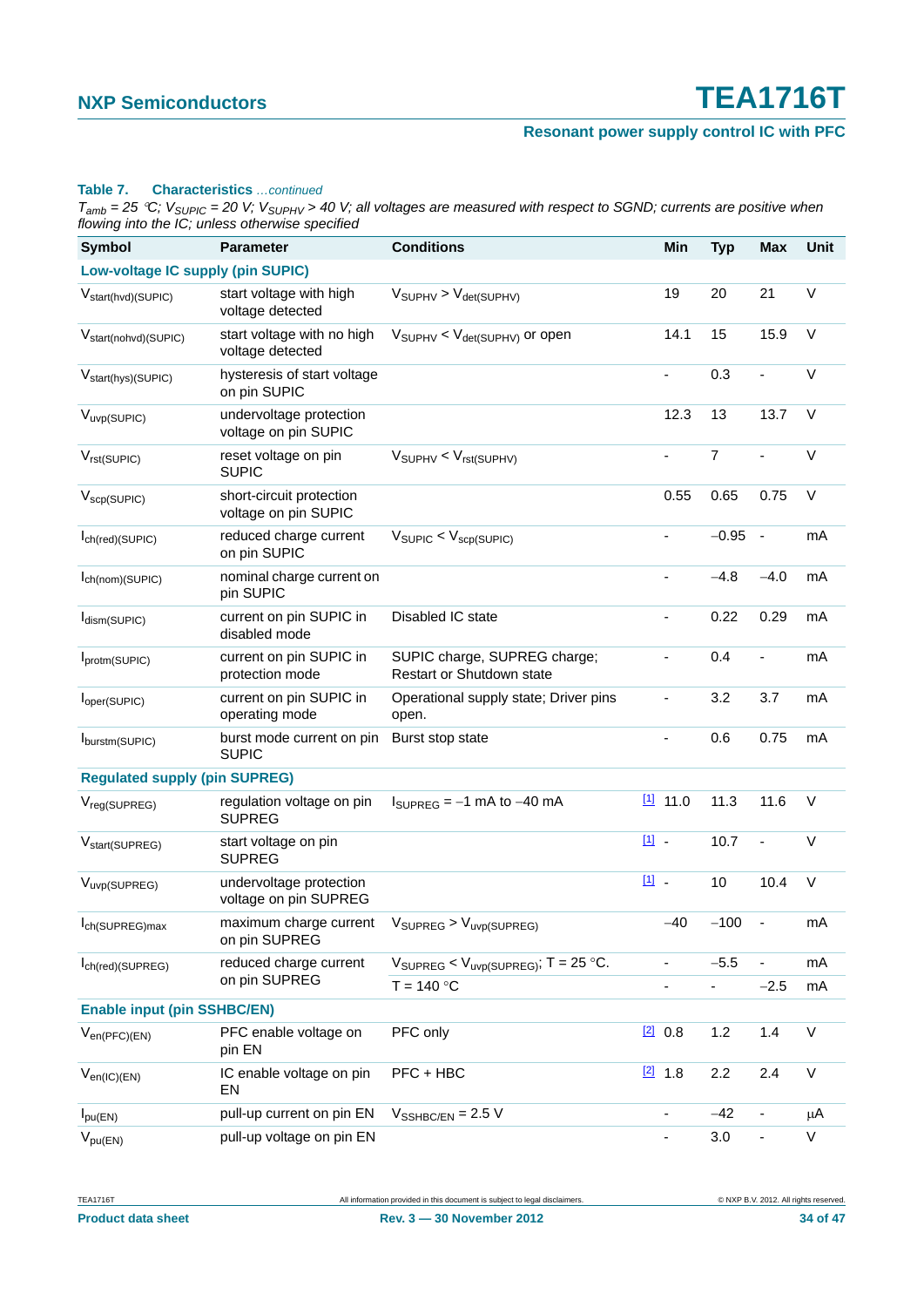### **Resonant power supply control IC with PFC**

#### **Table 7. Characteristics** *…continued*

| <b>Symbol</b>                                | <b>Parameter</b>                                               | <b>Conditions</b>                                                                                       |               | <b>Min</b>                   | <b>Typ</b> | <b>Max</b>                   | Unit                                              |
|----------------------------------------------|----------------------------------------------------------------|---------------------------------------------------------------------------------------------------------|---------------|------------------------------|------------|------------------------------|---------------------------------------------------|
| <b>Fast shut-down reset (pin SNSMAINS)</b>   |                                                                |                                                                                                         |               |                              |            |                              |                                                   |
| V <sub>rst(SNSMAINS)</sub>                   | reset voltage on pin<br><b>SNSMAINS</b>                        |                                                                                                         | $\boxed{2}$ . |                              | 0.8        |                              | $\vee$                                            |
|                                              | <b>Protection and restart timer (pin RCPROT)</b>               |                                                                                                         |               |                              |            |                              |                                                   |
| $V_{\text{U}(RCPROT)}$                       | upper voltage on pin<br><b>RCPROT</b>                          |                                                                                                         |               | 3.8                          | 4.0        | 4.2                          | $\vee$                                            |
| V <sub>I(RCPROT)</sub>                       | lower voltage on pin<br><b>RCPROT</b>                          |                                                                                                         |               | 0.4                          | 0.5        | 0.6                          | $\vee$                                            |
| I <sub>ch</sub> (fast)(RCPROT)               | fast-charge current on pin<br><b>RCPROT</b>                    |                                                                                                         |               | $\frac{1}{2}$                | $-2.2$     | $\overline{a}$               | mA                                                |
| Ich(slow)(RCPROT)                            | slow-charge current on<br>pin RCPROT                           |                                                                                                         |               | $-120$                       | $-100$     | $-80$                        | μA                                                |
|                                              | Output voltage protection sensing, OVP/FSP output (pin SNSOUT) |                                                                                                         |               |                              |            |                              |                                                   |
| V <sub>ovp</sub> (SNSOUT)                    | overvoltage protection<br>voltage on pin SNSOUT                |                                                                                                         |               | $[2]$ 3.40                   | 3.50       | 3.60                         | $\vee$                                            |
| $V_{\text{fsp}(\text{SNSOUT})}$              | failed start protection<br>voltage on pin SNSOUT               |                                                                                                         |               | $[2]$ 2.35                   | 2.5        | 2.65                         | $\vee$                                            |
| I <sub>pu</sub> (SNSOUT)                     | pull-up current on pin<br>SNSOUT                               |                                                                                                         |               | ä,                           | 75         | $\qquad \qquad \blacksquare$ | nA                                                |
| <b>Overtemperature protection</b>            |                                                                |                                                                                                         |               |                              |            |                              |                                                   |
| $T_{otp}$                                    | overtemperature<br>protection trip                             |                                                                                                         |               | $[2]$ 130                    | 150        | 160                          | $\circ$ C                                         |
| <b>Burst mode activation (pin SNSBURST)</b>  |                                                                |                                                                                                         |               |                              |            |                              |                                                   |
| Vburst(SNSBURST)                             | <b>SNSBURST</b>                                                | burst mode voltage on pin Burst stop state activation                                                   |               | 3.42                         | 3.5        | 3.58                         | $\vee$                                            |
| Vburst(hys)SNSBURST                          | burst mode hysteresis<br>voltage on pin<br><b>SNSBURST</b>     |                                                                                                         |               | ä,                           | 23         |                              | mV                                                |
| Iburst(hys)SNSBURST                          | burst mode hysteresis<br>current on pin<br><b>SNSBURST</b>     | VSNSBURST < Vburst(SNSBURST)                                                                            |               | 2.5                          | 3          | 3.5                          | μA                                                |
| $R_{pd(SNSOUT)}$                             | pull-down resistance on<br>pin SNSOUT                          | Burst stop state                                                                                        |               | -                            | 400        | ٠                            | $\Omega$                                          |
| <b>PFC driver (pin GATEPFC)</b>              |                                                                |                                                                                                         |               |                              |            |                              |                                                   |
| Isource(GATEPFC)                             | source current on pin<br><b>GATEPFC</b>                        | $VGATEPFC = 2 V$                                                                                        |               | $\qquad \qquad \blacksquare$ | $-0.6$     |                              | Α                                                 |
| Isink(GATEPFC)                               | sink current on pin<br><b>GATEPFC</b>                          | $VGATEPFC = 2 V$<br>$VGATEPFC = 10 V$                                                                   |               | $\overline{\phantom{a}}$     | 0.6<br>1.4 | $\blacksquare$               | Α<br>A                                            |
| <b>PFC on-timer (pin COMPPFC)</b>            |                                                                |                                                                                                         |               |                              |            |                              |                                                   |
| V <sub>ton</sub> (COMPPFC)zero               | zero on-time voltage on<br>pin COMPPFC                         |                                                                                                         |               |                              | 3.5        |                              | $\vee$                                            |
| V <sub>ton</sub> (COMPPFC)max                | maximum on-time voltage<br>on pin COMPPFC                      |                                                                                                         |               | $\qquad \qquad \blacksquare$ | 1.25       |                              | V                                                 |
| $f_{\text{max(PFC)}}$                        | PFC maximum frequency                                          |                                                                                                         |               | 100                          | 125        | 150                          | kHz                                               |
| <b>TEA1716T</b><br><b>Product data sheet</b> |                                                                | All information provided in this document is subject to legal disclaimers.<br>Rev. 3 - 30 November 2012 |               |                              |            |                              | @ NXP B.V. 2012. All rights reserved.<br>35 of 47 |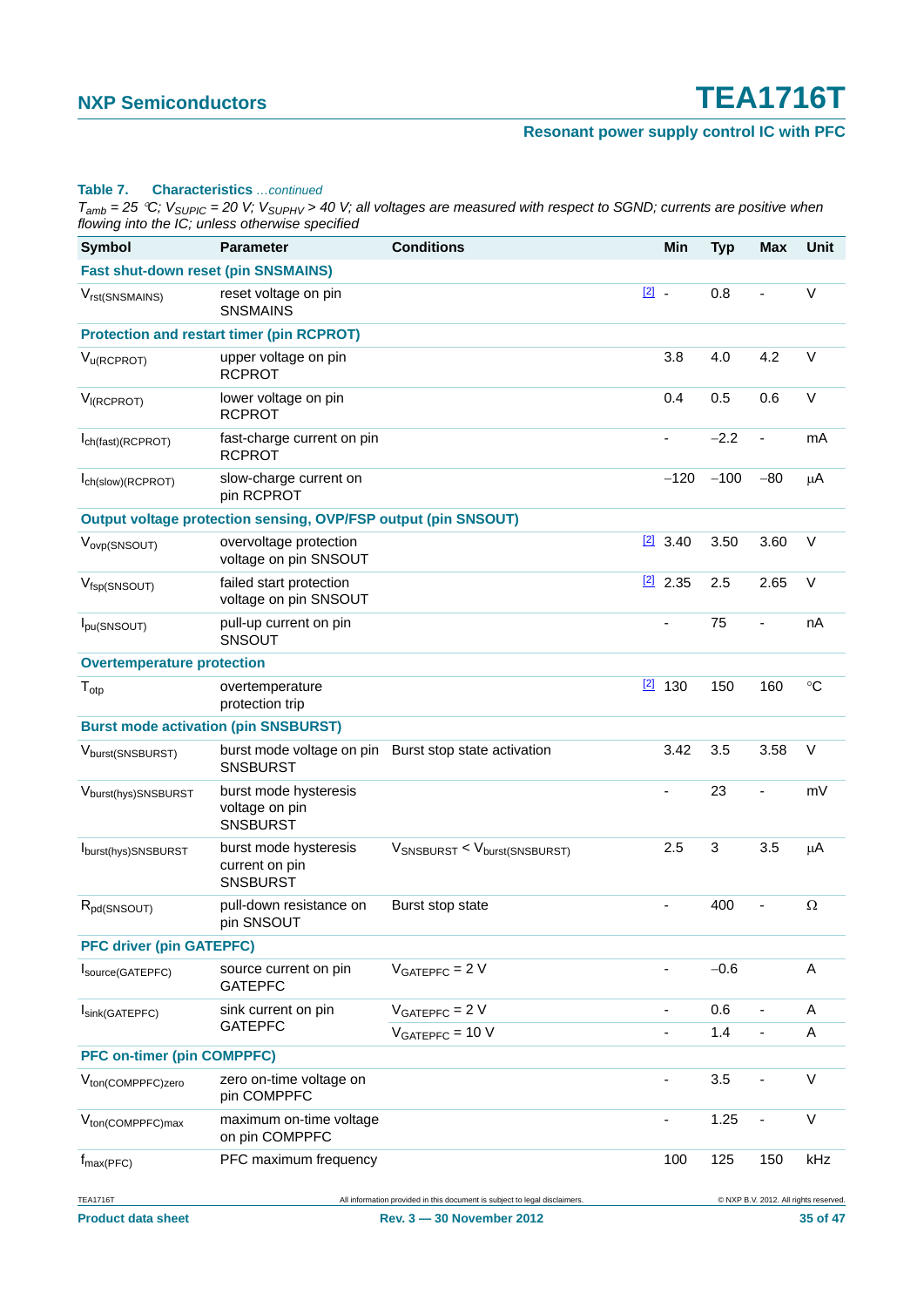#### **Resonant power supply control IC with PFC**

#### **Table 7. Characteristics** *…continued*

| <b>Symbol</b>                             | <b>Parameter</b>                                                 | <b>Conditions</b>                                                      |               | Min                      | <b>Typ</b>     | <b>Max</b>               | Unit      |
|-------------------------------------------|------------------------------------------------------------------|------------------------------------------------------------------------|---------------|--------------------------|----------------|--------------------------|-----------|
| $t_{off(PFC)min}$                         | minimum PFC off-time                                             |                                                                        |               | $\blacksquare$           | 1.4            |                          | $\mu$ s   |
|                                           | PFC error amplifier (pins SNSBOOST and COMPPFC)                  |                                                                        |               |                          |                |                          |           |
| $V_{reg(SNSBOOST)}$                       | regulation voltage on pin<br><b>SNSBOOST</b>                     | $I_{COMPPEC} = 0$                                                      |               | 2.475                    | 2.500          | 2.525                    | $\vee$    |
| $g_m$                                     | transconductance                                                 | VSNSBOOST to ICOMPPFC;<br>$ V_{SNSBOOST} - V_{reg(SNSBOOST)}  < 40$ mV |               | $\overline{\phantom{a}}$ | 80             | $\blacksquare$           | μA/V      |
| Isink(COMPPFC)                            | sink current on pin<br><b>COMPPFC</b>                            | $V_{SNSBOOST} = 2.0 V$                                                 |               | $\blacksquare$           | 90             | $\blacksquare$           | $\mu$ A   |
| Isource(COMPPFC)                          | source current on pin<br><b>COMPPFC</b>                          | $V_{SNSBOOST} = 3.3 V$                                                 |               | $\blacksquare$           | $-90$          | L,                       | μA        |
| Voffset(gm)high                           | high-transconductance                                            | pin SNSBOOST; $I_{COMPPFC} = -40 \mu A$                                |               | $\overline{\phantom{a}}$ | 100            | $\blacksquare$           | mV        |
|                                           | offset voltage                                                   | $I_{COMPPFC} = +40 \mu A$                                              |               |                          | $-100$         | $\overline{\phantom{a}}$ | mV        |
| V <sub>clamp</sub> (COMPPFC)              | clamp voltage on pin<br><b>COMPPFC</b>                           |                                                                        | $\boxed{3}$ . |                          | $\overline{4}$ | $\blacksquare$           | V         |
|                                           | <b>PFC mains compensation (pin SNSMAINS)</b>                     |                                                                        |               |                          |                |                          |           |
| $t_{on(max)}$                             | maximum on-time                                                  | high mains; $V_{SNSMAINS}$ = 3.3 V                                     |               | 3.5                      | 4.7            | 5.9                      | μs        |
|                                           |                                                                  | low mains; $V_{\text{SNSMAINS}} = 0.97$ V                              |               | 29                       | 44             | 59                       | $\mu$ s   |
| V <sub>mvc(SNSMAINS)max</sub>             | maximum mains voltage<br>compensation voltage on<br>pin SNSMAINS |                                                                        |               | 4.0                      |                |                          | $\vee$    |
|                                           | PFC demagnetization sensing (pin SNSAUXPFC)                      |                                                                        |               |                          |                |                          |           |
| V <sub>demag</sub> (SNSAUXPFC)            | demagnetization voltage<br>on pin SNSAUXPFC                      |                                                                        |               | $-150$                   | $-100$         | $-50$                    | mV        |
| $t_{to (mag)}$                            | magnetization time-out<br>time                                   |                                                                        |               | 40                       | 50             | 60                       | μs        |
| Iprot(SNSAUXPFC)                          | protection current on pin<br><b>SNSAUXPFC</b>                    | $V_{SNSAUXPFC} = 50$ mV                                                |               | $-75$                    | $-33$          | $\blacksquare$           | nA        |
| <b>PFC valley sensing (pin SNSAUXPFC)</b> |                                                                  |                                                                        |               |                          |                |                          |           |
| $(dV/dt)_{\text{vrec}(min)}$              | minimum valley<br>recognition rate of voltage<br>change          |                                                                        |               |                          |                | 1.7                      | $V/\mu s$ |
| $t_{slope(tree)}$ min                     | minimum valley                                                   | $V_{SNSAUXPFC} = 1 V (p-p)$                                            | $[4]$ .       |                          | $\blacksquare$ | 300                      | ns        |
|                                           | recognition slope time                                           | demagnetization to $\Delta V/\Delta t = 0$                             | $\boxed{5}$ . |                          |                | 50                       | ns        |
| $t_{d(val\text{-}dem)max}$                | maximum<br>valley-to-demagnetization<br>delay time               |                                                                        |               | $\overline{\phantom{a}}$ | 200            | Ξ.                       | ns        |
| $t_{to(vrec)}$                            | valley recognition time-out<br>time                              |                                                                        |               | $\mathbf{3}$             | $\overline{4}$ | $\,6$                    | μs        |
| <b>PFC soft-start (pin SNSCURPFC)</b>     |                                                                  |                                                                        |               |                          |                |                          |           |
| $I_{ch(ss)(PFC)}$                         | PFC soft-start charge<br>current                                 |                                                                        |               | $\overline{\phantom{a}}$ | $-60$          |                          | $\mu$ A   |
| V <sub>clamp</sub> (ss)(PFC)              | PFC soft-start clamp<br>voltage                                  |                                                                        |               | $11$ 0.44                | 0.50           | 0.56                     | $\sf V$   |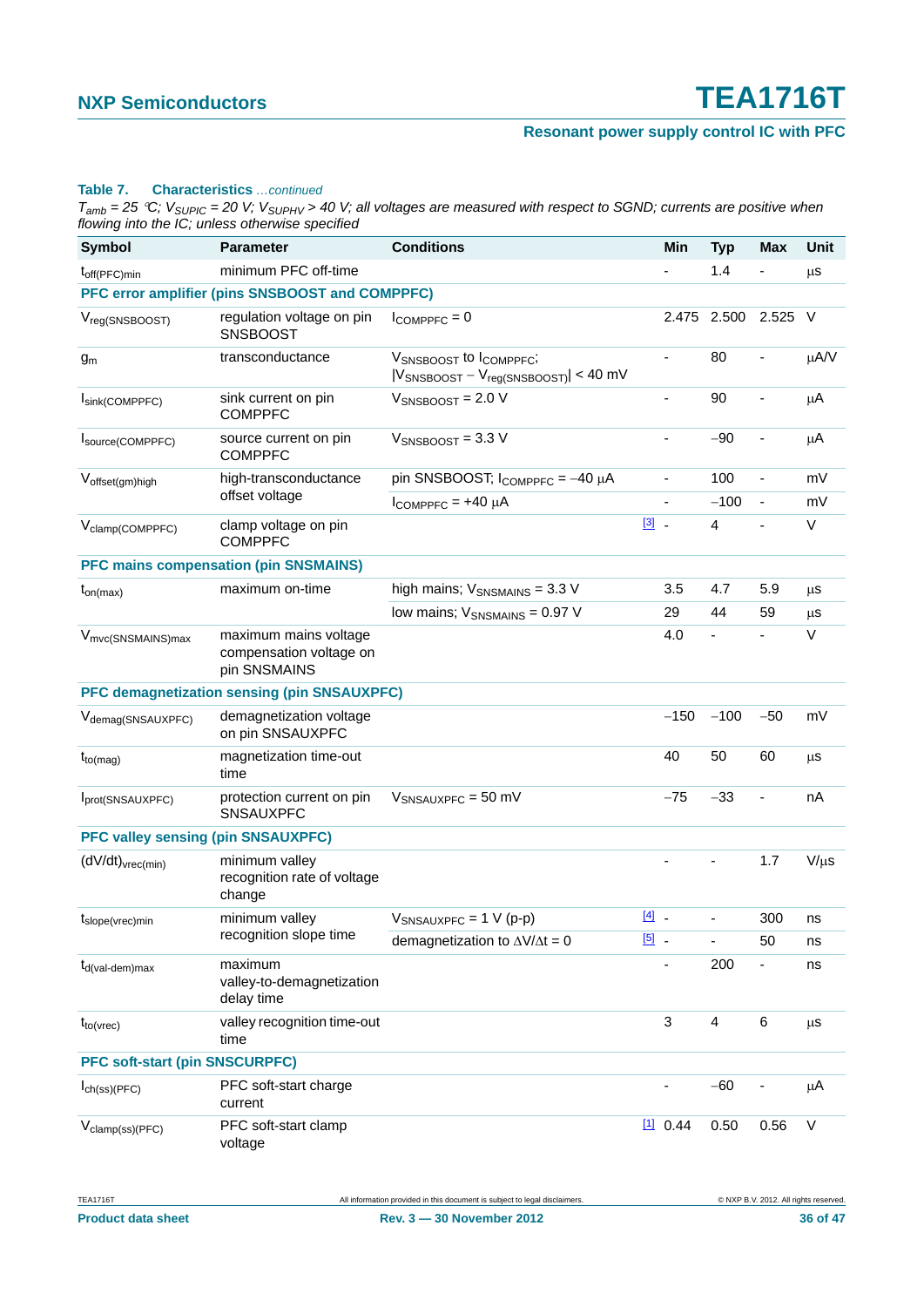### **Resonant power supply control IC with PFC**

#### **Table 7. Characteristics** *…continued*

| <b>Symbol</b>                     | <b>Parameter</b>                                                    | <b>Conditions</b>                                                      |        | Min                      | <b>Typ</b>               | <b>Max</b>               | Unit      |
|-----------------------------------|---------------------------------------------------------------------|------------------------------------------------------------------------|--------|--------------------------|--------------------------|--------------------------|-----------|
| $V_{stop(ss)(PFC)}$               | PFC soft-start stop<br>voltage                                      |                                                                        | [1] -  |                          | 0.45                     | ÷,                       | $\vee$    |
| $R_{SS(PFC)}$                     | PFC soft-start resistor                                             |                                                                        |        | 12                       | $\overline{\phantom{0}}$ | $\frac{1}{2}$            | $k\Omega$ |
|                                   | <b>PFC overcurrent sensing (pin SNSCURPFC)</b>                      |                                                                        |        |                          |                          |                          |           |
| $V_{ocr(PFC)}$                    | PFC overcurrent                                                     | $dV/dt = 50$ mV/ $\mu$ s                                               |        | 0.49                     | 0.52                     | 0.55                     | $\vee$    |
|                                   | regulation voltage                                                  | $dV/dt = 200$ mV/ $\mu$ s                                              |        | 0.51                     | 0.54                     | 0.57                     | V         |
| $t_{\text{leb(PFC)}}$             | PFC leading edge<br>blanking time                                   |                                                                        |        | 250                      | 310                      | 370                      | ns        |
| Iprot(SNSCURPFC)                  | protection current on pin<br><b>SNSCURPFC</b>                       |                                                                        |        | $-50$                    | $-33$                    |                          | nA        |
|                                   | PFC mains voltage sensing and clamp (pin SNSMAINS)                  |                                                                        |        |                          |                          |                          |           |
| V <sub>start</sub> (SNSMAINS)     | start voltage on pin<br><b>SNSMAINS</b>                             |                                                                        |        | $11$ 1.11                | 1.15                     | 1.19                     | $\vee$    |
| V <sub>uvp</sub> (SNSMAINS)       | undervoltage protection<br>voltage on pin SNSMAINS                  |                                                                        |        | $11$ 0.84                | 0.89                     | 0.94                     | V         |
| V <sub>pu</sub> (SNSMAINS)        | pull-up voltage on pin<br><b>SNSMAINS</b>                           | UVP-mains active                                                       | $11 -$ |                          | 1.05                     | ÷,                       | $\vee$    |
| Ipu(SNSMAINS)                     | maximum clamp current                                               | UVP-mains active                                                       |        | $\overline{a}$           | $-42$                    | $-35$                    | $\mu$ A   |
| Iprot(SNSMAINS)                   | Protection current on pin<br><b>SNSMAINS</b>                        | $V_{SNSMAINS}$ > $V_{uvp(SNSMAINS)}$                                   |        | $\overline{\phantom{a}}$ | 33                       | 100                      | nA        |
|                                   |                                                                     | PFC boost voltage protection sensing, SCP/UVP/OVP boost (pin SNSBOOST) |        |                          |                          |                          |           |
| $V_{\text{scp}(\text{SNSBOOST})}$ | short circuit protection<br>voltage on pin<br><b>SNSBOOST</b>       |                                                                        |        | 0.35                     | 0.40                     | 0.45                     | V         |
| V <sub>start</sub> (SNSBOOST)     | start voltage on pin<br><b>SNSBOOST</b>                             |                                                                        |        | $\blacksquare$           | 2.30                     | 2.40                     | $\vee$    |
| V <sub>uvp</sub> (SNSBOOST)       | undervoltage protection<br>voltage on pin<br><b>SNSBOOST</b>        |                                                                        |        | 1.50                     | 1.60                     |                          | $\vee$    |
| V <sub>ovp</sub> (SNSBOOST)       | overvoltage protection<br>voltage on pin<br><b>SNSBOOST</b>         |                                                                        |        | 2.59                     | 2.63                     | 2.67                     | $\vee$    |
| Iprot(SNSBOOST)                   | protection current on pin $V_{SNSBOOST} = 2.4 V$<br><b>SNSBOOST</b> |                                                                        |        |                          | 45                       | 100                      | nA        |
|                                   | HBC high-side and low-side driver (pin GATEHS and GATELS)           |                                                                        |        |                          |                          |                          |           |
| Isource(GATEHS)                   | source current on pin<br><b>GATEHS</b>                              | $VGATEHS - VHB = 4 V$                                                  |        | Ξ.                       | $-310$                   |                          | mA        |
| Source(GATELS)                    | source current on pin<br><b>GATELS</b>                              | $V_{GATELS} - V_{PGND} = 4 V$                                          |        |                          | $-310$                   |                          | mA        |
| Isink(GATEHS)                     | sink current on pin<br><b>GATEHS</b>                                | $VGATEHS - VHB = 2 V;$                                                 |        | $\overline{\phantom{a}}$ | 560                      | $\blacksquare$           | mA        |
|                                   |                                                                     | $VGATEHS - VHB = 11 V$                                                 |        | -                        | 1.9                      | $\overline{\phantom{0}}$ | A         |
| Isink(GATELS)                     | sink current on pin<br><b>GATELS</b>                                | $VGATELS - VPGND = 2 V$                                                |        | -                        | 560                      | $\overline{\phantom{0}}$ | mA        |
|                                   |                                                                     | $VGATELS - VPGND = 11 V$                                               |        | $\overline{\phantom{a}}$ | 1.9                      | $\overline{\phantom{0}}$ | A         |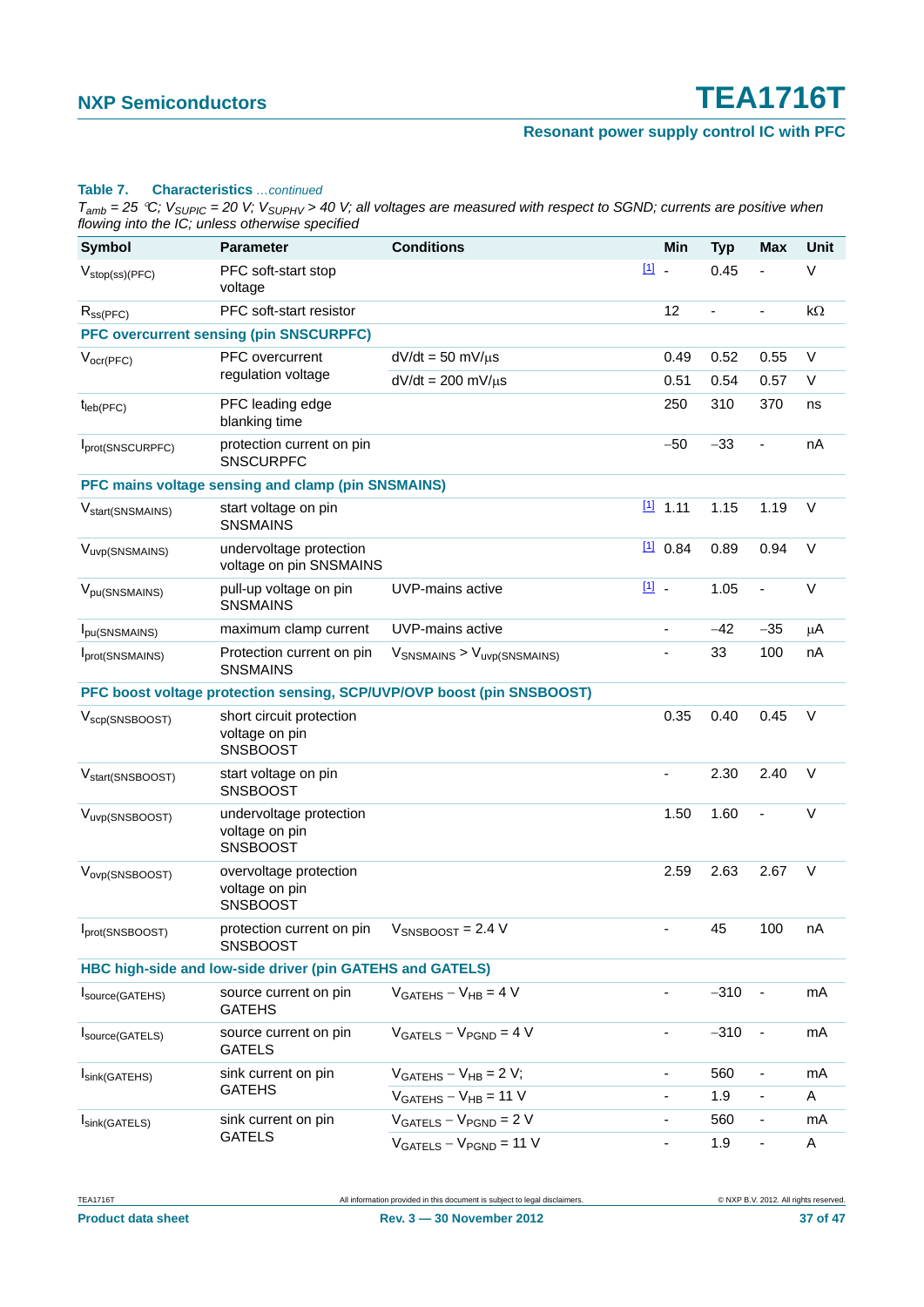#### **Table 7. Characteristics** *…continued*

| Symbol                                 | <b>Parameter</b>                                               | <b>Conditions</b>                                                                                                                         |       | Min                          | <b>Typ</b> | <b>Max</b>                   | <b>Unit</b> |
|----------------------------------------|----------------------------------------------------------------|-------------------------------------------------------------------------------------------------------------------------------------------|-------|------------------------------|------------|------------------------------|-------------|
| $V_{rst(SUPHS)}$                       | reset voltage on pin<br><b>SUPHS</b>                           |                                                                                                                                           |       | ä,                           | 4.5        |                              | V           |
| I <sub>q(SUPHS)</sub>                  | quiescent current on pin<br><b>SUPHS</b>                       | $V_{\text{SUPHS}} - V_{\text{HB}} = 11 \text{ V}$                                                                                         |       | $\overline{\phantom{a}}$     | 37         | ÷,                           | μA          |
|                                        | HBC adaptive non-overlap time (pin HB)                         |                                                                                                                                           |       |                              |            |                              |             |
| $(dV/dt)_{ano(min)}$                   | minimum adaptive<br>non-overlap time rate of<br>voltage change |                                                                                                                                           |       |                              |            | 120                          | $V/\mu s$   |
| $t_{no(min)}$                          | minimum non-overlap<br>time                                    |                                                                                                                                           |       |                              |            | 160                          | ns          |
|                                        | <b>HBC current controlled oscillator (pin CFMIN)</b>           |                                                                                                                                           |       |                              |            |                              |             |
| $f_{min(HB)}$                          | minimum frequency on<br>pin HB                                 | $C_{fmin} = 390 \text{ pF}$ ;<br>$V_{\text{SSHBC/EN}}$ > $V_{\text{fmin}(\text{SSHBC})}$<br>$V_{\text{SNSFB}}$ > $V_{\text{fmin(SNSFB)}}$ |       | 40                           | 45         | 50                           | kHz         |
| $I_{\text{osc}(min)}$                  | minimum oscillator current charge and discharge                |                                                                                                                                           |       | 138                          | 153        | 168                          | μA          |
| $I_{\text{osc(burst)}}/I_{\text{min}}$ | burst oscillator current to<br>minimum current ratio           | $V_{\text{SNSFB}} = 5 V$ ; $I_{\text{min}} = I_{\text{osc(min)}} = 153 \mu A$                                                             |       | 2.50                         | 2.72       | 2.93                         |             |
| $I_{\text{osc(fbck)}}/I_{\text{min}}$  | feedback oscillator current<br>to minimum current ratio        | $V_{\text{SNSFB}} < V_{\text{fmax(SNSFB)}}$<br>$I_{min} = I_{osc(min)} = 153 \mu A$ ; maximum<br>oscillator feedback current              |       | 3.53                         | 3.92       | 4.31                         |             |
| $I_{\text{osc(ss)}}/I_{\text{min}}$    | soft-start oscillator current<br>to minimum current ratio      | $V_{\text{SSHBC/EN}} < V_{\text{fmax}(\text{SSHBC})};$<br>$I_{min} = I_{osc(min)} = 153 \mu A$ ; maximum<br>oscillator soft-start current |       | 4.54                         | 5.65       | 6.77                         |             |
| I <sub>osc</sub> (red)                 | reduced oscillator current                                     | Slowed-down oscillator                                                                                                                    |       | $\frac{1}{2}$                | $-30$      | $\qquad \qquad \blacksquare$ | μA          |
| $f_{limit(HB)}$                        | limit frequency on pin HB                                      | $C_{fmin} = 20$ pF                                                                                                                        |       | 500                          | 670        | $\overline{\phantom{a}}$     | kHz         |
| $V_{u(CFMIN)}$                         | upper voltage on pin<br><b>CFMIN</b>                           |                                                                                                                                           |       | 2.85                         | 3.0        | 3.15                         | V           |
| $V_{I(CFMIN)}$                         | lower voltage on pin<br><b>CFMIN</b>                           |                                                                                                                                           |       | 0.9                          | 1.0        | 1.1                          | $\vee$      |
| <b>HBC feedback input (pin SNSFB)</b>  |                                                                |                                                                                                                                           |       |                              |            |                              |             |
| $V_{\text{olp(SNSFB)}}$                | open-loop protection<br>voltage on pin SNSFB                   |                                                                                                                                           | $[2]$ | 7.7                          | 8.2        | 8.5                          | $\vee$      |
| V <sub>fmin</sub> (SNSFB)              | minimum frequency<br>voltage on pin SNSFB                      |                                                                                                                                           |       | 6.1                          | 6.4        | 6.9                          | V           |
| $V_{\text{fmax(SNSFB)}}$               | maximum frequency<br>voltage on pin SNSFB                      | $V_{\text{SSHBC/EN}} > V_{\text{fmin}(\text{SSHBC})}$                                                                                     |       | 3.9                          | 4.1        | 4.3                          | $\vee$      |
| <b>HBC soft-start (pin SSHBC/EN)</b>   |                                                                |                                                                                                                                           |       |                              |            |                              |             |
| $V_{\text{fmax}(\text{SSHBC})}$        | maximum frequency<br>voltage on pin SSHBC                      |                                                                                                                                           |       | $\qquad \qquad \blacksquare$ | 3.2        |                              | V           |
| $V_{fmin(SSHBC)}$                      | minimum frequency<br>voltage on pin SSHBC                      | $V_{\text{SNSFB}}$ > $V_{\text{fmin(SNSFB)}}$                                                                                             |       | 7.7                          | 8.0        | 8.3                          | $\vee$      |
| V <sub>clamp</sub> (SSHBC)             | clamp voltage on pin<br><b>SSHBC</b>                           |                                                                                                                                           |       |                              | 8.4        |                              | $\vee$      |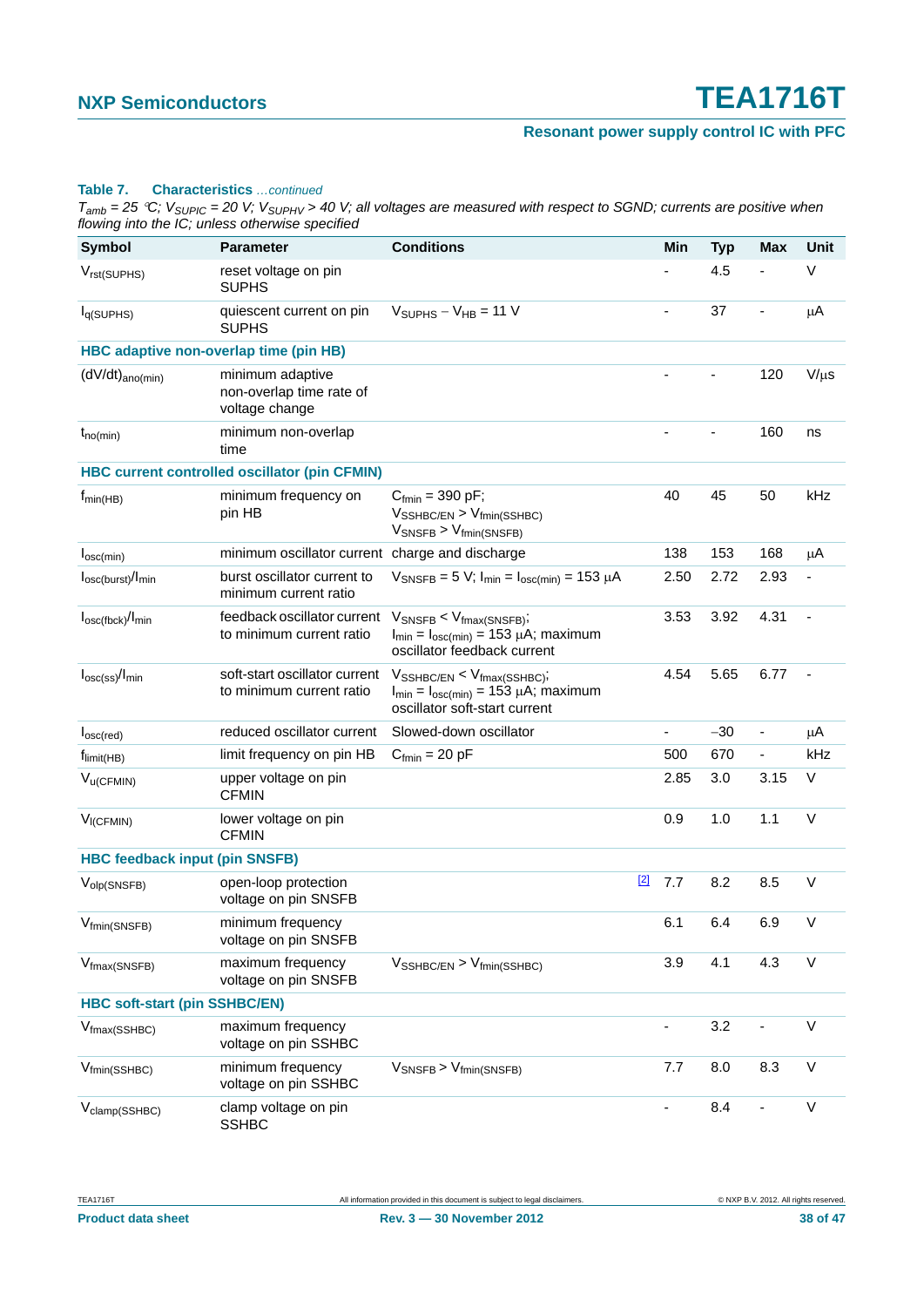#### **Table 7. Characteristics** *…continued*

*Tamb = 25 C; VSUPIC = 20 V; VSUPHV > 40 V; all voltages are measured with respect to SGND; currents are positive when flowing into the IC; unless otherwise specified*

| <b>Symbol</b>                        | <b>Parameter</b>                                                            | <b>Conditions</b>                                                  |       | Min            | <b>Typ</b>                | Max            | Unit    |
|--------------------------------------|-----------------------------------------------------------------------------|--------------------------------------------------------------------|-------|----------------|---------------------------|----------------|---------|
| $V_{ss(ht-lf)(SSHBC)}$               | high-low frequency<br>soft-start voltage on pin<br><b>SSHBC</b>             |                                                                    | $[2]$ | ÷,             | 5.6                       |                | $\vee$  |
| $I_{SS(hf)(SSHBC)}$                  | high-frequency soft start                                                   | $V_{\text{SSHBC}} < V_{\text{ss(lf-hf)(SSHBC)}}$                   |       |                |                           |                |         |
|                                      | current on pin SSHBC                                                        | charge current                                                     |       |                | $-160$                    |                | $\mu$ A |
|                                      |                                                                             | discharge current                                                  |       | $\overline{a}$ | $+160$                    | $\blacksquare$ | μA      |
| $I_{SS(If)(SSHBC)}$                  | low-frequency soft start                                                    | $V_{\text{SSHBC}}$ > $V_{\text{ss(lf-hf)(SSHBC)}}$                 |       |                |                           |                |         |
|                                      | current on pin SSHBC                                                        | charge current                                                     |       | ÷,             | $-40$                     | $\overline{a}$ | $\mu$ A |
|                                      |                                                                             | discharge current                                                  |       | ä,             | $+40$                     | $\blacksquare$ | μA      |
| $I_{cmr(hf)(SSHBC)}$                 | high frequency CMR<br>current on pin SSHBC                                  | $V_{\text{SSHBC}} < V_{\text{ss(lf-hf)(SSHBC)}}$ discharge<br>only |       | -              | 1800                      | $\blacksquare$ | $\mu$ A |
| $I_{cmr(If)(SSHBC)}$                 | low frequency CMR<br>current on pin SSHBC                                   | $V_{\text{SSHBC}} > V_{\text{ss(lf-hf)(SSHBC)}}$ discharge<br>only |       | $\blacksquare$ | 440                       | $\blacksquare$ | μA      |
|                                      | HBC high frequency sensing, HFP-HBC (pin CFMIN)                             |                                                                    |       |                |                           |                |         |
| $I_{\text{osc(hfp)}}/I_{\text{min}}$ | high-frequency protection<br>oscillator current to<br>minimum current ratio | $I_{\text{min}} = I_{\text{osc(min)}} = 153 \mu A$                 |       | 3.89           | 4.31                      | 4.73           |         |
|                                      | HBC overcurrent sensing, OCR/OCP-HBC (pin SNSCURHBC)                        |                                                                    |       |                |                           |                |         |
| $V_{\text{ocr(HBC)}}$                | <b>HBC</b> overcurrent<br>regulation voltage                                |                                                                    |       |                |                           |                |         |
|                                      |                                                                             | positive level; HS on + HS-LS<br>non-overlap time                  |       |                | $+0.45$ $+0.50$           | $+0.55$ V      |         |
|                                      |                                                                             | negative level; LS on + LS-HS<br>non-overlap time                  |       |                | $-0.55$ $-0.50$ $-0.45$ V |                |         |
| $V_{ocp(HBC)}$                       | <b>HBC</b> overcurrent<br>protection voltage                                |                                                                    |       |                |                           |                |         |
|                                      |                                                                             | positive level; HS on + HS-LS<br>non-overlap time                  |       | $+1.6$         | $+1.75$                   | $+1.9$         | $\vee$  |
|                                      |                                                                             | negative level; LS on + LS-HS<br>non-overlap time                  |       | $-1.9$         | $-1.75$                   | $-1.6$         | $\vee$  |
| Ibstc(SNSCURHBC)max                  | maximum boost                                                               | $V_{SNSBOOST}$ = 1.8 V                                             |       |                |                           |                |         |
|                                      | compensation current on<br>pin SNSCURHBC                                    | source current; $V_{SNSCURHBC} = -0.5 V$                           |       | ÷,             | $-175$                    | $\blacksquare$ | $\mu$ A |
|                                      |                                                                             | sink current; $V_{SNSCURHBC} = 0.5 V$                              |       | $\blacksquare$ | 175                       | $\blacksquare$ | μA      |
|                                      | <b>HBC Capacitive Mode Protection (CMP) (pin HB)</b>                        |                                                                    |       |                |                           |                |         |
| $t_{to(cmr)}$                        | time-out capacitive mode<br>regulation                                      |                                                                    |       | ÷,             | 690                       | L,             | ns      |

<span id="page-38-0"></span>[1] The marked levels on this pin are correlated. The voltage difference between the levels has much less spread than the absolute value of the levels themselves.

<span id="page-38-1"></span>[2] Switching level has some hysteresis. The hysteresis falls within the limits.

<span id="page-38-2"></span>[3] For a typical application with a compensation network on the COMPPFC pin, like the example in [Figure 17.](#page-39-0)

<span id="page-38-3"></span>[4] Minimum required voltage change time for valley recognition on the SNSAUXPFC pin.

<span id="page-38-4"></span>[5] Minimum time required between demagnetization detection and  $\Delta V/\Delta t = 0$  on the SNSAUXPFC pin.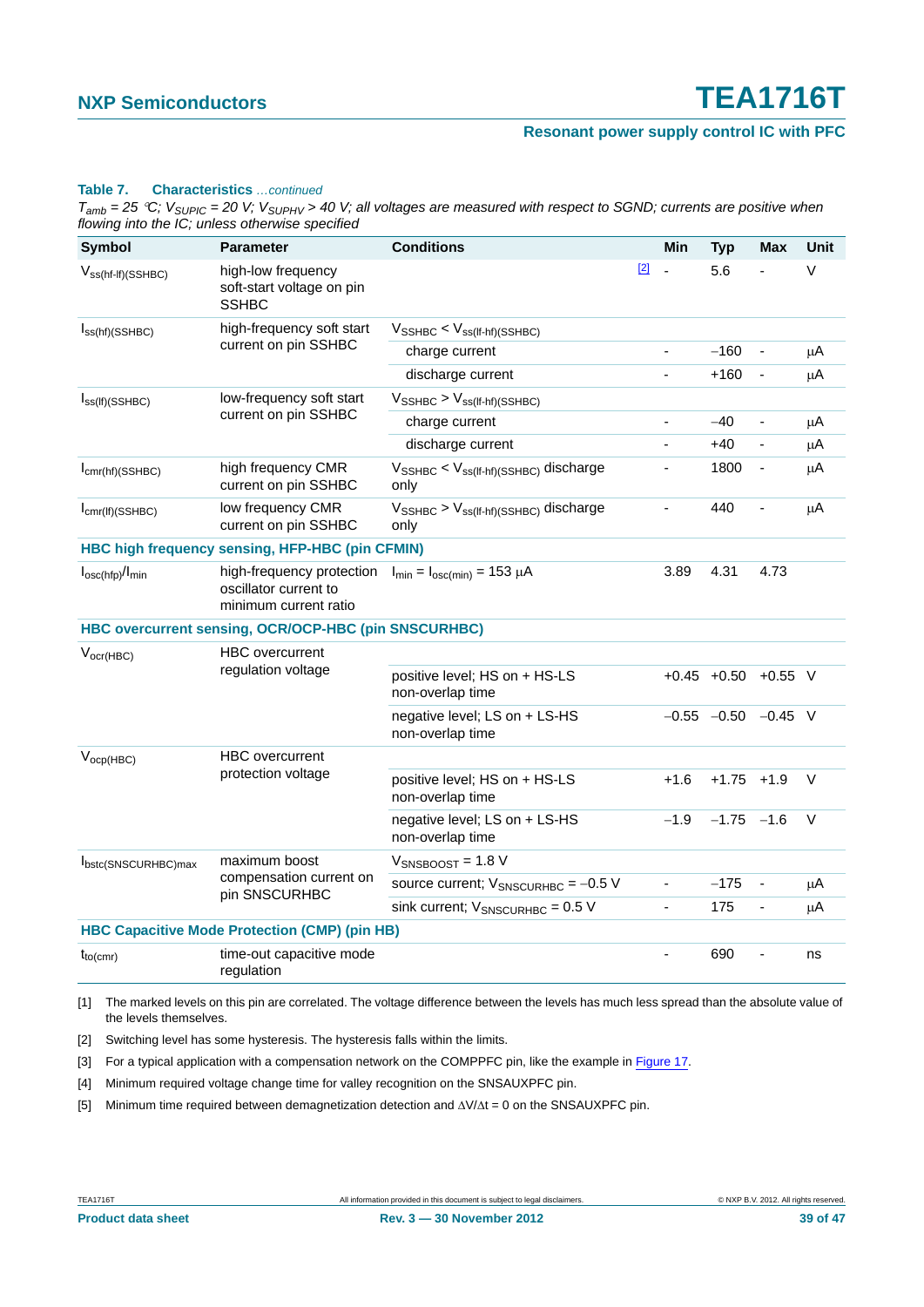**Resonant power supply control IC with PFC**

## <span id="page-39-1"></span>**11. Application information**

<span id="page-39-0"></span>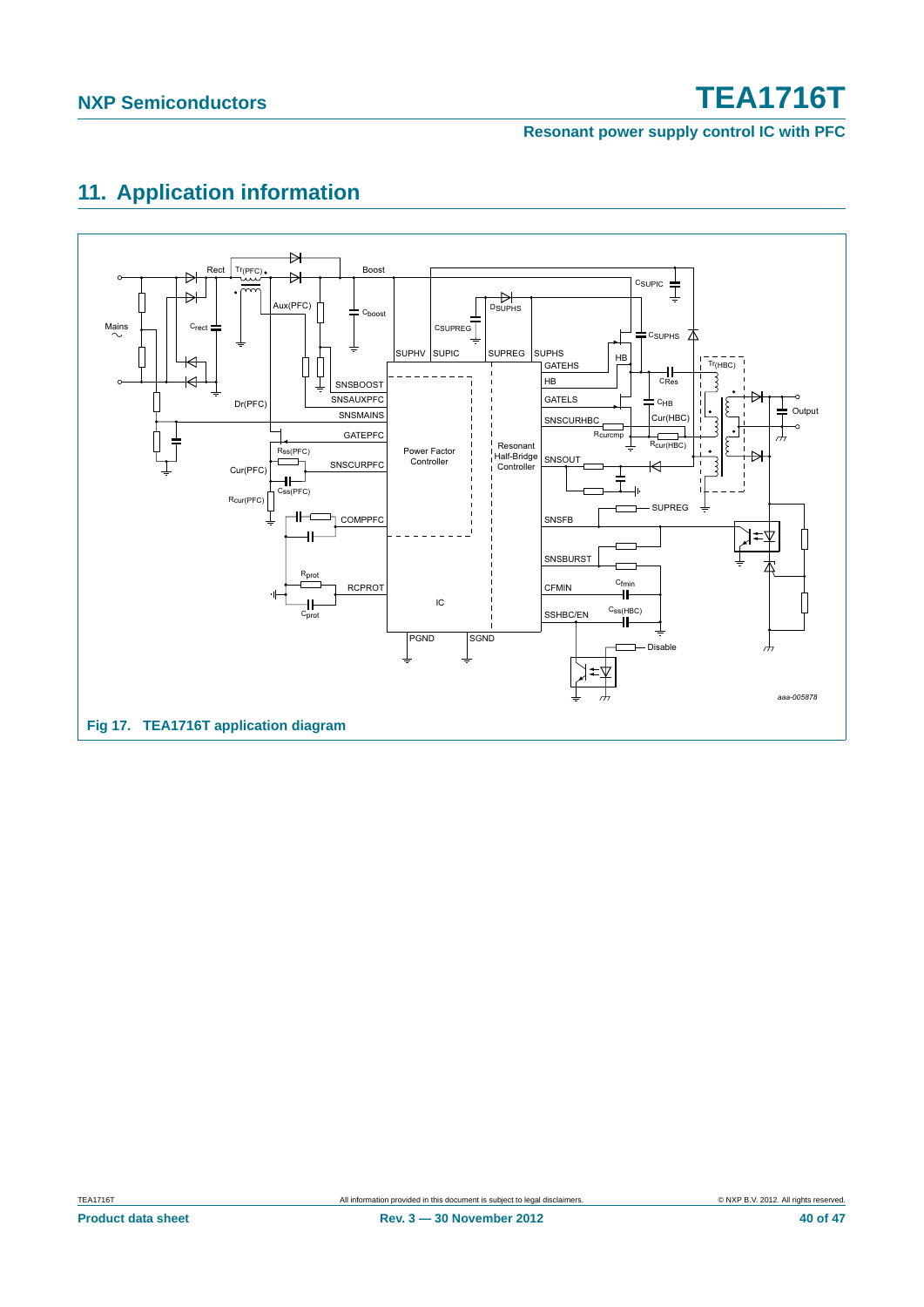**Resonant power supply control IC with PFC**

### <span id="page-40-0"></span>**12. Package outline**



#### **Fig 18. Package outline SOT137 (SO24)**

TEA1716T **All information provided in this document** is subject to legal disclaimers. **COMPRET CONTANT CONTANT CONTANT CONTANT CONTANT CONTANT CONTANT CONTANT CONTANT CONTANT CONTANT CONTANT CONTANT CONTANT ALL ALL RIGHTS**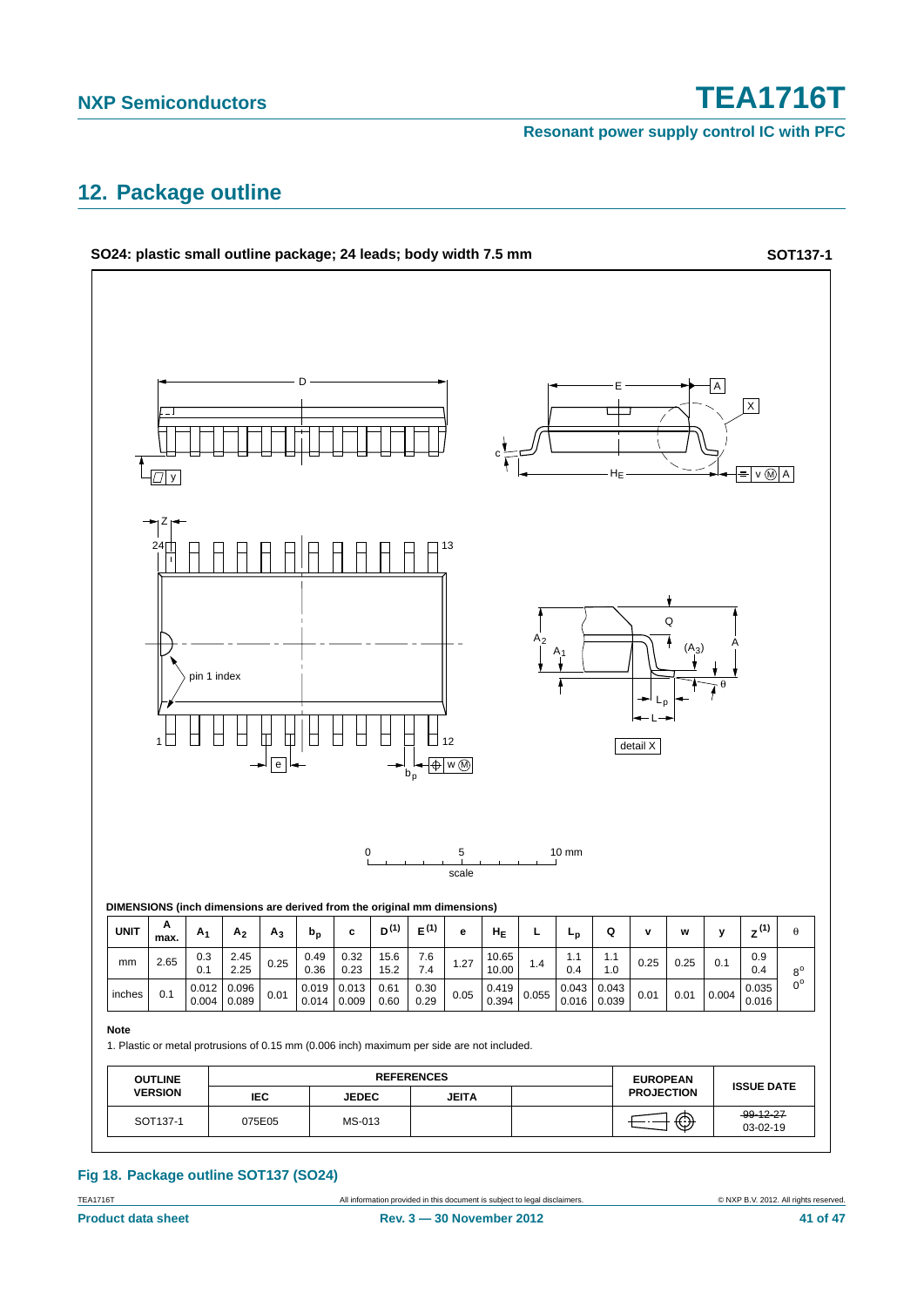**Resonant power supply control IC with PFC**

### <span id="page-41-1"></span>**13. Abbreviations**

<span id="page-41-0"></span>

| Table 8.    | <b>Abbreviations</b>                                                                                     |
|-------------|----------------------------------------------------------------------------------------------------------|
| Acronym     | <b>Description</b>                                                                                       |
| ANO         | Adaptive Non-Overlap                                                                                     |
| <b>CMOS</b> | Complementary Metal-Oxide-Semiconductor'                                                                 |
| <b>CMR</b>  | Capacitive Mode Regulation                                                                               |
| <b>DMOS</b> | Double-diffused Metal-Oxide-Semiconductor                                                                |
| <b>EMI</b>  | ElectroMagnetic Interference                                                                             |
| <b>FSP</b>  | <b>Failed Start Protection</b>                                                                           |
| <b>HBC</b>  | Half-Bridge Converter or Controller. Resonant converter which generates the<br>regulated output voltage. |
| <b>HFP</b>  | <b>High-Frequency Protection</b>                                                                         |
| HV          | High-voltage                                                                                             |
| <b>OCP</b>  | <b>OverCurrent Protection</b>                                                                            |
| <b>OCR</b>  | <b>OverCurrent Regulation</b>                                                                            |
| <b>OLP</b>  | Open-Loop Protection                                                                                     |
| <b>OTP</b>  | OverTemperature Protection                                                                               |
| <b>OVP</b>  | OverVoltage Protection                                                                                   |
| <b>PFC</b>  | Power Factor Converter or Controller. Converter which performs the power factor<br>correction.           |
| <b>UVP</b>  | UnderVoltage Protection                                                                                  |
| <b>SCP</b>  | <b>Short-Circuit Protection</b>                                                                          |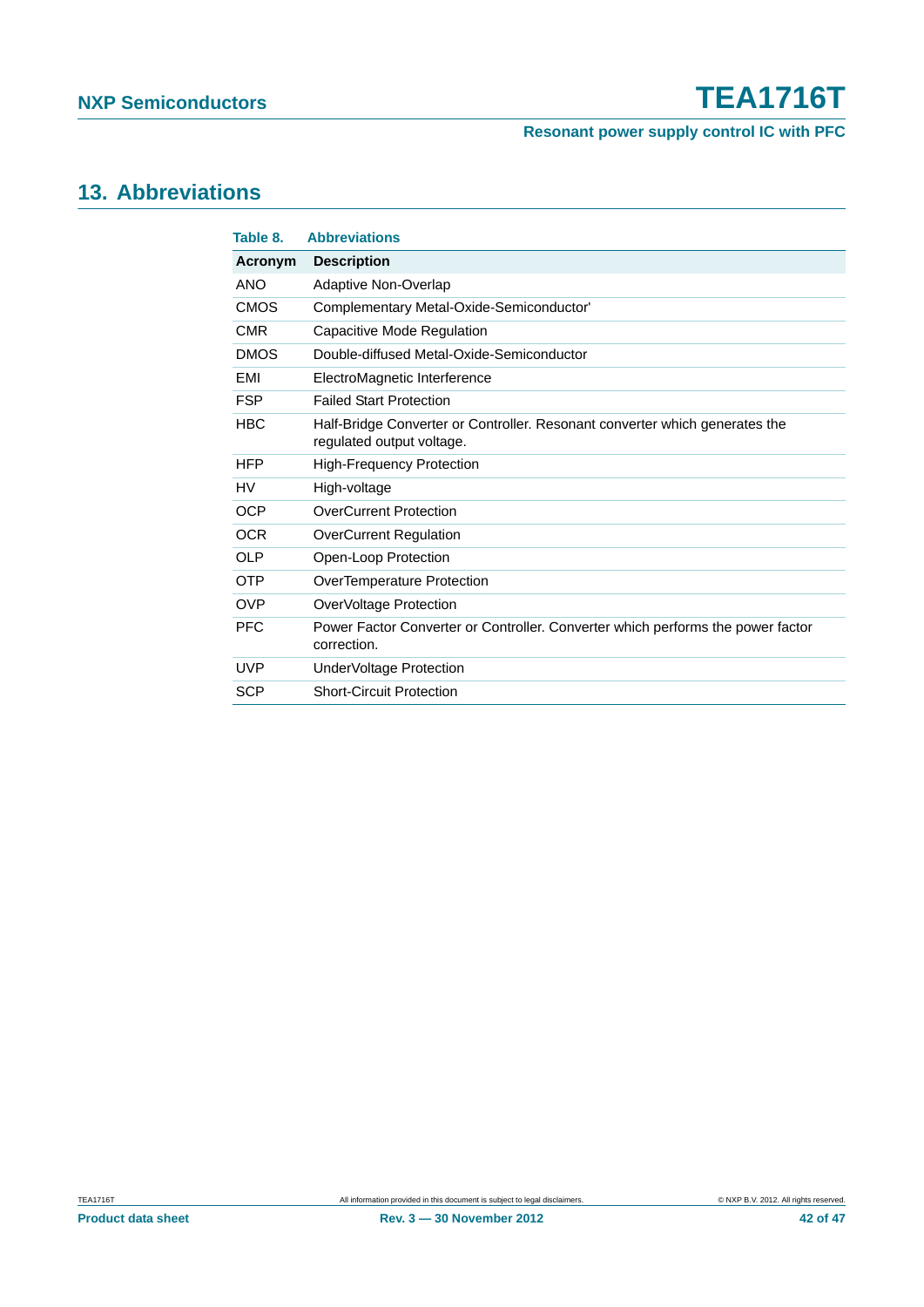## <span id="page-42-0"></span>**14. Revision history**

| Table 9.       | <b>Revision history</b> |              |                                                           |                          |                          |
|----------------|-------------------------|--------------|-----------------------------------------------------------|--------------------------|--------------------------|
| Document ID    |                         | Release date | Data sheet status                                         | <b>Change notice</b>     | <b>Supersedes</b>        |
| TEA1716T v.3   |                         | 20121130     | Product data sheet                                        | $\overline{\phantom{0}}$ | TEA1716T v.2             |
| Modifications: |                         |              | • Text and drawings updated throughout entire data sheet. |                          |                          |
| TEA1716T v.2   |                         | 20120821     | Product data sheet                                        | $\overline{\phantom{a}}$ | TEA1716T v.1             |
| TEA1716T v.1   |                         | 20120127     | Objective data sheet                                      | ۰                        | $\overline{\phantom{0}}$ |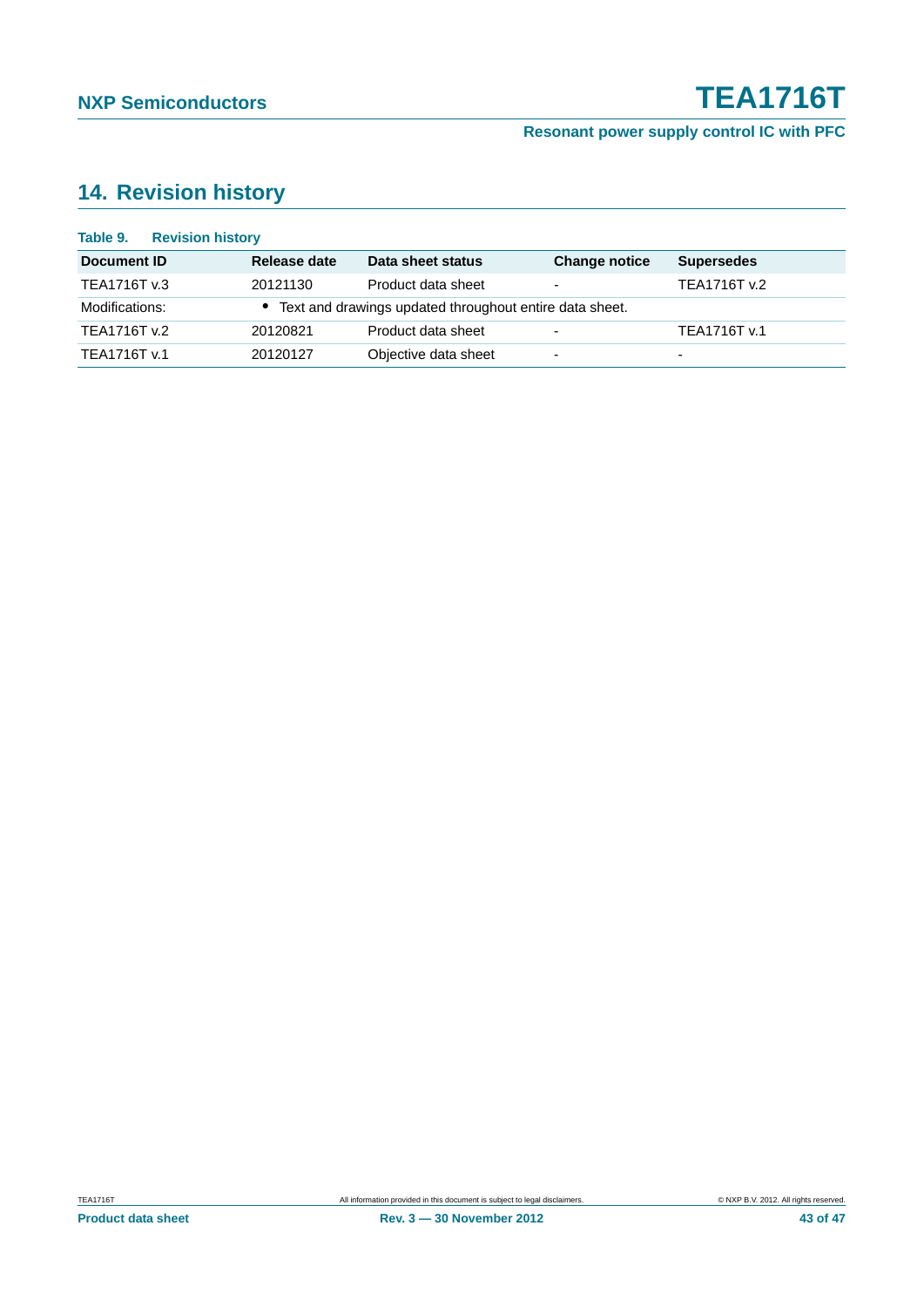### <span id="page-43-0"></span>**15. Legal information**

#### <span id="page-43-1"></span>**15.1 Data sheet status**

| Document status[1][2]          | Product status <sup>[3]</sup> | <b>Definition</b>                                                                     |
|--------------------------------|-------------------------------|---------------------------------------------------------------------------------------|
| Objective [short] data sheet   | Development                   | This document contains data from the objective specification for product development. |
| Preliminary [short] data sheet | Qualification                 | This document contains data from the preliminary specification.                       |
| Product [short] data sheet     | Production                    | This document contains the product specification.                                     |

[1] Please consult the most recently issued document before initiating or completing a design.

[2] The term 'short data sheet' is explained in section "Definitions".

[3] The product status of device(s) described in this document may have changed since this document was published and may differ in case of multiple devices. The latest product status<br>information is available on the Intern

#### <span id="page-43-2"></span>**15.2 Definitions**

**Draft —** The document is a draft version only. The content is still under internal review and subject to formal approval, which may result in modifications or additions. NXP Semiconductors does not give any representations or warranties as to the accuracy or completeness of information included herein and shall have no liability for the consequences of use of such information.

**Short data sheet —** A short data sheet is an extract from a full data sheet with the same product type number(s) and title. A short data sheet is intended for quick reference only and should not be relied upon to contain detailed and full information. For detailed and full information see the relevant full data sheet, which is available on request via the local NXP Semiconductors sales office. In case of any inconsistency or conflict with the short data sheet, the full data sheet shall prevail.

**Product specification —** The information and data provided in a Product data sheet shall define the specification of the product as agreed between NXP Semiconductors and its customer, unless NXP Semiconductors and customer have explicitly agreed otherwise in writing. In no event however, shall an agreement be valid in which the NXP Semiconductors product is deemed to offer functions and qualities beyond those described in the Product data sheet.

### <span id="page-43-3"></span>**15.3 Disclaimers**

**Limited warranty and liability —** Information in this document is believed to be accurate and reliable. However, NXP Semiconductors does not give any representations or warranties, expressed or implied, as to the accuracy or completeness of such information and shall have no liability for the consequences of use of such information. NXP Semiconductors takes no responsibility for the content in this document if provided by an information source outside of NXP Semiconductors.

In no event shall NXP Semiconductors be liable for any indirect, incidental, punitive, special or consequential damages (including - without limitation - lost profits, lost savings, business interruption, costs related to the removal or replacement of any products or rework charges) whether or not such damages are based on tort (including negligence), warranty, breach of contract or any other legal theory.

Notwithstanding any damages that customer might incur for any reason whatsoever, NXP Semiconductors' aggregate and cumulative liability towards customer for the products described herein shall be limited in accordance with the *Terms and conditions of commercial sale* of NXP Semiconductors.

**Right to make changes —** NXP Semiconductors reserves the right to make changes to information published in this document, including without limitation specifications and product descriptions, at any time and without notice. This document supersedes and replaces all information supplied prior to the publication hereof.

**Suitability for use —** NXP Semiconductors products are not designed, authorized or warranted to be suitable for use in life support, life-critical or safety-critical systems or equipment, nor in applications where failure or malfunction of an NXP Semiconductors product can reasonably be expected to result in personal injury, death or severe property or environmental damage. NXP Semiconductors and its suppliers accept no liability for inclusion and/or use of NXP Semiconductors products in such equipment or applications and therefore such inclusion and/or use is at the customer's own risk.

**Applications —** Applications that are described herein for any of these products are for illustrative purposes only. NXP Semiconductors makes no representation or warranty that such applications will be suitable for the specified use without further testing or modification.

Customers are responsible for the design and operation of their applications and products using NXP Semiconductors products, and NXP Semiconductors accepts no liability for any assistance with applications or customer product design. It is customer's sole responsibility to determine whether the NXP Semiconductors product is suitable and fit for the customer's applications and products planned, as well as for the planned application and use of customer's third party customer(s). Customers should provide appropriate design and operating safeguards to minimize the risks associated with their applications and products.

NXP Semiconductors does not accept any liability related to any default. damage, costs or problem which is based on any weakness or default in the customer's applications or products, or the application or use by customer's third party customer(s). Customer is responsible for doing all necessary testing for the customer's applications and products using NXP Semiconductors products in order to avoid a default of the applications and the products or of the application or use by customer's third party customer(s). NXP does not accept any liability in this respect.

**Limiting values —** Stress above one or more limiting values (as defined in the Absolute Maximum Ratings System of IEC 60134) will cause permanent damage to the device. Limiting values are stress ratings only and (proper) operation of the device at these or any other conditions above those given in the Recommended operating conditions section (if present) or the Characteristics sections of this document is not warranted. Constant or repeated exposure to limiting values will permanently and irreversibly affect the quality and reliability of the device.

**Terms and conditions of commercial sale —** NXP Semiconductors products are sold subject to the general terms and conditions of commercial sale, as published at<http://www.nxp.com/profile/terms>, unless otherwise agreed in a valid written individual agreement. In case an individual agreement is concluded only the terms and conditions of the respective agreement shall apply. NXP Semiconductors hereby expressly objects to applying the customer's general terms and conditions with regard to the purchase of NXP Semiconductors products by customer.

**No offer to sell or license —** Nothing in this document may be interpreted or construed as an offer to sell products that is open for acceptance or the grant, conveyance or implication of any license under any copyrights, patents or other industrial or intellectual property rights.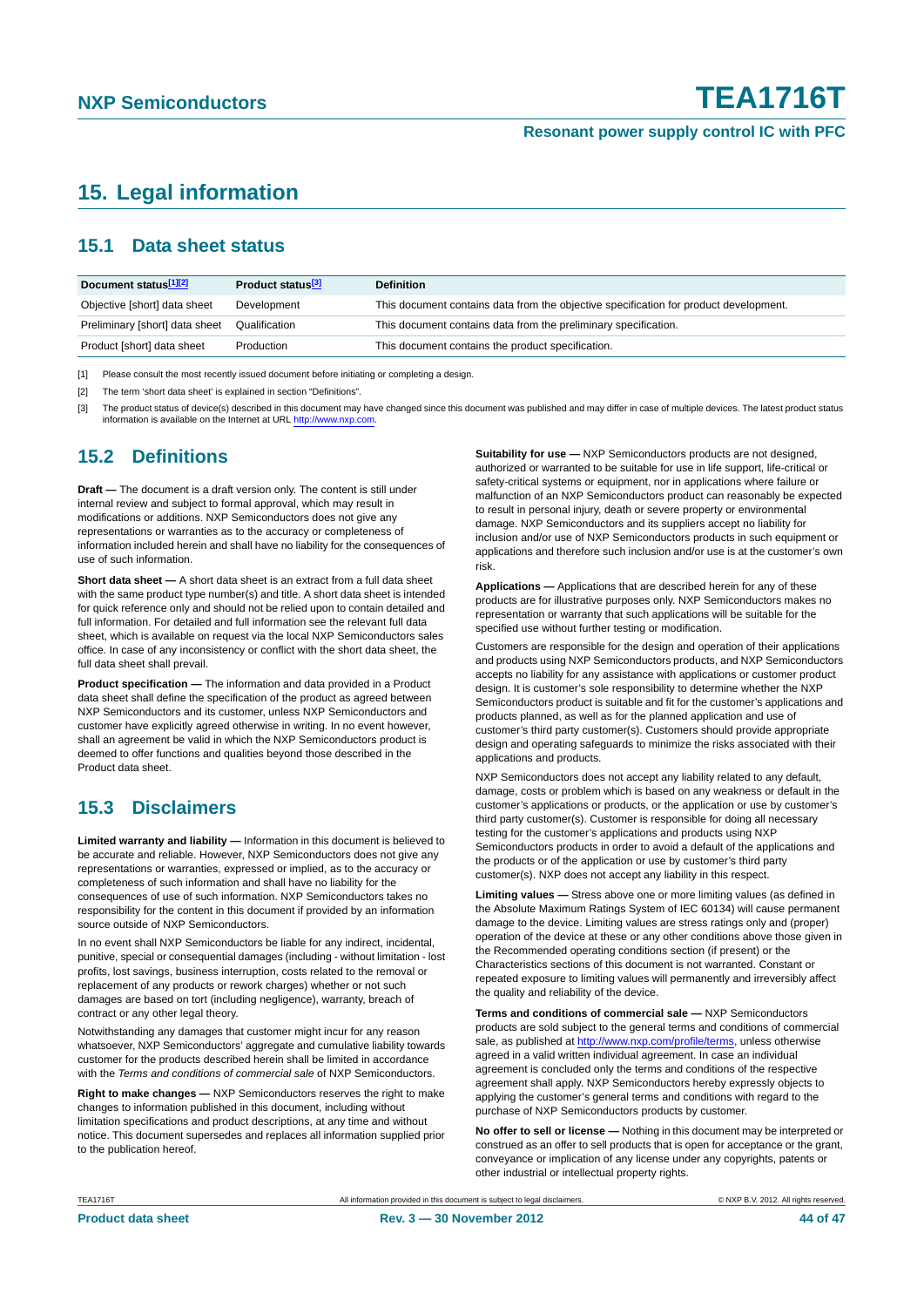#### **Resonant power supply control IC with PFC**

**Export control —** This document as well as the item(s) described herein may be subject to export control regulations. Export might require a prior authorization from competent authorities.

**Non-automotive qualified products —** Unless this data sheet expressly states that this specific NXP Semiconductors product is automotive qualified, the product is not suitable for automotive use. It is neither qualified nor tested in accordance with automotive testing or application requirements. NXP Semiconductors accepts no liability for inclusion and/or use of non-automotive qualified products in automotive equipment or applications.

In the event that customer uses the product for design-in and use in automotive applications to automotive specifications and standards, customer (a) shall use the product without NXP Semiconductors' warranty of the

### <span id="page-44-1"></span>**16. Contact information**

product for such automotive applications, use and specifications, and (b) whenever customer uses the product for automotive applications beyond NXP Semiconductors' specifications such use shall be solely at customer's own risk, and (c) customer fully indemnifies NXP Semiconductors for any liability, damages or failed product claims resulting from customer design and use of the product for automotive applications beyond NXP Semiconductors' standard warranty and NXP Semiconductors' product specifications.

### <span id="page-44-0"></span>**15.4 Trademarks**

Notice: All referenced brands, product names, service names and trademarks are the property of their respective owners.

For more information, please visit: **http://www.nxp.com**

For sales office addresses, please send an email to: **salesaddresses@nxp.com**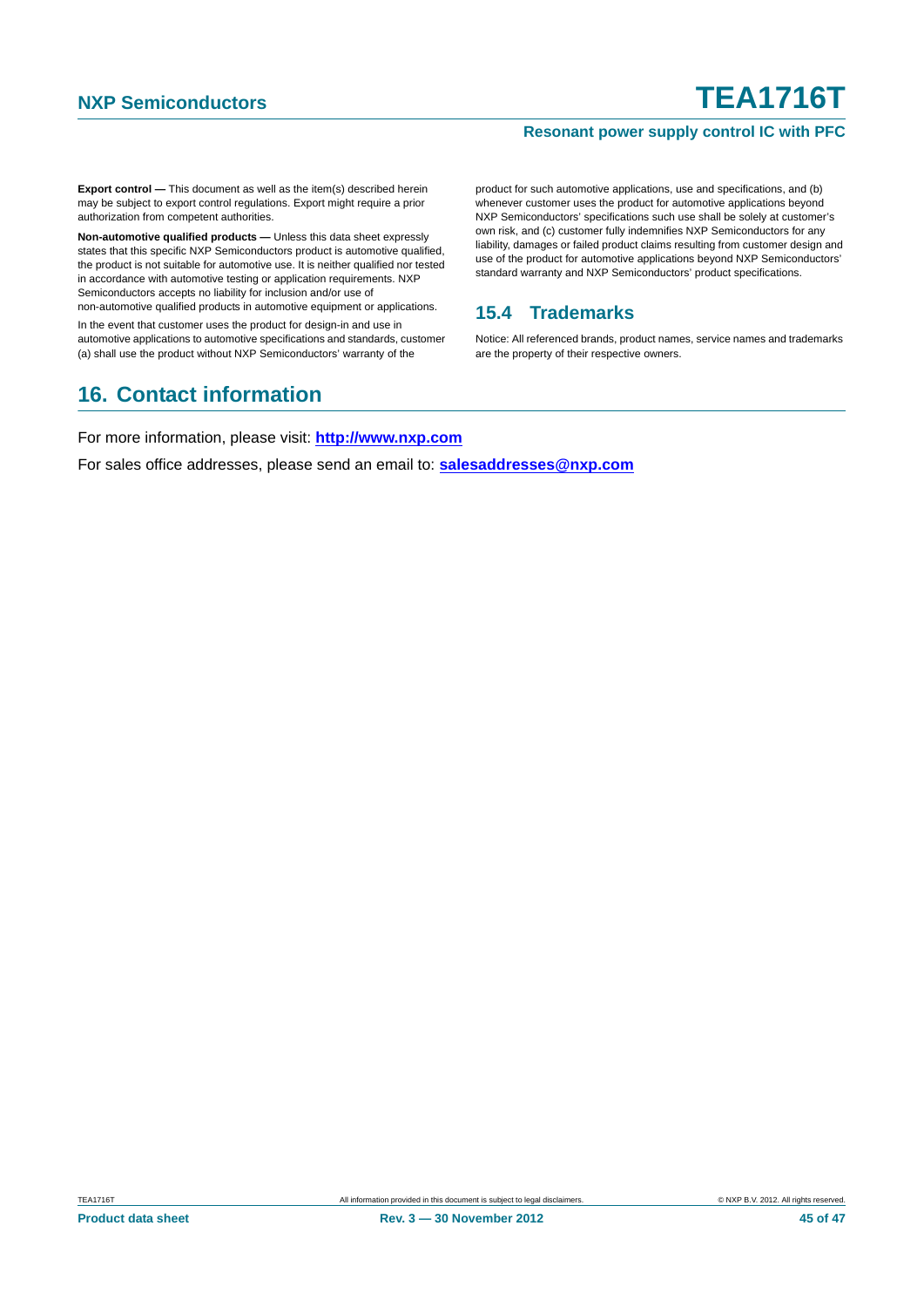### **Resonant power supply control IC with PFC**

### <span id="page-45-0"></span>**17. Contents**

| 1       |                                            |
|---------|--------------------------------------------|
| 2       | Features and benefits  2                   |
| 2.1     |                                            |
| 2.2     | PFC controller features.<br>2              |
| 2.3     | HBC controller features<br>$\overline{2}$  |
| 2.4     | 2                                          |
| 3       | 3                                          |
| 4       | Ordering information<br>3                  |
| 5       | Block diagram<br>4                         |
| 6       | Pinning information 5                      |
| 6.1     | 5                                          |
| 6.2     | 5                                          |
| 7       | Functional description  6                  |
| 7.1     | Overview of IC modules<br>6                |
| 7.2     |                                            |
| 7.2.1   | Low-voltage supply input                   |
|         |                                            |
| 7.2.2   | Regulated supply                           |
|         |                                            |
| 7.2.3   | High-side driver floating supply           |
|         | 9                                          |
| 7.2.4   | High-voltage supply input                  |
|         |                                            |
| 7.3     |                                            |
| 7.4     | Enable input                               |
|         | (SSHBC/EN pin)<br>11                       |
| 7.5     | 12                                         |
| 7.5.1   | IC restart and shutdown<br>12              |
| 7.5.2   | Protection and restart timer<br>13         |
| 7.5.2.1 | Protection timer<br>13                     |
| 7.5.2.2 | Restart timer<br>13                        |
| 7.5.3   | Fast shutdown reset                        |
|         | 14                                         |
| 7.5.4   | Output overvoltage protection              |
|         | 14                                         |
| 7.5.5   | Output failed start protection, FSP-output |
|         | $(SNSOUT pin)$<br>14                       |
| 7.5.6   | OverTemperature Protection                 |
| 7.6     | Burst mode operation                       |
|         | 15                                         |
| 7.7     | 15                                         |
| 7.7.1   | PFC gate driver                            |
|         | 16                                         |
| 7.7.2   | PFC on-time control<br>16                  |
| 7.7.2.1 | PFC error amplifier                        |
|         | (COMPPFC and SNSBOOST pins)<br>16          |
|         |                                            |

| 7.7.2.2  | PFC mains compensation                         |          |
|----------|------------------------------------------------|----------|
|          | (SNSMAINS pin)                                 | 17       |
| 7.7.3    | PFC demagnetization sensing                    |          |
|          | (SNSAUXPFC pin)                                | 18       |
| 7.7.4    | PFC valley sensing                             |          |
|          | (SNSAUXPFC pin)                                | 18       |
| 7.7.5    | PFC frequency and off-time limiting            | 19       |
| 7.7.6    | PFC soft-start and soft-stop                   |          |
| 7.7.7    | (SNSCURPFC pin)                                | 19       |
|          | PFC overcurrent regulation,                    |          |
|          | OCR-PFC (SNSCURPFC pin)                        | 20       |
| 7.7.8    | PFC mains undervoltage protection/brownout     |          |
|          | protection, UVP-mains                          |          |
|          | (SNSMAINS pin)                                 | 20       |
| 7.7.9    | PFC boost overvoltage protection,              |          |
|          | OVP-boost (SNSBOOST pin)                       | 21       |
| 7.7.10   | PFC short circuit/open-loop protection,        |          |
|          | SCP/OLP-PFC (SNSBOOST pin)                     | 21<br>21 |
| 7.8      |                                                |          |
| 7.8.1    | HBC high-side and low-side driver              |          |
|          | (GATEHS and GATELS pins).                      | 21       |
| 7.8.2    | HBC boost undervoltage protection,             |          |
|          | UVP-boost (SNSBOOST pin)                       | 21       |
| 7.8.3    |                                                | 22       |
| 7.8.4    | <b>HBC Adaptive Non-Overlap</b>                | 22       |
|          | (ANO) time function (HB pin)                   |          |
| 7.8.4.1  | Inductive mode (normal operation)              | 22       |
| 7.8.4.2  | Capacitive mode                                | 24       |
| 7.8.5    | HBC slope controlled oscillator                |          |
|          |                                                | 25       |
| 7.8.6    | HBC feedback input (SNSFB pin)                 | 26       |
| 7.8.7    | HBC open-loop protection, OLP-HBC              |          |
|          |                                                | 26       |
| 7.8.8    | HBC soft-start (pin SSHBC/EN).                 | 26       |
| 7.8.8.1  | Soft-start voltage levels                      | 26       |
| 7.8.8.2  | Soft-start charge and discharge                | 27       |
| 7.8.8.3  |                                                | 27       |
| 7.8.9    | HBC high-frequency protection, HFP-HBC         | 28       |
| 7.8.10   | HBC overcurrent regulation and protection, OCR |          |
|          | and OCP (SNSCURHBC pin)                        | 28       |
| 7.8.10.1 | Boost voltage compensation                     | 28       |
| 7.8.10.2 | <b>OverCurrent Regulation</b>                  |          |
|          |                                                | 29       |
| 7.8.10.3 | <b>OverCurrent Protection</b>                  |          |
|          |                                                | 30       |
| 7.8.11   | HBC capacitive mode regulation,                |          |
| 7.9      | Protection functions overview                  | 31<br>31 |
|          |                                                |          |
|          |                                                |          |

#### **continued >>**